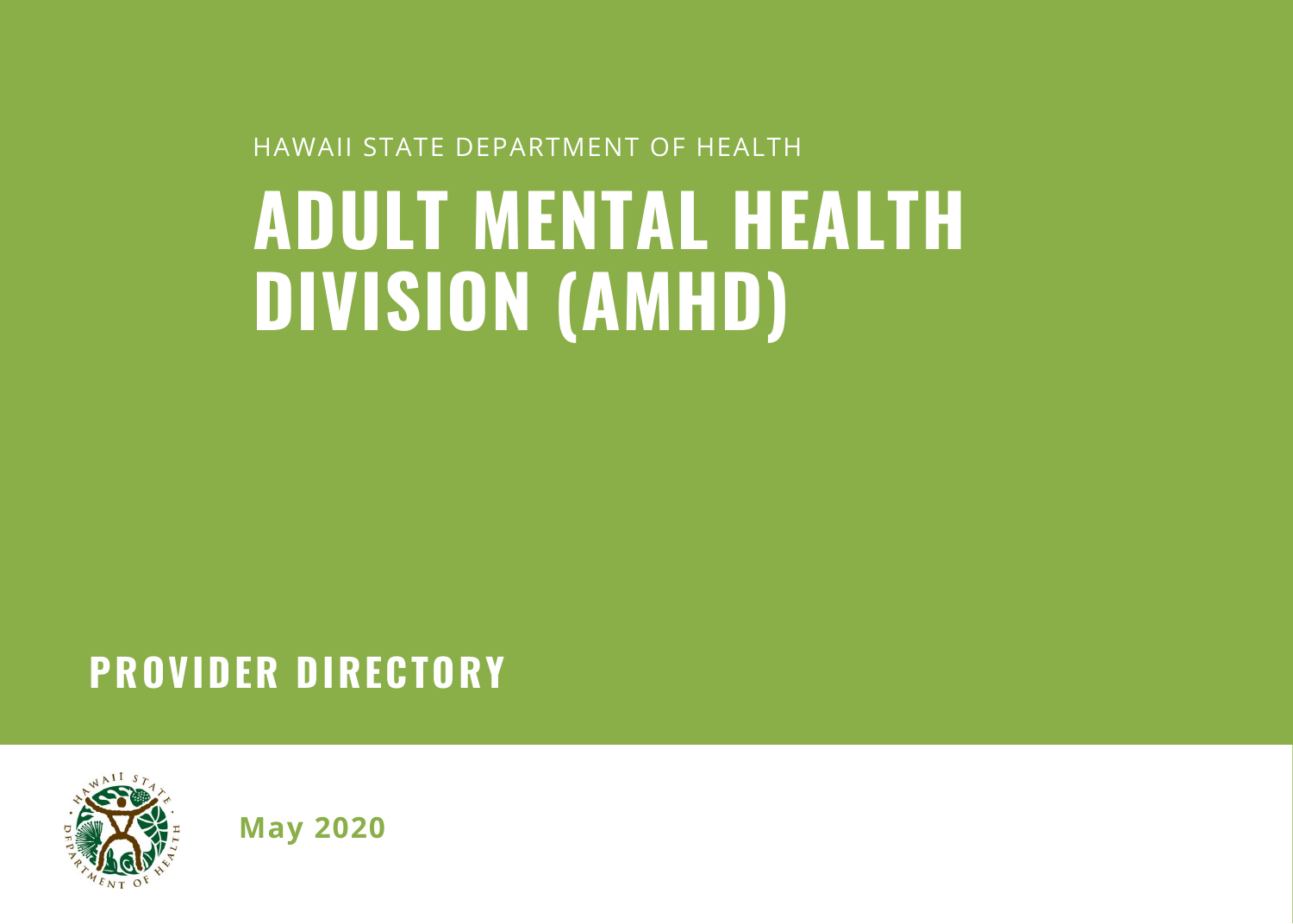# **MAHALO FOR YOUR SERVICE!**

## *We are proud to partner with each provider to ensure consumers receive services when and where they need them.*

AMHD funded services fall within the following categories:

- Case Management
- Crisis
- $\bullet$ Inpatient
- Residential
- Support Services
- Treatment

For more information, visit the AMHD website at https://health.hawaii.gov/amhd/ To update provider directory information, e-mail DOH.AMHDadmin@doh.hawaii.gov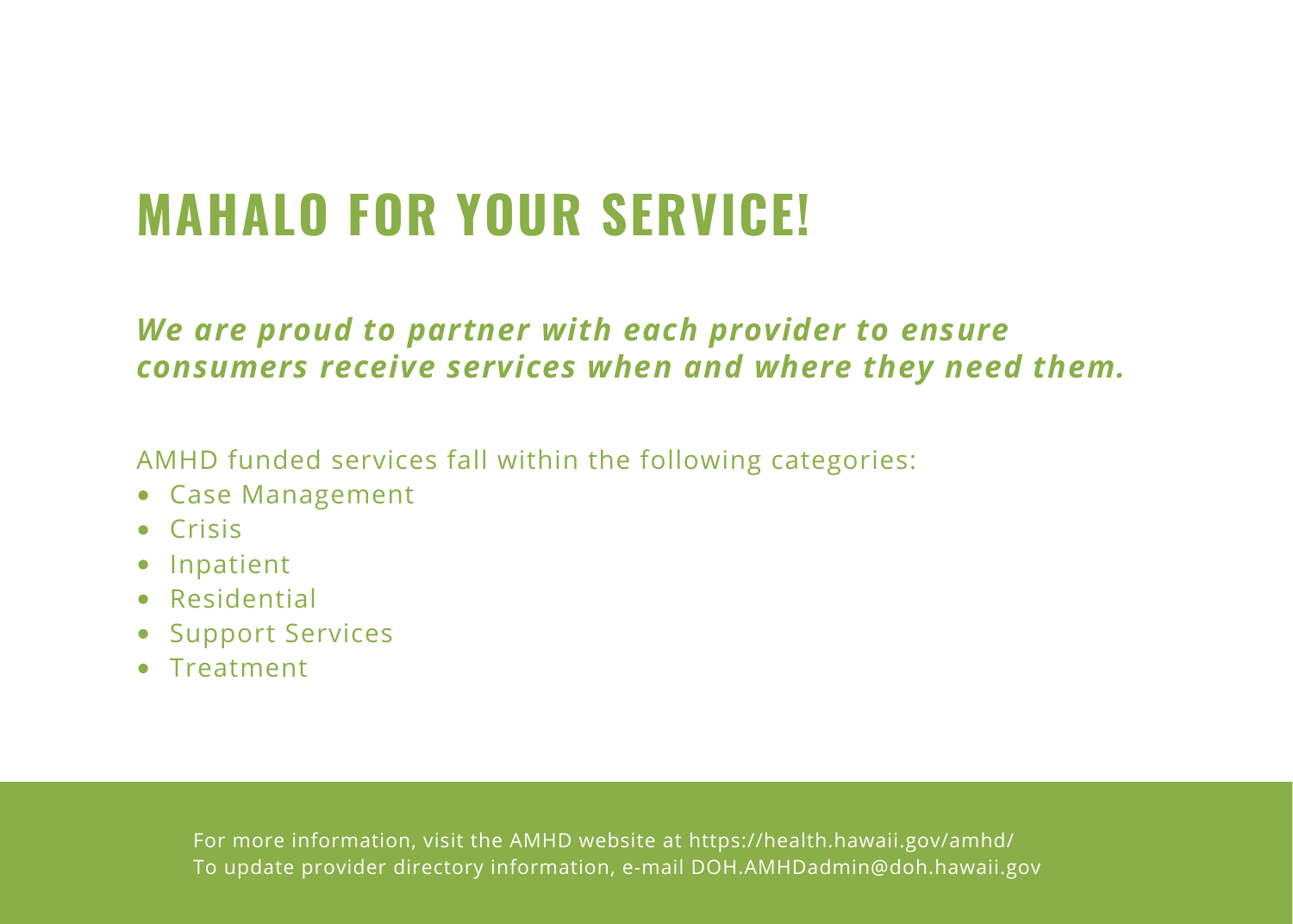#### **Frequently Asked Questions (FAQ)**

- Q1 When and why was the AMHD Provider Directory created?
- A1 Formerly known as the AMHD Statewide Service Coordinator Contact List and the AMHD Program Support Services Contact List, the AMHD Provider Directory was originally created in circa 2009 after the AMHD Oahu Service Area Administrator identified that communication between AMHD State Operated (SO) and Purchase of Service (POS) contracted providers was challenging. With the support of AMHD staff and SO and POS providers, this document was developed as a tool for collaboration amongst service providers.
- Q2 What is the intended use for the AMHD Provider Directory?
- A2 The goal for using this directory is to empower all AMHD staff and SO and POS providers to communicate efficiently and directly with other staff whom they dually share direct care or non-direct care responsibilities.

For example, if CARE Hawaii staff need help coordinating housing with Hale Na'au Pono staff, CARE Hawaii staff may refer to this list and decide to either pick up the phone, send a fax, or e-mail the appropriate Hale Na'au Pono staff directly (and importantly, vice versa).

Additionally, if AMHD staff need to contact a specific CARE Hawaii staff to follow up on an administrative concern, they may refer to this list and contact the appropriate staff.

- Q3 Who receives a copy of the AMHD Provider Directory?
- A3 Copies of the directory are distributed electronically to AMHD staff and SO and POS providers.

AMHD staff statewide have access to the directory via internal Intranet access. Electronic copies are shared with staff at the Hawaii State Hospital (HSH).

- Q4 How often is the AMHD Provider Directory updated?
- A3 The AMHD Provider Directory will be updated periodically and no less than once during the calendar year.
- Q5 If I need to update my organization's information, who do I contact?
- A5 Updates may be submitted to the AMHD in writing by e-mailing AMHD Communication and Training at DOH.AMHDadmin@doh.hawaii.gov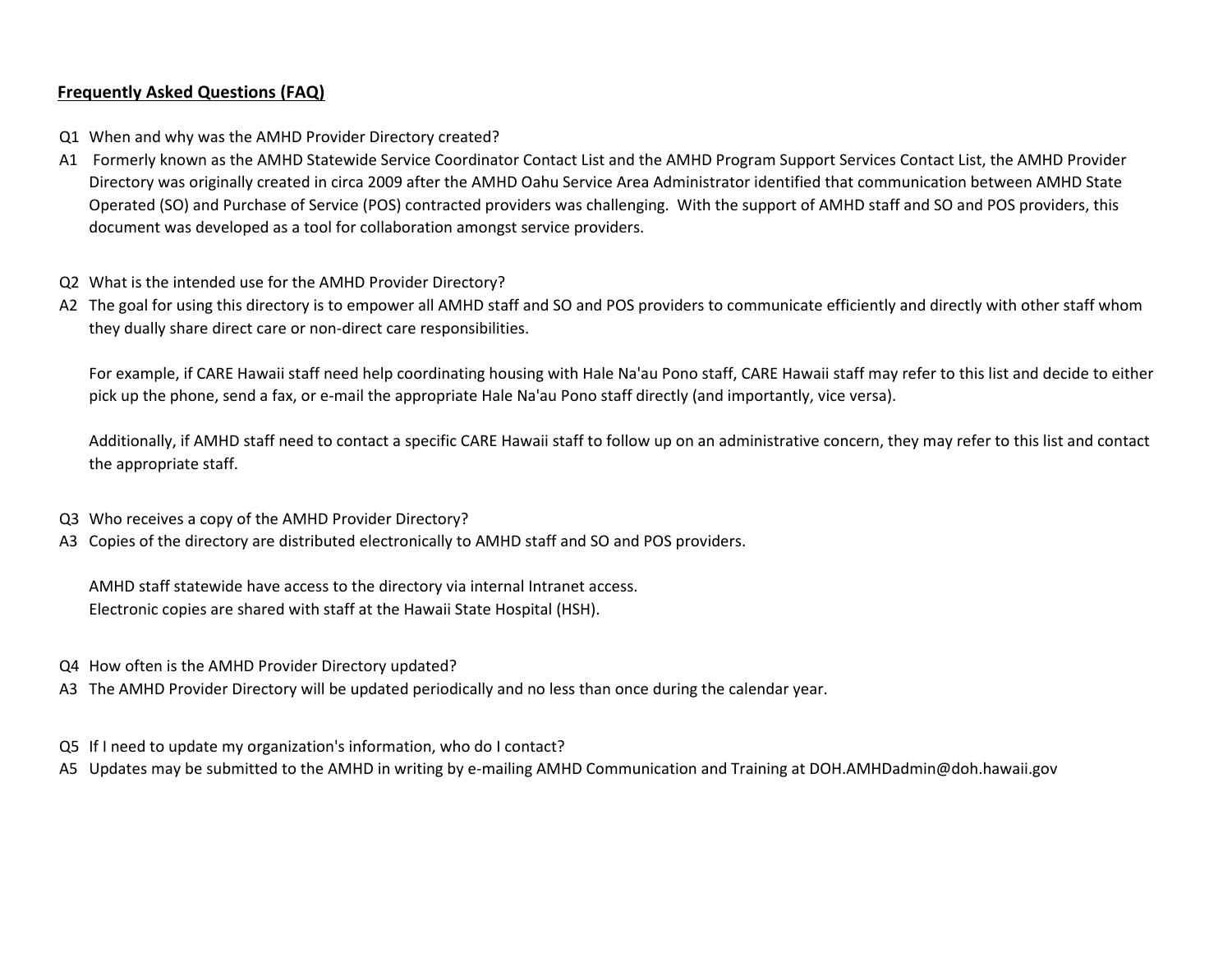#### **AMHD Provider List**

(Alphabetical)

#### **Purchase of Service (POS) Contracted Provider Name**

#### Page #

| 8  |
|----|
|    |
|    |
| 13 |
| 15 |
| 16 |
|    |
| 18 |
| 19 |
|    |
|    |
|    |
|    |
|    |
|    |
|    |

#### State Operated (SO) Community Mental Health Center (CMHC) System - Branch Name Page #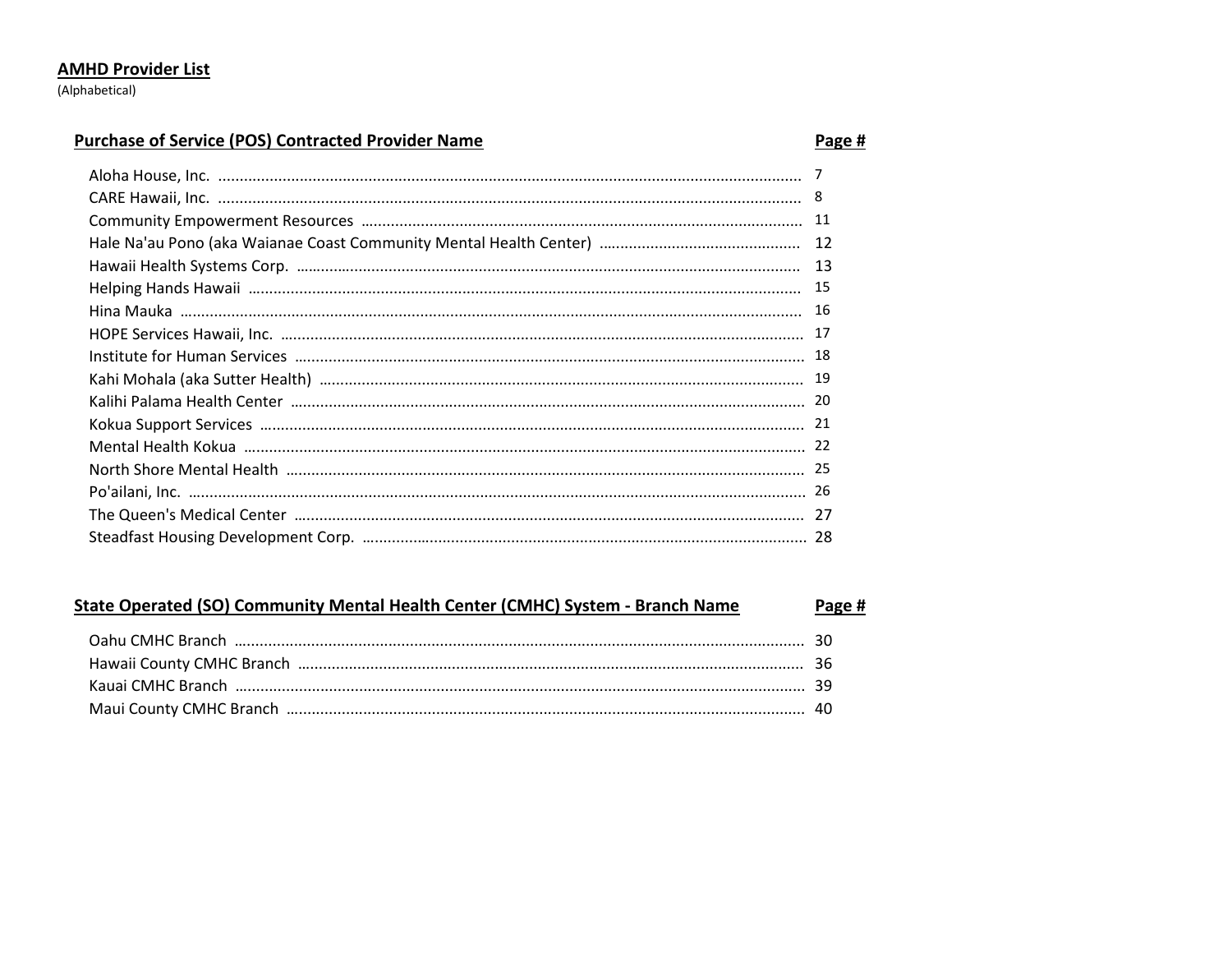## **AMHD Provider List**

(by County)

| <b>Kauai County</b>                    | Page # |
|----------------------------------------|--------|
|                                        |        |
|                                        |        |
| <b>Maui County</b>                     |        |
|                                        |        |
|                                        |        |
|                                        |        |
| <b>City and County of Honolulu</b>     |        |
| CARE Hawaii, Inc.                      | 8      |
| <b>Community Empowerment Resources</b> | 11     |
|                                        | 12     |
|                                        |        |
|                                        |        |
|                                        | 16     |
|                                        |        |
|                                        | 19     |
|                                        |        |
|                                        |        |
|                                        |        |
|                                        |        |
|                                        |        |
|                                        |        |
|                                        |        |
|                                        | 30     |

## **Hawaii County**

| Mental Health Kokua muunnummuunnummuunnummuunnummuunnummuunnummuunnummuunnummuun 24 |  |
|-------------------------------------------------------------------------------------|--|
|                                                                                     |  |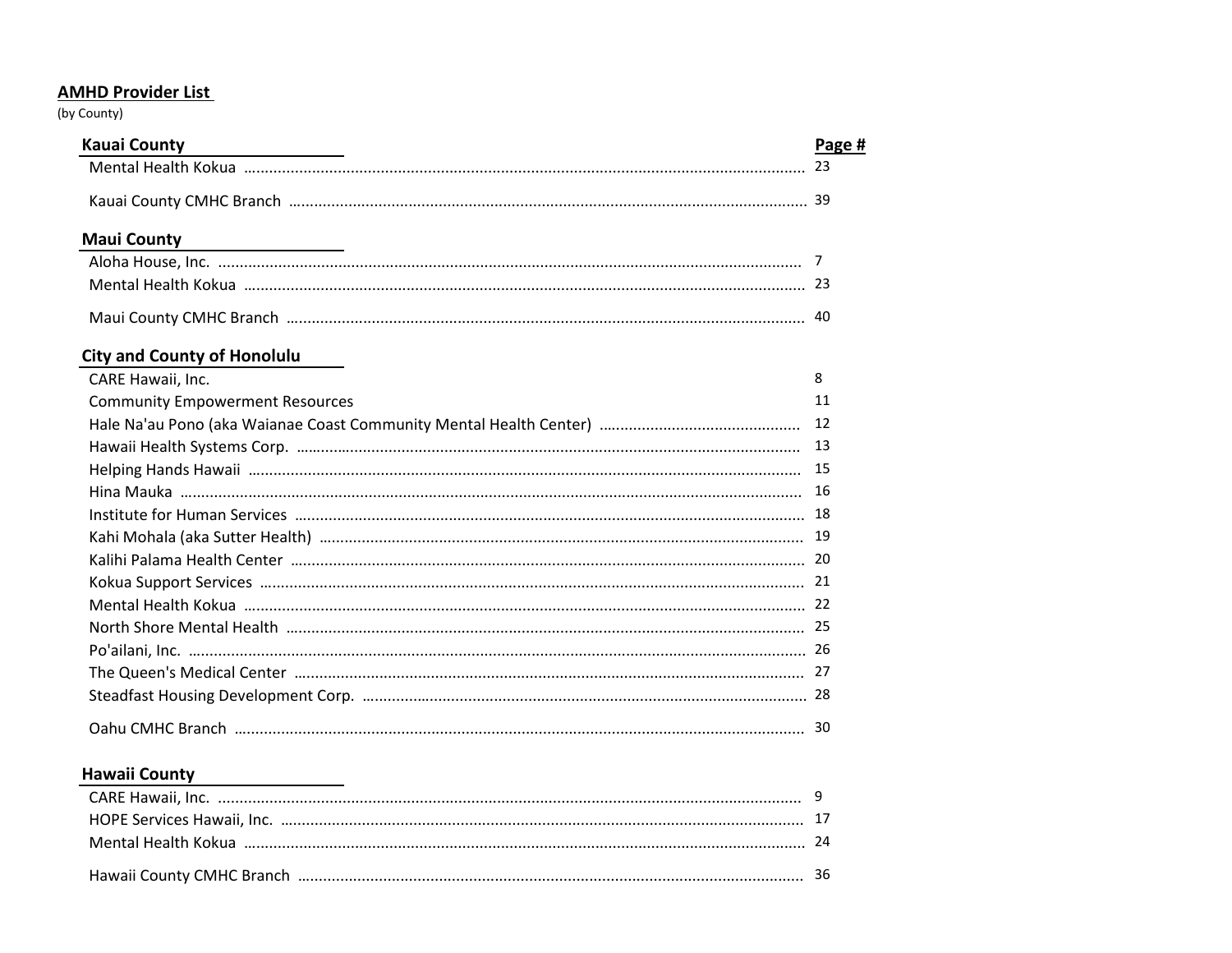#### **AMHD Provider List**

(by Service)

|                                                                                            | Aloha<br>House,<br>Inc. | <b>CARE</b><br>Hawaii,<br>Inc. | Community<br><b>Empowerment</b><br><b>Resources</b> | <b>E-ARCH</b><br>Primary<br>Care<br><b>Givers</b><br>(various) | <b>E-ARCH</b><br>Private<br>Pay RN<br><b>CMs</b><br>(various) | Hale<br>Na'au<br>Pono | <b>HHSC</b><br>Oahu<br>Region<br>Leahi<br><b>Hospital</b> | <b>Helping</b><br>Hands<br>Hawaii | Hina<br>Mauka | <b>HOPE</b><br><b>Services</b><br>Hawaii | Institute<br>for<br>Human<br><b>Services</b> | Kahi<br>Mohala | Kalihi<br>Palama<br>Health<br>Center | Kokua<br><b>Support</b><br><b>Services</b> | <b>Mental</b><br>Health<br>Kokua | <b>North</b><br><b>Shore</b><br><b>Mental</b><br>Health | Po'ailani,<br>Inc. | The<br>Queen's<br><b>Medical</b><br><b>Center</b> | <b>Steadfast</b><br>Housing<br>Develop-<br>ment<br>Corp. |
|--------------------------------------------------------------------------------------------|-------------------------|--------------------------------|-----------------------------------------------------|----------------------------------------------------------------|---------------------------------------------------------------|-----------------------|-----------------------------------------------------------|-----------------------------------|---------------|------------------------------------------|----------------------------------------------|----------------|--------------------------------------|--------------------------------------------|----------------------------------|---------------------------------------------------------|--------------------|---------------------------------------------------|----------------------------------------------------------|
| <b>Case Management</b>                                                                     |                         |                                |                                                     |                                                                |                                                               |                       |                                                           |                                   |               |                                          |                                              |                |                                      |                                            |                                  |                                                         |                    |                                                   |                                                          |
| <b>Community Based Case</b>                                                                | x                       | x                              | x                                                   |                                                                |                                                               |                       |                                                           |                                   | x             |                                          |                                              |                |                                      |                                            | x                                | x                                                       |                    |                                                   |                                                          |
| Management (CBCM)                                                                          |                         |                                |                                                     |                                                                |                                                               |                       |                                                           |                                   |               |                                          |                                              |                |                                      |                                            |                                  |                                                         |                    |                                                   |                                                          |
| <b>Intensive Case Management</b><br>Plus (ICM Plus) High Utilizer                          |                         | x                              |                                                     |                                                                |                                                               |                       |                                                           |                                   | x             |                                          |                                              |                |                                      |                                            |                                  |                                                         |                    |                                                   |                                                          |
| <b>Intensive Case Management</b><br>Plus (ICM Plus) Homeless                               |                         |                                |                                                     |                                                                |                                                               |                       |                                                           |                                   |               |                                          | x                                            |                |                                      |                                            |                                  |                                                         |                    |                                                   |                                                          |
| Inpatient                                                                                  |                         |                                |                                                     |                                                                |                                                               |                       |                                                           |                                   |               |                                          |                                              |                |                                      |                                            |                                  |                                                         |                    |                                                   |                                                          |
| Psychiatric Inpatient                                                                      |                         |                                |                                                     |                                                                |                                                               |                       | x                                                         |                                   |               |                                          |                                              | x              |                                      |                                            |                                  |                                                         |                    |                                                   |                                                          |
|                                                                                            |                         |                                |                                                     |                                                                |                                                               |                       |                                                           |                                   |               |                                          |                                              |                |                                      |                                            |                                  |                                                         |                    |                                                   |                                                          |
| <b>Residential</b>                                                                         |                         |                                |                                                     |                                                                |                                                               |                       |                                                           |                                   |               |                                          |                                              |                |                                      |                                            |                                  |                                                         |                    |                                                   |                                                          |
| Skilled Nursing Facility (SNF)                                                             |                         |                                |                                                     |                                                                |                                                               | x                     |                                                           |                                   |               |                                          |                                              |                |                                      |                                            |                                  |                                                         |                    |                                                   |                                                          |
| <b>Expanded Adult Residential Care</b><br>Home (E-ARCH)                                    |                         |                                |                                                     | x                                                              | X                                                             |                       |                                                           |                                   |               |                                          |                                              |                |                                      |                                            |                                  |                                                         |                    |                                                   |                                                          |
| Therapeutic Living Program (TLP)                                                           |                         | X                              |                                                     |                                                                |                                                               |                       |                                                           |                                   |               |                                          |                                              |                |                                      |                                            | x                                |                                                         |                    |                                                   |                                                          |
| Group Home<br>24-hour, 8 to 16-hour                                                        |                         | X                              |                                                     |                                                                |                                                               | x                     |                                                           |                                   |               |                                          |                                              |                |                                      |                                            | x                                |                                                         |                    |                                                   | x                                                        |
| Semi-Independent Housing                                                                   |                         |                                |                                                     |                                                                |                                                               |                       |                                                           |                                   |               |                                          |                                              |                |                                      |                                            | x                                |                                                         |                    |                                                   | x                                                        |
| <b>Supported Housing</b>                                                                   |                         |                                |                                                     |                                                                |                                                               |                       |                                                           |                                   |               |                                          |                                              |                |                                      |                                            | x                                |                                                         |                    |                                                   | x                                                        |
|                                                                                            |                         |                                |                                                     |                                                                |                                                               |                       |                                                           |                                   |               |                                          |                                              |                |                                      |                                            |                                  |                                                         |                    |                                                   |                                                          |
| <b>Treatment</b><br>Day Treatment/                                                         |                         |                                |                                                     |                                                                |                                                               |                       |                                                           |                                   |               |                                          |                                              |                |                                      |                                            |                                  |                                                         |                    |                                                   |                                                          |
| <b>Dual Diagnosis</b>                                                                      | x                       | x                              |                                                     |                                                                |                                                               |                       |                                                           |                                   | x             |                                          |                                              |                |                                      |                                            |                                  |                                                         | x                  |                                                   |                                                          |
| <b>Intensive Outpatient</b><br>Hospitalization (IOH)                                       |                         |                                |                                                     |                                                                |                                                               |                       |                                                           |                                   |               |                                          |                                              |                |                                      |                                            |                                  |                                                         |                    | x                                                 |                                                          |
| <b>Specialized Residential Services</b><br>Program (SRSP)                                  | x                       | X                              |                                                     |                                                                |                                                               |                       |                                                           |                                   | X             |                                          |                                              |                |                                      |                                            |                                  |                                                         | X                  |                                                   |                                                          |
|                                                                                            |                         |                                |                                                     |                                                                |                                                               |                       |                                                           |                                   |               |                                          |                                              |                |                                      |                                            |                                  |                                                         |                    |                                                   |                                                          |
| <b>Crisis</b>                                                                              |                         |                                |                                                     |                                                                |                                                               |                       |                                                           |                                   |               |                                          |                                              |                |                                      |                                            |                                  |                                                         |                    |                                                   |                                                          |
| Crisis Mobile Outreach (CMO)<br><b>Crisis Support Management</b>                           | x                       | X                              |                                                     |                                                                |                                                               |                       |                                                           |                                   |               |                                          |                                              |                |                                      |                                            |                                  |                                                         |                    |                                                   |                                                          |
| CSM)                                                                                       | x                       | X                              |                                                     |                                                                |                                                               |                       |                                                           |                                   |               |                                          |                                              |                |                                      |                                            |                                  |                                                         |                    |                                                   |                                                          |
| Licensed Crisis Residential<br>Services (LCRS)                                             | x                       | X                              |                                                     |                                                                |                                                               |                       |                                                           |                                   |               |                                          |                                              |                |                                      |                                            |                                  |                                                         |                    |                                                   |                                                          |
| Mental Health Emergency<br>Worker (MHEW)                                                   |                         |                                |                                                     |                                                                |                                                               |                       |                                                           |                                   |               |                                          |                                              |                |                                      |                                            |                                  |                                                         |                    | x                                                 |                                                          |
| <b>Support Services</b>                                                                    |                         |                                |                                                     |                                                                |                                                               |                       |                                                           |                                   |               |                                          |                                              |                |                                      |                                            |                                  |                                                         |                    |                                                   |                                                          |
| Homeless Outreach                                                                          |                         |                                |                                                     |                                                                |                                                               |                       |                                                           |                                   |               | x                                        | X                                            |                | x                                    |                                            | x                                |                                                         |                    |                                                   |                                                          |
| Peer Coach                                                                                 |                         |                                |                                                     |                                                                |                                                               |                       |                                                           |                                   |               |                                          |                                              |                |                                      |                                            | x                                |                                                         |                    |                                                   |                                                          |
| <b>Representative Payee</b>                                                                |                         |                                |                                                     |                                                                |                                                               |                       |                                                           | x                                 |               | x                                        |                                              |                |                                      | X                                          |                                  |                                                         |                    |                                                   |                                                          |
| Supported Employment                                                                       |                         |                                |                                                     |                                                                |                                                               |                       |                                                           |                                   |               |                                          |                                              |                |                                      |                                            | x                                |                                                         |                    |                                                   | х                                                        |
| Honolulu Police Department<br><b>Central Receiving Division</b><br><b>Nursing Services</b> |                         |                                |                                                     |                                                                |                                                               |                       |                                                           |                                   |               |                                          |                                              |                |                                      |                                            |                                  |                                                         |                    | X                                                 |                                                          |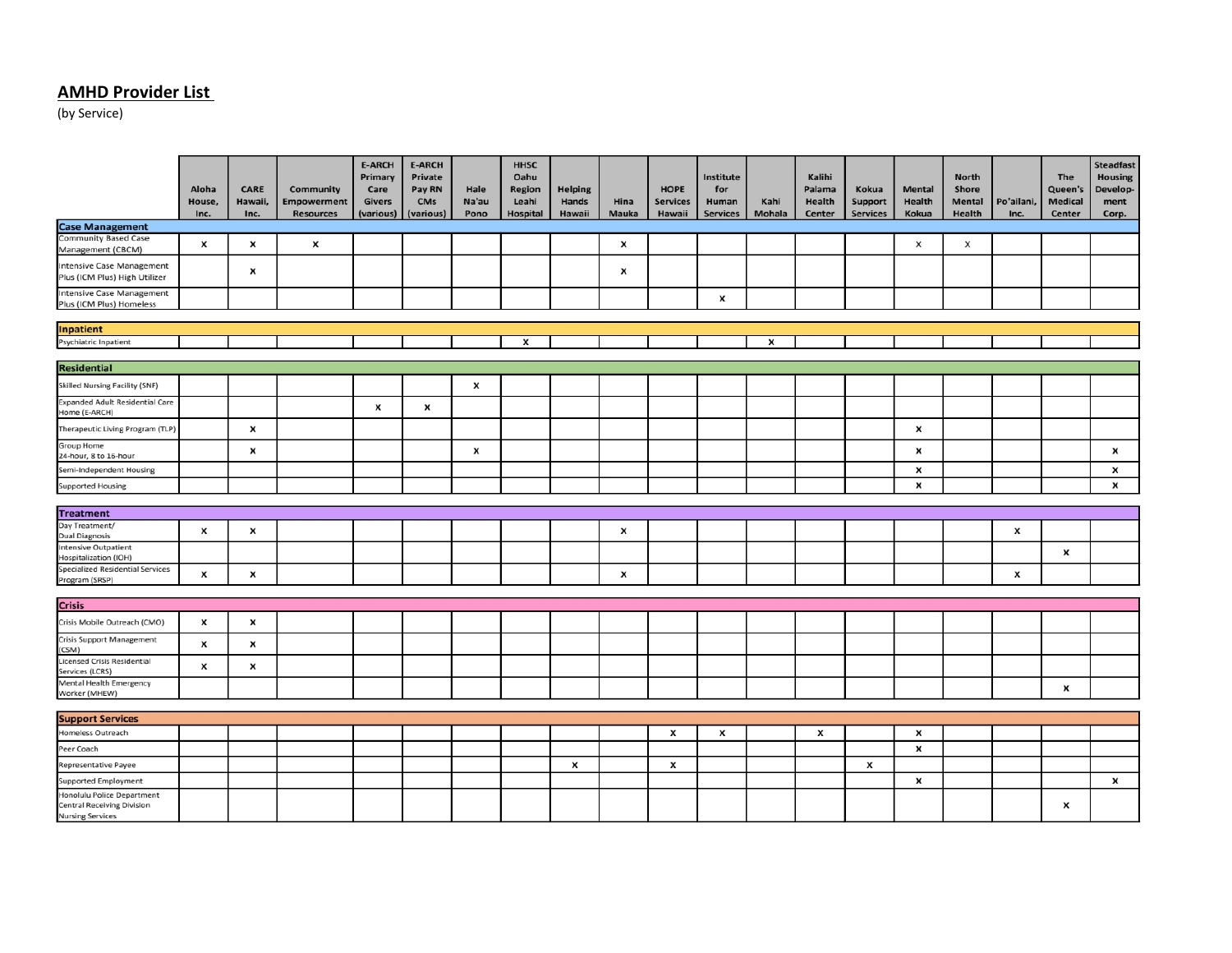#### **Aloha House, Inc.**

AMHD Contracted Services: CBCM, CMO, CSM, Day Tx, LCRS, SRSP

#### **MAIN OFFICE**

| Phone:                   | (808) 579-8414                                         |
|--------------------------|--------------------------------------------------------|
| Fax:                     | (808) 579-8426                                         |
| <b>Physical Address:</b> | 200 Ike Drive<br>Makawao, HI 96768                     |
| <b>Mailing Address:</b>  | Aloha House, Inc.<br>P.O. Box 791749<br>Paia. HI 96779 |

Fax (by service) (808) 442-4594 CBCM, CMO, CSM (808) 579-8426 Admin, Day Tx, LCRS, SRSP

| <b>ICONTACT NAME</b>                               | <b>CONTACT NUMBERS</b> | <b>E-MAIL ADDRESS</b>          |
|----------------------------------------------------|------------------------|--------------------------------|
| Judd Cunningham                                    | (808) 579-8414 x8101   | jcunningham@aloha-house.org    |
| Chief Executive Officer                            |                        |                                |
| Nicole Hokoana                                     | (808) 422-6572 cell    | nhokoana@aloha-house.org       |
| Chief Operating Officer                            |                        |                                |
| Michele Navarro Ishiki                             | (808) 579-8414 x8603   | mnavarroishiki@aloha-house.org |
| Clinical Director                                  | (808) 276-7243 cell    |                                |
| <b>Bob Lanser</b>                                  | (808) 280-4842 cell    | rlanser@me.com                 |
| Adult Services Team Leader                         |                        |                                |
| lAudra McDonnell                                   | (808) 242-1660 cell    | amcdonnell@aloha-house.org     |
| Case Management Team Leader                        |                        |                                |
| Nicole Edwards                                     | (808) 250-4496 cell    | nedwards@aloha-house.org       |
| Crisis Team Leader                                 |                        |                                |
| Regina Griffiths                                   | (808) 270-3001 cell    | gina.alohahouse@gmail.com      |
| Quality Assurance Specialist                       |                        |                                |
| Dikki Pruse                                        | (808) 249-2121         | dpruse@aloha-house.org         |
| Case Management and Crisis Services Office Manager | (808) 870-4788 cell    |                                |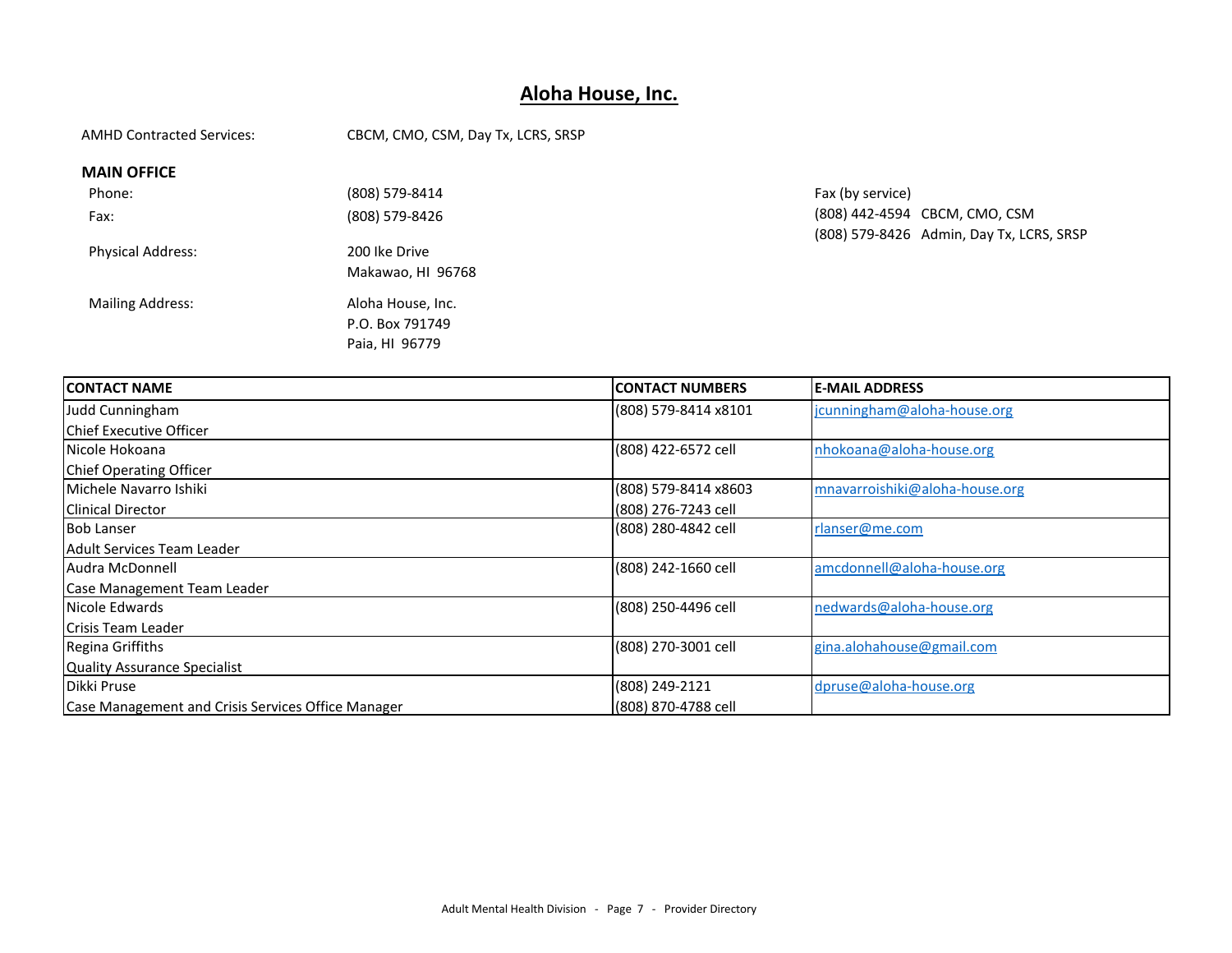#### **CARE Hawaii, Inc.**

AMHD Contracted Services: CBCM, CMO, CSM, Day Tx, Group Home, ICM+ High Utilizer, LCRS, SRSP, TLP

#### **OAHU OFFICE**

| Phone                   | (808) 537-2273                | Fax (by service)                              |
|-------------------------|-------------------------------|-----------------------------------------------|
| Fax                     | (808) 587-6070                | (808) 791-6081 Oahu CMO, CSM                  |
|                         |                               | (808) 791-6198 Oahu Fiscal, LCRS              |
| <b>Physical Address</b> | 875 Waimanu Street, Suite 601 | (808) 850-9760 Oahu Day Tx                    |
|                         | Honolulu, HI 96813            | (808) 455-9631 Oahu CBCM, ICM+, GH, SRSP, TLP |
| <b>Mailing Address</b>  | CARE Hawaii, Inc.             |                                               |
|                         | 875 Waimanu Street, Ste. 601  |                                               |
|                         | Honolulu, HI 96813            |                                               |

| <b>CONTACT NAME</b>                           | <b>CONTACT NUMBERS</b> | <b>E-MAIL ADDRESS</b>             |
|-----------------------------------------------|------------------------|-----------------------------------|
| Tina Archer                                   | (808) 791-6167         | tina@carehawaii.com               |
| Chairwoman                                    |                        |                                   |
| <b>Brian Morton</b>                           | (808) 223-7271 cell    | brian.morton@carehawaii.com       |
| President                                     |                        |                                   |
| Eren Kamiyama                                 | (808) 391-3736 cell    | eren.kamiyama@carehawaii.com      |
| Chief Operations Officer                      |                        |                                   |
| <b>June Hurst-Jones</b>                       | (808) 561-5830 cell    | june.jones@carehawaii.com         |
| Quality Assurance Manager                     |                        |                                   |
| Lindsay Cabalo                                | (808) 791-6703         | lindsay.cabalo@carehawaii.com     |
| Quality Assurance Assistant                   | (808) 591-8360 fax     |                                   |
| <b>CBCM Program Direct Line</b>               | (808) 537-2273         |                                   |
| Receptionist and On-Call Number               |                        |                                   |
| Jennifer Mahaffey (Studstrup)                 | (808) 221-1960 cell    | jennifer.studstrup@carehawaii.com |
| CBCM and ICM+ Team Leader                     |                        |                                   |
| Desiree Kealohanui                            | (808) 723-1701 cell    | desiree.kealohanui@carehawaii.com |
| SRSP, TLP Palekana and GH Program Coordinator |                        |                                   |
| Hilda Su'e                                    | (808) 728-9111 cell    | hilda.sue@carehawaii.com          |
| lOahu Residential and Palekana Director       |                        |                                   |
| Oahu LCRS Team Leader                         |                        |                                   |
| Jennifer Thorpe                               | (808) 557-9900 cell    | jennifer.thorpe@carehawaii.com    |
| <b>Statewide Nursing Director</b>             |                        |                                   |
| Joanna Caballes                               | (808) 791-6713         | joanna.lee@carehawaii.com         |
| Oahu Crisis Program Assistant                 |                        |                                   |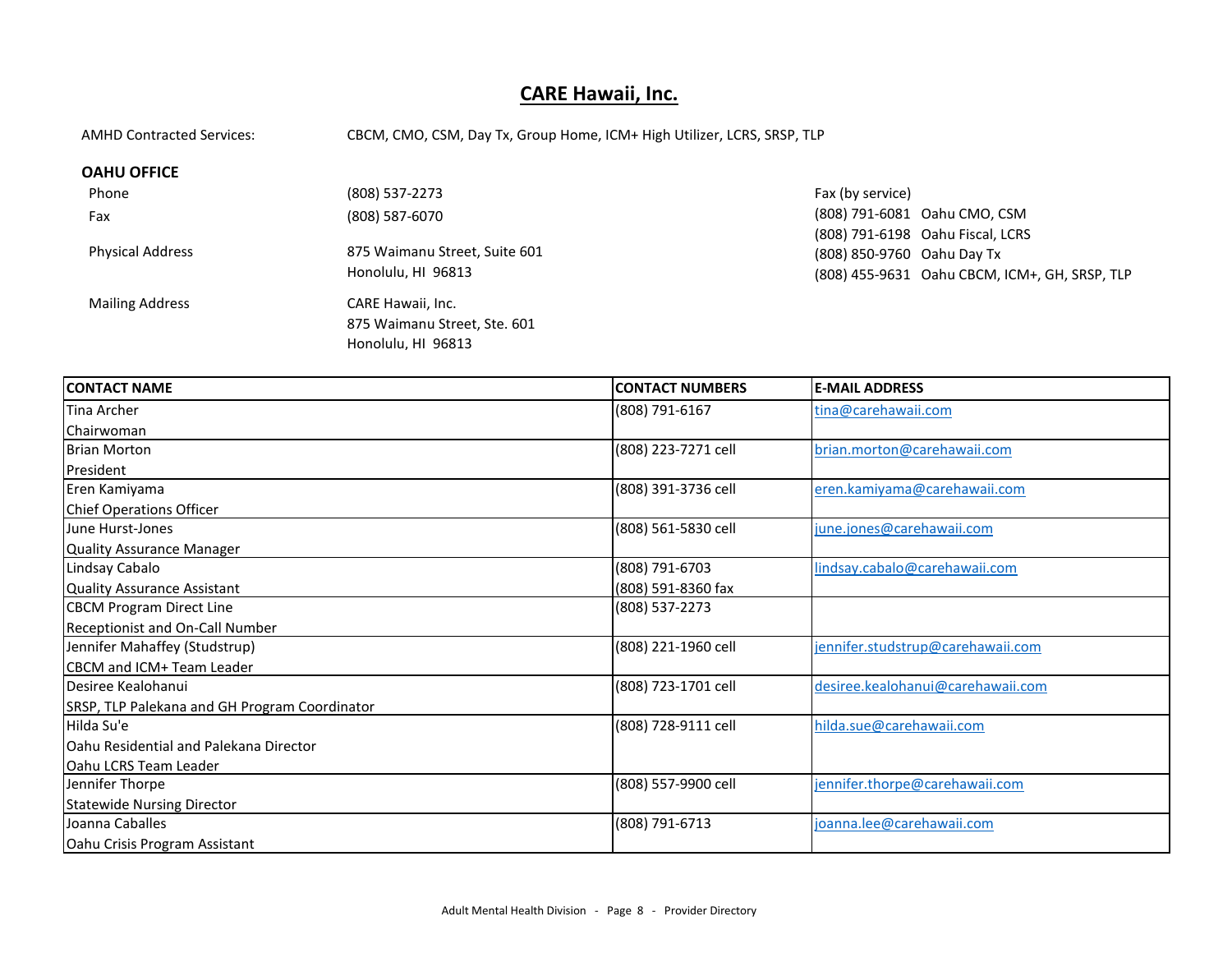#### **CARE Hawaii, Inc.**

(continued)

| <b>ICONTACT NAME</b>                                           | <b>ICONTACT NUMBERS</b> | <b>IE-MAIL ADDRESS</b>               |
|----------------------------------------------------------------|-------------------------|--------------------------------------|
| Kimberly King                                                  | $(808) 366 - 4371$      | kimberly.king@carehawaii.com         |
| Oahu CMO Team Leader                                           |                         |                                      |
| <b>I</b> Stefanianne Hernandez                                 | (808) 387-2413 cell     | stefanianne.hernandez@carehawaii.com |
| Oahu Day Tx and Palekana Team Leader                           |                         |                                      |
| <b>Tomi Moore</b>                                              | (808) 779-2931 cell     | tomi.moore@carehawaii.com            |
| Statewide IOP, Day Tx, and Palekana Director of Adult Services |                         |                                      |

#### **EAST HAWAII/HILO OFFICE**

| Phone                   | (808) 930-0777                                         |
|-------------------------|--------------------------------------------------------|
| Fax                     | (808) 930-0770                                         |
| <b>Physical Address</b> | 891 Ululani Street<br>Hilo, HI 96720                   |
| <b>Mailing Address</b>  | CARE Hawaii, Inc.<br>891 Ululani St.<br>Hilo. HI 96720 |

Fax (by service) (808) 238-3111 East HI CMO, CSM, LCRS (808) 930-0770 East HI Day Tx, CBCM

| <b>ICONTACT NAME</b>                                     | <b>ICONTACT NUMBERS</b> | <b>IE-MAIL ADDRESS</b>           |
|----------------------------------------------------------|-------------------------|----------------------------------|
| <b>Chastity Oliveira</b>                                 | (808) 756-8966 cell     | chastity.oliveira@carehawaii.com |
| Hilo CBCM, SRSP Day Tx Service Authorization Clerk       |                         |                                  |
| Denise Rapoza                                            | (808) 895-7935 cell     | denise.rapoza@carehawaii.com     |
| Hawaii Island CBCM and Crisis Services Program Assistant |                         |                                  |
| Lois "Shasta" Rosendahl                                  | (808) 930-2821          | Irosendahl@carehawaii.com        |
| Statewide Crisis Authorization Clerk                     |                         |                                  |
| Sherrie Yamagishi                                        | (808) 291-5375 cell     | sherrie.yamagishi@carehawaii.com |
| Statewide Crisis Program Director                        |                         |                                  |
| <b>IOahu Crisis Team Leader</b>                          |                         |                                  |
| Hilo CBCM Team Leader                                    |                         |                                  |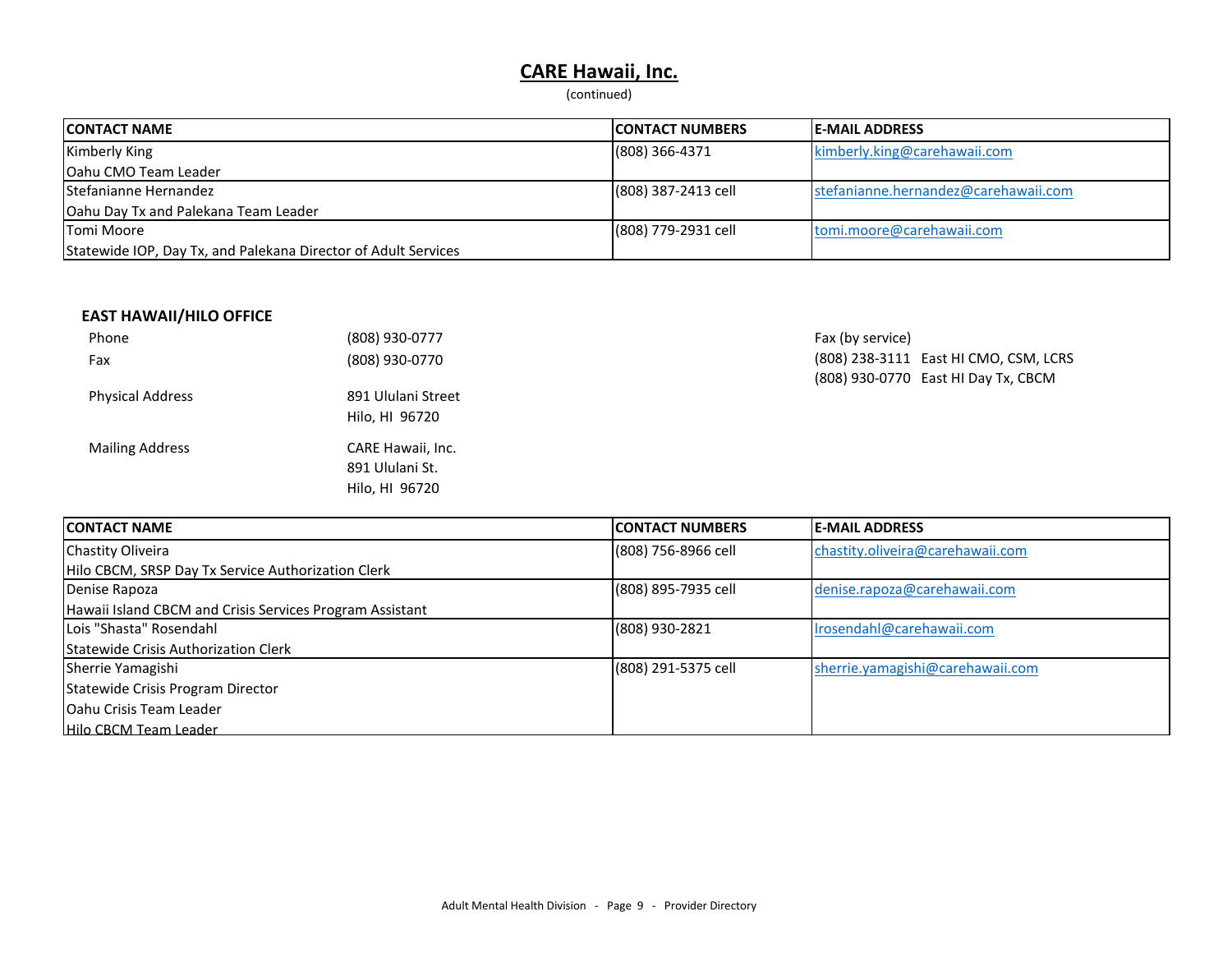#### **CARE Hawaii, Inc.**

(continued)

#### **WEST HAWAII/KONA OFFICE**

| Phone                   | (808) 930-3155                                                             |
|-------------------------|----------------------------------------------------------------------------|
| Fax                     | (808) 329-2514                                                             |
| <b>Physical Address</b> | 79-7446 Mamalahoa Highway<br>Kealakekua, HJ 96750                          |
| <b>Mailing Address</b>  | CARE Hawaii, Inc.<br>74-5620 Palani Rd., Ste. 105<br>Kailua Kona, HI 96740 |

Fax (by service) (808) 238-3111 West HI CMO, CSM, LCRS (808) 331-8464 West HI Day Tx, CBCM (808) 322-9826 West HI Group Home

| <b>ICONTACT NAME</b>                                | <b>ICONTACT NUMBERS</b> | <b>IE-MAIL ADDRESS</b>        |
|-----------------------------------------------------|-------------------------|-------------------------------|
| Angela Johnson                                      | $(808)$ 327-6500        | angela.johnson@carehawaii.com |
| Statewide CCS Program Director                      | (808) 798-1373 cell     |                               |
| Kona CBCM Team Leader, QMHP Kona GH and Kona Day Tx |                         |                               |
| <b>Karen Boston</b>                                 | $(808)$ 327-6500        | karen.boston@carehawaii.com   |
| Kona Program Assistant                              |                         |                               |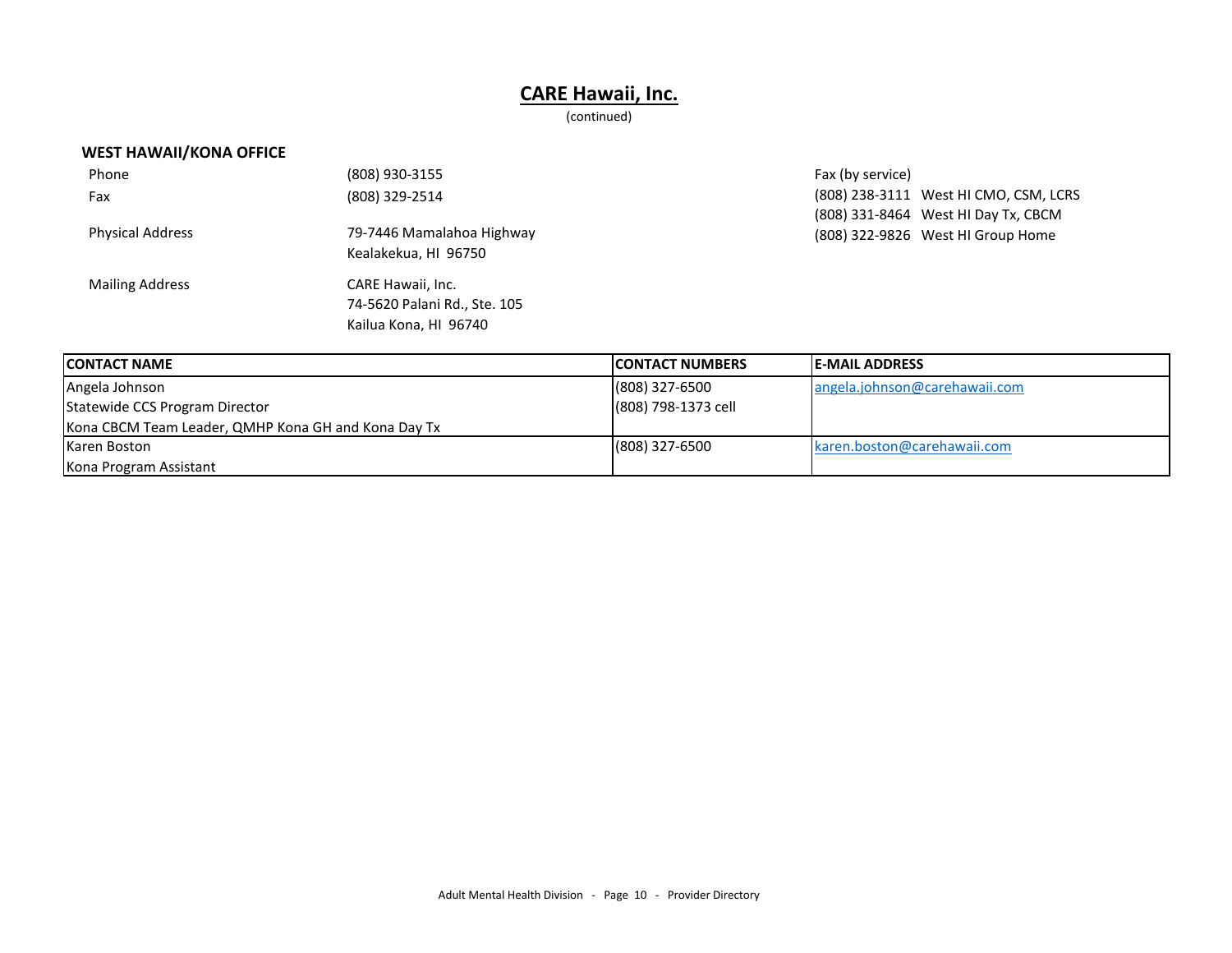## **Community Empowerment Resources (CER)**

| <b>AMHD Contracted Services:</b> | <b>CBCM</b>                                                                                    |
|----------------------------------|------------------------------------------------------------------------------------------------|
| <b>MAIN OFFICE</b>               |                                                                                                |
| Phone                            | (808) 942-7884                                                                                 |
| Fax                              | (808) 942-7885                                                                                 |
| <b>Physical Address</b>          | 1110 University Avenue, Suite 411<br>Honolulu, HI 96826                                        |
| <b>Mailing Address</b>           | <b>Community Empowerment Resources</b><br>1110 University Ave., Ste. 411<br>Honolulu, HI 96826 |

| <b>ICONTACT NAME</b>                                                                            | <b>CONTACT NUMBERS</b> | <b>E-MAIL ADDRESS</b>  |
|-------------------------------------------------------------------------------------------------|------------------------|------------------------|
| Jan Rumi                                                                                        | (808) 942-7884         | jrumi@cerhawaii.org    |
| Chairman and President                                                                          | (808) 383-2597 cell    |                        |
| Aliman Sears                                                                                    | (808) 942-7884         | asears@cerhawaii.org   |
| <b>I</b> Chief Executive Officer                                                                | (808) 381-6681 cell    |                        |
| (ONLY call if you contacted the Director of Programs or Team Leader and didn't receive a timely |                        |                        |
| <b>CBCM Program Direct Line</b>                                                                 | (808) 942-7884         |                        |
| <b>Receptionist and On-Call Number</b>                                                          |                        |                        |
| Claire Fujita                                                                                   | (503) 545-5894 cell    | cfujita@cerhawaii.org  |
| Co-Chief Operating Officer                                                                      |                        |                        |
| Fayez Rumi                                                                                      | (808) 393-4040 cell    | frumi@cerhawaii.org    |
| Co-Chief Operating Officer                                                                      |                        |                        |
| Stacy Kracher                                                                                   | (808) 688-6947 cell    | skracher@cerhawaii.org |
| <b>APRN-Rx and Medical Director</b>                                                             |                        |                        |
| Mary Krieger                                                                                    | (919) 721-7904 cell    | mkrieger@cerhawaii.org |
| Director of Programs                                                                            |                        |                        |
| (Main contact for AMHD inquiries)                                                               |                        |                        |
| Erica Vargas                                                                                    | (808) 294-8861 cell    | evargas@cerhawaii.org  |
| <b>AMHD Team Leader</b>                                                                         |                        |                        |
| <i>(Backup contact for AMHD inquiries)</i>                                                      |                        |                        |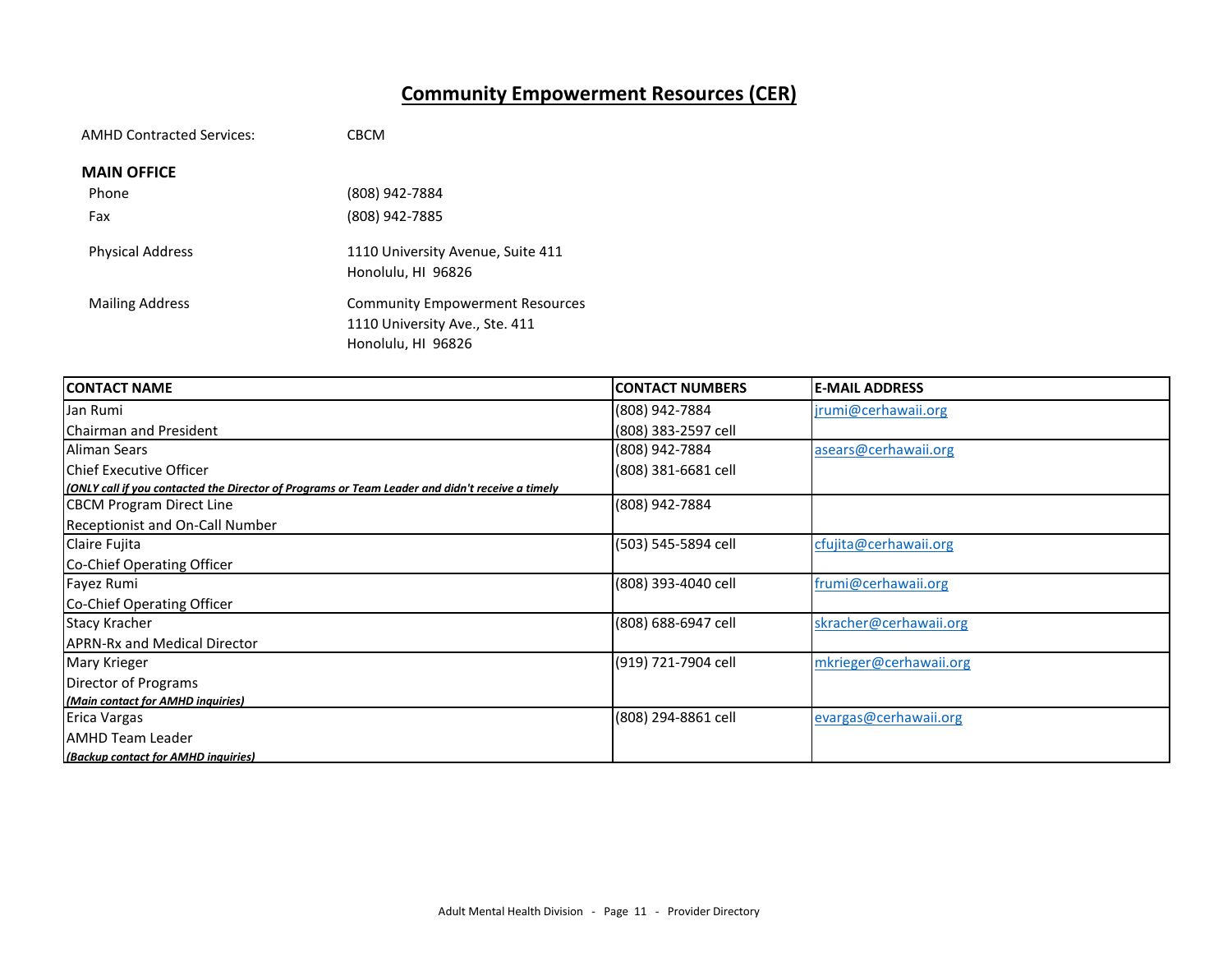## **Hale Na'au Pono**

| <b>AMHD Contracted Services:</b> | Group Home                                                                                                    |
|----------------------------------|---------------------------------------------------------------------------------------------------------------|
| <b>MAIN OFFICE</b>               |                                                                                                               |
| Phone                            | (808) 696-4211                                                                                                |
| Fax                              | (808) 696-1150                                                                                                |
| <b>Physical Address</b>          | 86-226 Farrington Highway<br>Waianae. HI 96792                                                                |
| <b>Mailing Address</b>           | Waianae Coast Community Mental Health Center - Hale Na'au Pono<br>86-226 Farrington Hwy.<br>Waianae, HI 96792 |

| <b>CONTACT NAME</b>                        | <b>ICONTACT NUMBERS</b> | <b>IE-MAIL ADDRESS</b>         |
|--------------------------------------------|-------------------------|--------------------------------|
| Poha Sonoda-Burgess                        | (808) 696-4211          | pohaokalani@wccmhc.org         |
| <b>IExecutive Director</b>                 | (808) 387-6131 cell     |                                |
| Skyla Hammond                              | (808) 696-4212          | skyla.hammond@wccmhc.org       |
| <b>QMHP &amp; Housing Program Director</b> | $(808)$ 696-1150 fax    |                                |
| <b>Shawn Gomes</b>                         | (808) 696-4212          | shawn.gomes@wccmhc.org         |
| <b>Housing Services</b>                    | (808) 852-0262 cell     |                                |
| Monica Hambaro                             | (808) 696-4212          | monica.hambaro@wcchc.org       |
| <b>Housing Services</b>                    | (808) 330-2032 cell     |                                |
| Christianna Burgess                        | (808) 696-4212          | christianna.burgess@wccmhc.org |
| <b>Housing Services</b>                    | (808) 799-0275 cell     |                                |
| Cheri Gomes                                | (808) 696-4212          | cheri.gomes@wccmhc.org         |
| <b>Program Assistant</b>                   |                         |                                |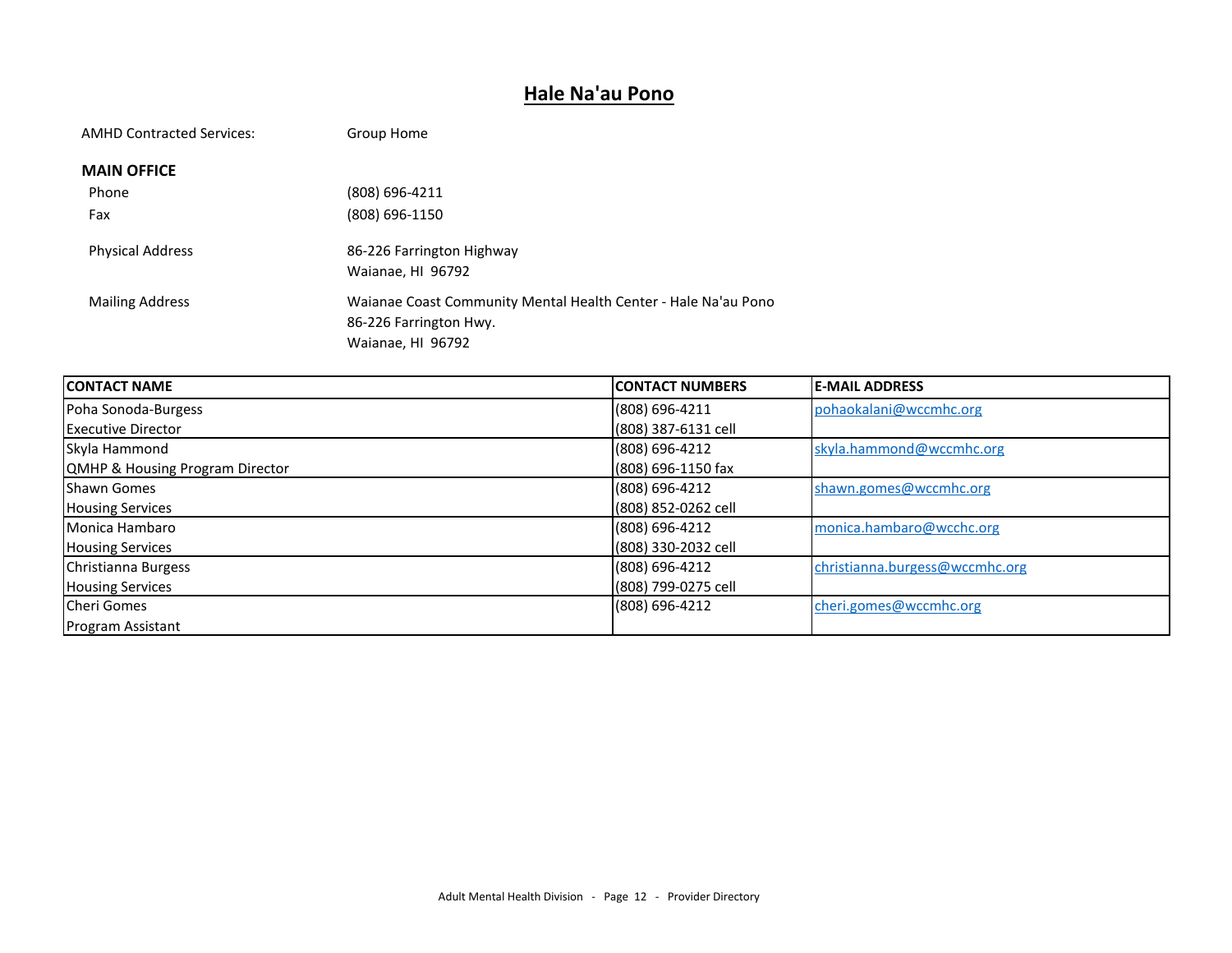## **HawaiI Health Systems Corp. (HHSC)**

#### **LEAHI HOSPITAL**

| Phone                   | (808) 733-7911                                            |
|-------------------------|-----------------------------------------------------------|
| Fax                     | (808) 733-4028                                            |
| <b>Physical Address</b> | 3675 Kilauea Avenue<br>Honolulu, HI 96816                 |
| <b>Mailing Address</b>  | Leahi Hospital<br>3675 Kilauea Ave.<br>Honolulu, HI 96816 |

| <b>ICONTACT NAME</b>                  | <b>ICONTACT NUMBERS</b> | <b>IE-MAIL ADDRESS</b> |
|---------------------------------------|-------------------------|------------------------|
| Derek Akiyoshi                        | $(808) 733 - 7911$      | dakiyoshi@hhsc.org     |
| Chief Executive Officer - Oahu Region |                         |                        |
| Sean Sanada                           | (808) 733-7921          | sesanada@hhsc.org      |
| Chief Administrative Officer          |                         |                        |
| Violeta Gonzales                      | $(808) 733 - 7911$      | vgonzales@hhsc.org     |
| Leahi Administrator                   |                         |                        |

#### **SAMUEL MAHELONA MEMORIAL HOSPITAL**

| Phone                   | (808) 822-4961                                                            |
|-------------------------|---------------------------------------------------------------------------|
| Fax                     | (808) 823-4132                                                            |
| <b>Physical Address</b> | 4800 Kawaihau Road<br>Kapaa, HI 96746                                     |
| <b>Mailing Address</b>  | Samuel Mahelona Memorial Hospital<br>4800 Kawaihau Rd.<br>Kapaa, HI 96746 |

| <b>ICONTACT NAME</b>                   | <b>ICONTACT NUMBERS</b> | <b>IE-MAIL ADDRESS</b> |
|----------------------------------------|-------------------------|------------------------|
| Lance Segawa                           | $(808)$ 338-9431        |                        |
| Chief Executive Officer - Kauai Region |                         |                        |
| Tiffany and Valentina                  | $(808) 823 - 4140$      |                        |
| <b>Hospital Staff</b>                  |                         |                        |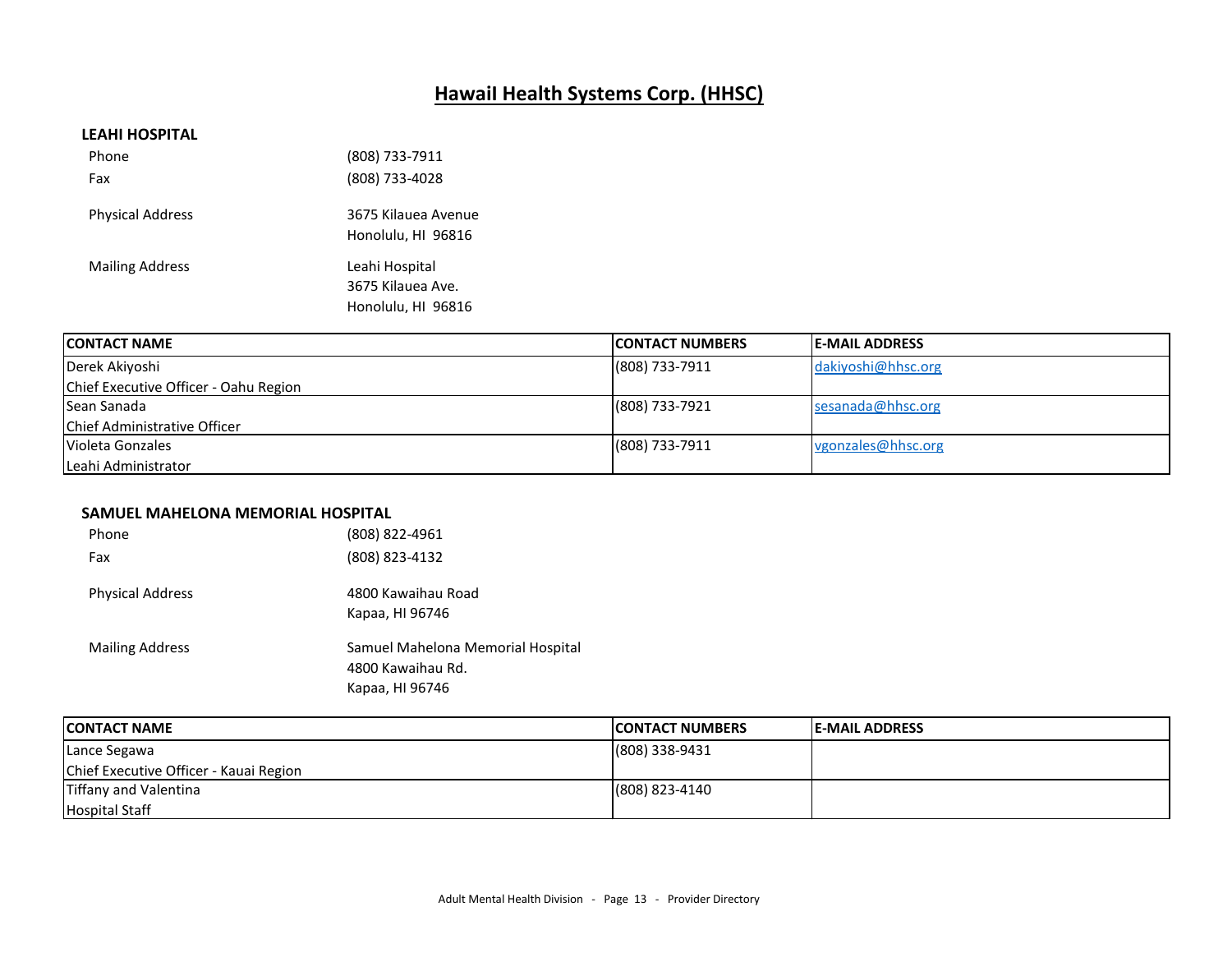## **HawaiI Health Systems Corp. (HHSC)**

(continued)

#### **HILO MEDICAL CENTER**

| Phone                   | (808) 932-3000                                                                      |
|-------------------------|-------------------------------------------------------------------------------------|
| Fax                     | (808) 974-6738                                                                      |
| <b>Physical Address</b> | 1190 Waianuenue Avenue<br>Hilo, HI 96720                                            |
| <b>Mailing Address</b>  | <b>Hilo Medical Center</b><br>Hale Ho'ola<br>1190 Waianuenue Ave.<br>Hilo, HI 96720 |

| <b>ICONTACT NAME</b>                         | <b>ICONTACT NUMBERS</b> | <b>E-MAIL ADDRESS</b> |
|----------------------------------------------|-------------------------|-----------------------|
| Dan Brinkman                                 | $(808)$ 932-3000        |                       |
| Chief Executive Officer - East Hawaii Region |                         |                       |
| <b>Hospital Staff</b>                        | (808) 974-6743          |                       |
|                                              |                         |                       |

#### **KONA COMMUNITY HOSPITAL**

| Phone                   | (808) 322-9311                                                                                                |
|-------------------------|---------------------------------------------------------------------------------------------------------------|
| Fax                     | (808) 322-4502                                                                                                |
| <b>Physical Address</b> | 79-1019 Haukapila Street<br>Kealakekua, HI 96750                                                              |
| <b>Mailing Address</b>  | Kona Community Hospital<br>Kalani Ola Behavioral Health Unit<br>79-1019 Haukapila St.<br>Kealakekua, HI 96750 |

| <b>ICONTACT NAME</b>                         | <b>ICONTACT NUMBERS</b> | <b>IE-MAIL ADDRESS</b> |
|----------------------------------------------|-------------------------|------------------------|
| lAnna Chiotti                                | (808) 322-9311          |                        |
| Chief Executive Officer - West Hawaii Region |                         |                        |
| Connie Vincent                               | (808) 322-5856          |                        |
| <b>Hospital Staff</b>                        |                         |                        |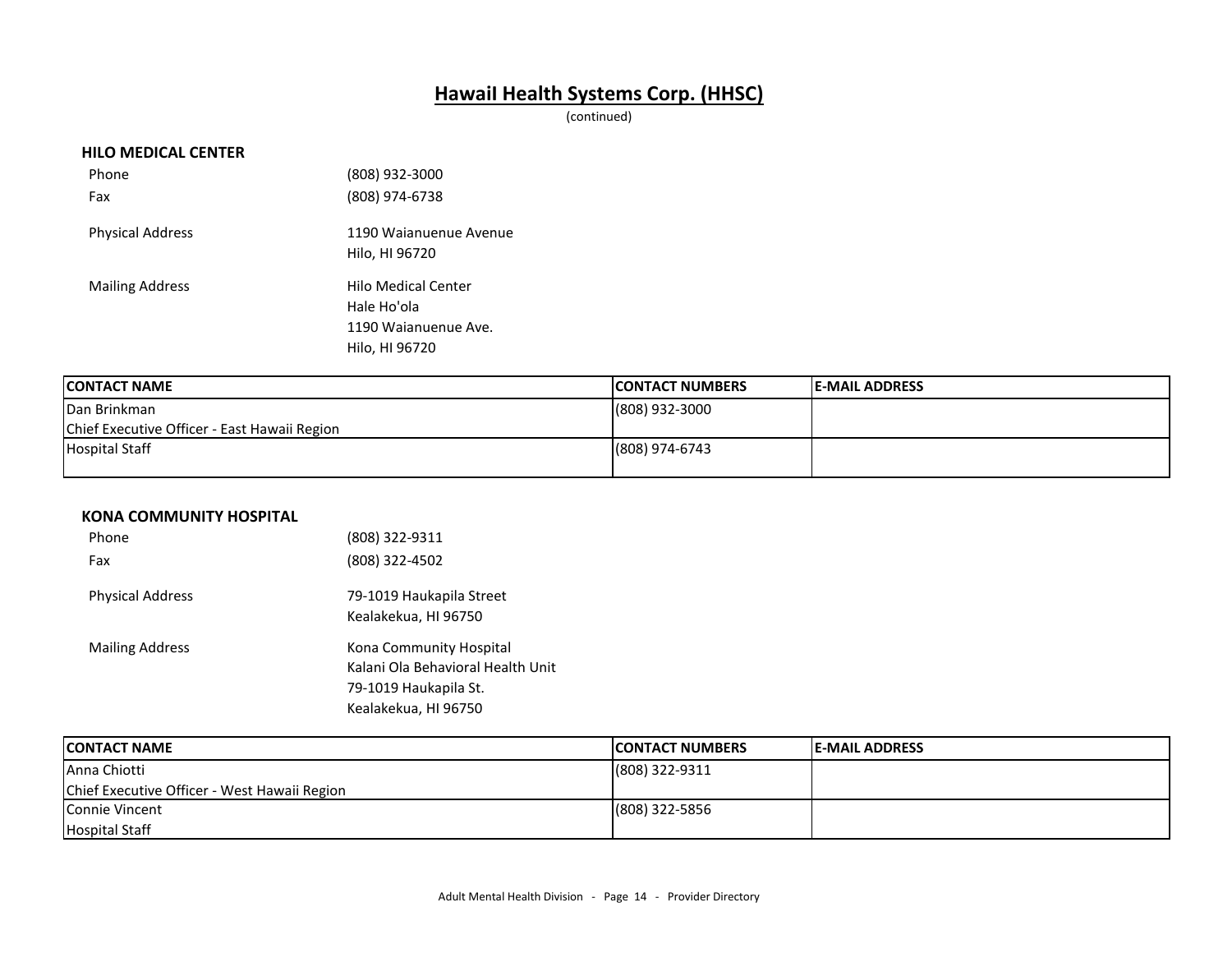## **Helping Hands Hawaii**

| <b>AMHD Contracted Services:</b> | Representative Payee                                              |
|----------------------------------|-------------------------------------------------------------------|
| <b>MAIN OFFICE</b>               |                                                                   |
| Phone                            | (808) 536-7234                                                    |
| Fax                              | (808) 536-7237                                                    |
| <b>Physical Address</b>          | 2100 N. Nimitz Highway<br>Honolulu, HI 96819                      |
| <b>Mailing Address</b>           | Helping Hands Hawaii<br>2100 N. Nimitz Hwy.<br>Honolulu, HI 96819 |

| <b>ICONTACT NAME</b>                  | <b>ICONTACT NUMBERS</b> | <b>IE-MAIL ADDRESS</b>         |
|---------------------------------------|-------------------------|--------------------------------|
| <b>I</b> Susan Furuta                 | $(808) 536 - 7234$      | susanf@helpinghandshawaii.org  |
| President and Chief Executive Officer |                         |                                |
| Lori Hamada                           | $(808) 536 - 7234$      | Ihamada@helpinghandshawaii.org |
| Representative Payee Supervisor       | (808) 440-3846 cell     |                                |
| Carol Chun                            | $(808)$ 536-7234        | cchun@helpinghandshawaii.org   |
| Representative Payee Coordinator      | (808) 440-3861 cell     |                                |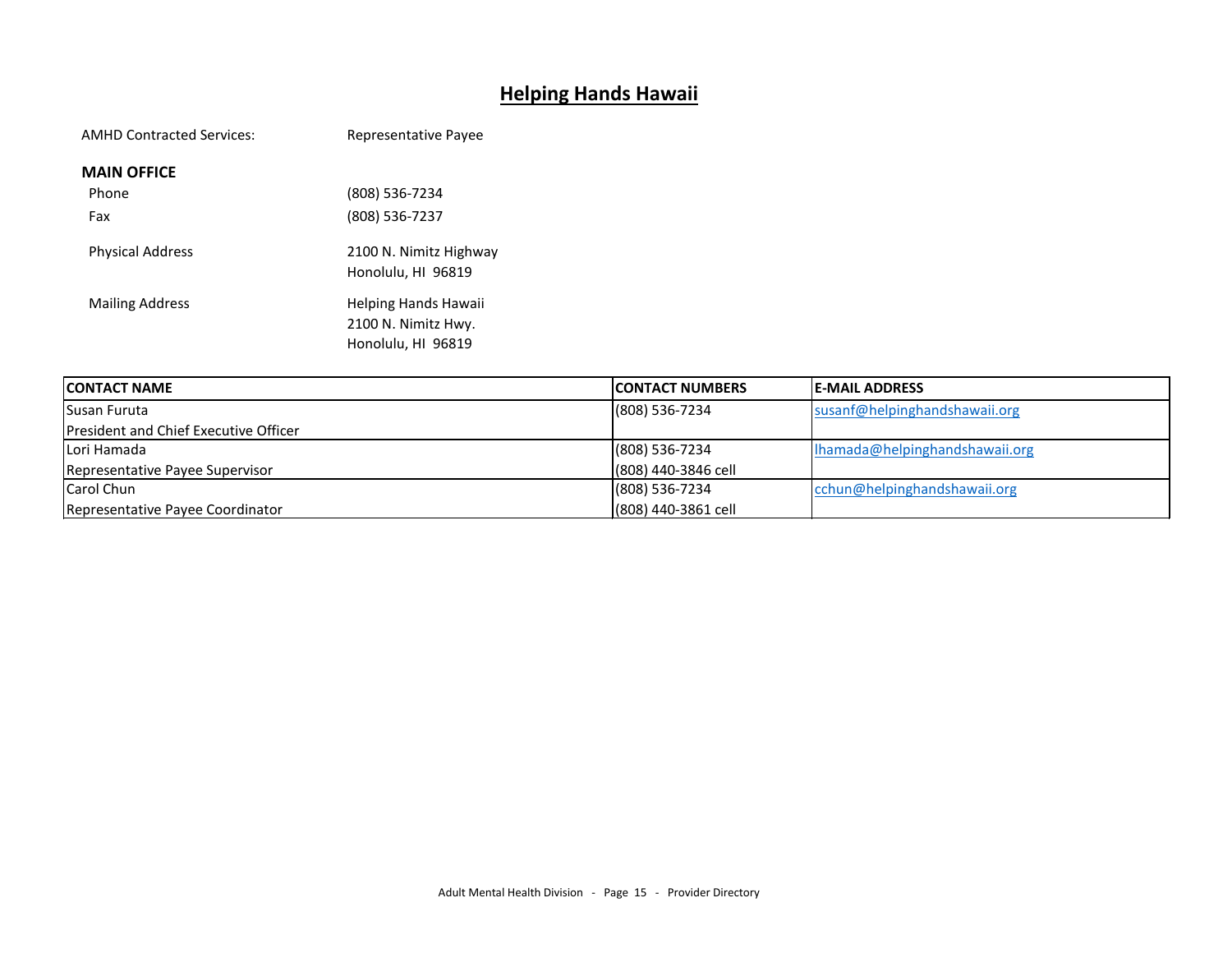#### **Hina Mauka**

AMHD Contracted Services: CBCM, Day Tx, ICM+ High Utilizer, SRSP

#### **MAIN OFFICE**

| Phone                   | (808) 236-2600                                         |
|-------------------------|--------------------------------------------------------|
| Fax                     | (808) 236-3606                                         |
| <b>Physical Address</b> | 45-845 Po'okela Street<br>Kaneohe, HJ 96744            |
| <b>Mailing Address</b>  | Hina Mauka<br>45-845 Po'okela St.<br>Kaneohe. HI 96744 |

Fax (by service) (808) 236-2626 Day Tx, CBCM, ICM+, SRSP (808) 671-7727 Waipahu Office

| <b>ICONTACT NAME</b>                                   | <b>ICONTACT NUMBERS</b> | <b>E-MAIL ADDRESS</b>    |
|--------------------------------------------------------|-------------------------|--------------------------|
| Alan Johnson                                           | (808) 447-5228          | ajohnson@hinamauka.org   |
| <b>Chief Executive Officer</b>                         | (808) 738-6846 cell     |                          |
| <b>Sherrie Kinoshita</b>                               | (808) 447-5249          | skinoshita@hinamauka.org |
| Director of Administration                             | (808) 386-7791 cell     |                          |
| <b>Bill Mousser</b>                                    | (808) 447-5282          | bmousser@hinamauka.org   |
| Director of Adult Programs and AMHD ICM+ High Utilizer | (808) 306-9842 cell     |                          |
| Erika Vargas                                           | (808) 447-5275          | evargas@hinamauka.org    |
| Manager of Adult Programs - Windward                   | (203) 561-8430 cell     |                          |
| <b>IEvon Silva</b>                                     | (808) 440-1315          | esliva@hinamauka.org     |
| Manager of Admissions - Leeward                        |                         |                          |
| Toni Borrero                                           | (808) 447-5248          | aborrero@hinamauka.org   |
| <b>Clinical Administration Support</b>                 |                         |                          |
| <b>Healther Moffit</b>                                 | (808) 447-5258          | hmoffit@hinamauka.org    |
| Administrative Assistant                               |                         |                          |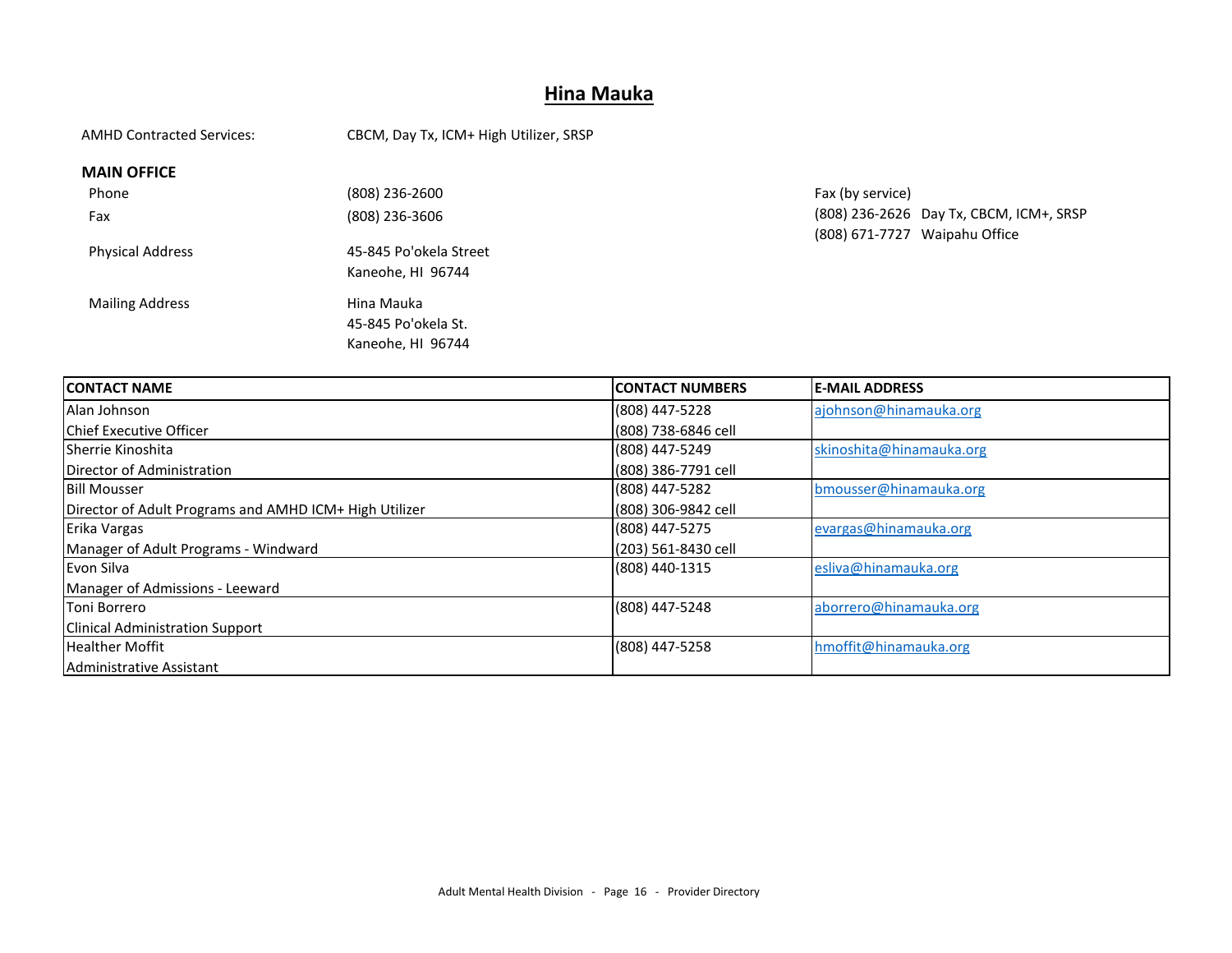#### **HOPE Services Hawaii**

AMHD Contracted Services: Homeless Outreach, Representative Payee

#### **MAIN OFFICE**

| Phone                   | (808) 933-3050                                                       |
|-------------------------|----------------------------------------------------------------------|
| Fax                     | (808) 935-3794                                                       |
| <b>Physical Address</b> | 357 Waianuenue Avenue<br>Hilo. HI 96720                              |
| <b>Mailing Address</b>  | <b>HOPE Services Hawaii</b><br>357 Waianuenue Ave.<br>Hilo, HI 96720 |

Fax (by service) (808) 933-2760 Homeless Outreach (808) 935-3794 Representative Payee

| <b>ICONTACT NAME</b>    | <b>ICONTACT NUMBERS</b> | <b>IE-MAIL ADDRESS</b>            |
|-------------------------|-------------------------|-----------------------------------|
| <b>Brandee Menino</b>   | (808) 933-6013          | bmenino@hopeserviceshawaii.org    |
| Chief Executive Officer | (808) 938-3050 cell     |                                   |
| Ipo Morgan              | (808) 937-8140 cell     | imorgan@hopeserviceshawaii.org    |
| Deputy Director         |                         |                                   |
| Denise Oguma            | (808) 936-3995 cell     | doguma@hopeserviceshawaii.org     |
| Director of Operations  |                         |                                   |
| IYvonne Valentine       | (808) 935-3050          | yvalentine@hopeserviceshawaii.org |
| Representative Payee    | (808) 933-2760 fax      |                                   |

#### Homeless Outreach Contact Information:

| Hale Maluhia Men's Shelter                                   | 110 Ululani Street<br>Hilo, HI 96720<br>(808) 443-4717 phone   |
|--------------------------------------------------------------|----------------------------------------------------------------|
| Kihei Pua Family Shelter<br>(Family, Single Women or Couple) | 115 Kapiolani Street<br>Hilo, HI 96720<br>(808) 937-1837 phone |
| Ohea House Veterans' Shelter                                 | 21 W. Ohea Street<br>Hilo, HI 96720                            |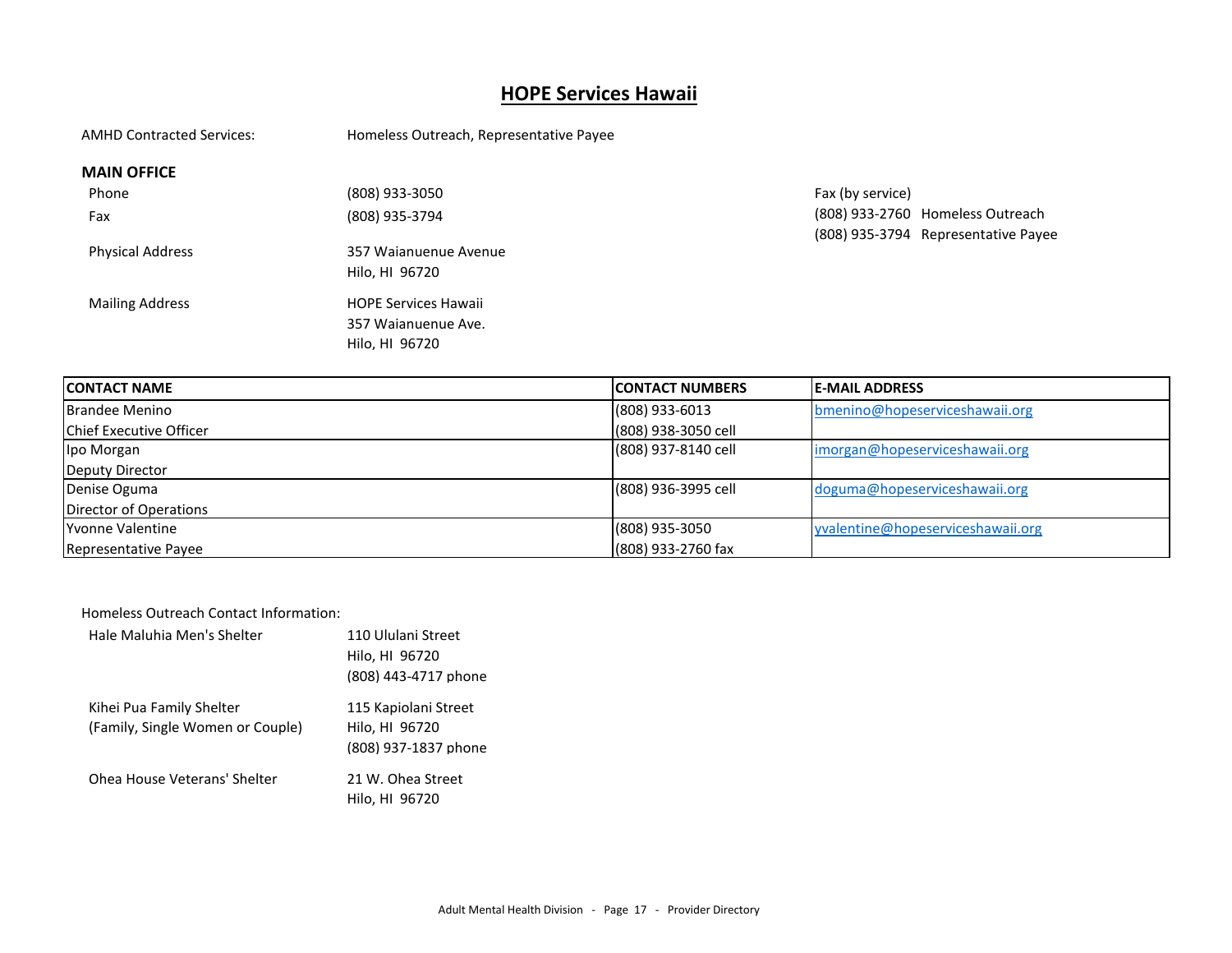## **Institute for Human Services (IHS)**

AMHD Contracted Services: Homeless Outreach, ICM+ Homeless

#### **MAIN OFFICE**

| Phone                   | (808) 447-2800                                                         |
|-------------------------|------------------------------------------------------------------------|
| Fax                     | (808) 848-6028                                                         |
| <b>Physical Address</b> | 546 Ka'a'ahi Street<br>Honolulu, HI 96813                              |
| <b>Mailing Address</b>  | Institute for Human Services<br>546 Ka'a'ahi St.<br>Honolulu, HI 96813 |

Fax (by service) (808) 537-2697 Homeless Outreach (808) 841-3315 ICM+

| <b>CONTACT NAME</b>                                     | <b>CONTACT NUMBERS</b> | <b>E-MAIL ADDRESS</b>   |
|---------------------------------------------------------|------------------------|-------------------------|
| <b>Connie Mitchell</b>                                  | (808) 447-2824         | conniem@ihshawaii.org   |
| <b>Executive Director</b>                               | (808) 779-0745 cell    |                         |
| Jerry Coffee                                            | (808) 447-2820         | jerryc@ihshawaii.org    |
| <b>Clinical Director</b>                                | (808) 499-7340 cell    |                         |
| Kali French                                             | (808) 447-2846         | kalif@ihshawaii.org     |
| Director of Clinical Programs Administration            | (808) 232-5702 cell    |                         |
| Kanui Bell                                              | (808) 447-2800         | kanuib@ihshawaii.org    |
| Director of Grants and Evaluations                      |                        |                         |
| <b>CBCM Program Office</b>                              | (808) 447-2834         |                         |
| After Hours and On-Call Number                          |                        |                         |
| ICM+ Homeless Proggram Office                           | (808) 392-2654         |                         |
| After Hours and On-Call Number                          |                        |                         |
| Ashley Maldonado                                        | (808) 228-6279         | ashleym@ihshawaii.org   |
| <b>Clinical Administrative Assistant</b>                |                        |                         |
| Ilima Pilago                                            | (808) 447-2846         | ilimap@ihshawaii.org    |
| <b>ICCS Coordinator</b>                                 |                        |                         |
| Lawrence Antolin                                        | (808) 321-2196         | lawrencea@ihshawaii.org |
| ICM+ Homeless Program Coordinator                       |                        |                         |
| Vinnesha Bertola                                        | (808) 954-2213         | vinneshab@ihshawaii.org |
| <b>AMHD Outreach and Assertive Outreach Coordinator</b> |                        |                         |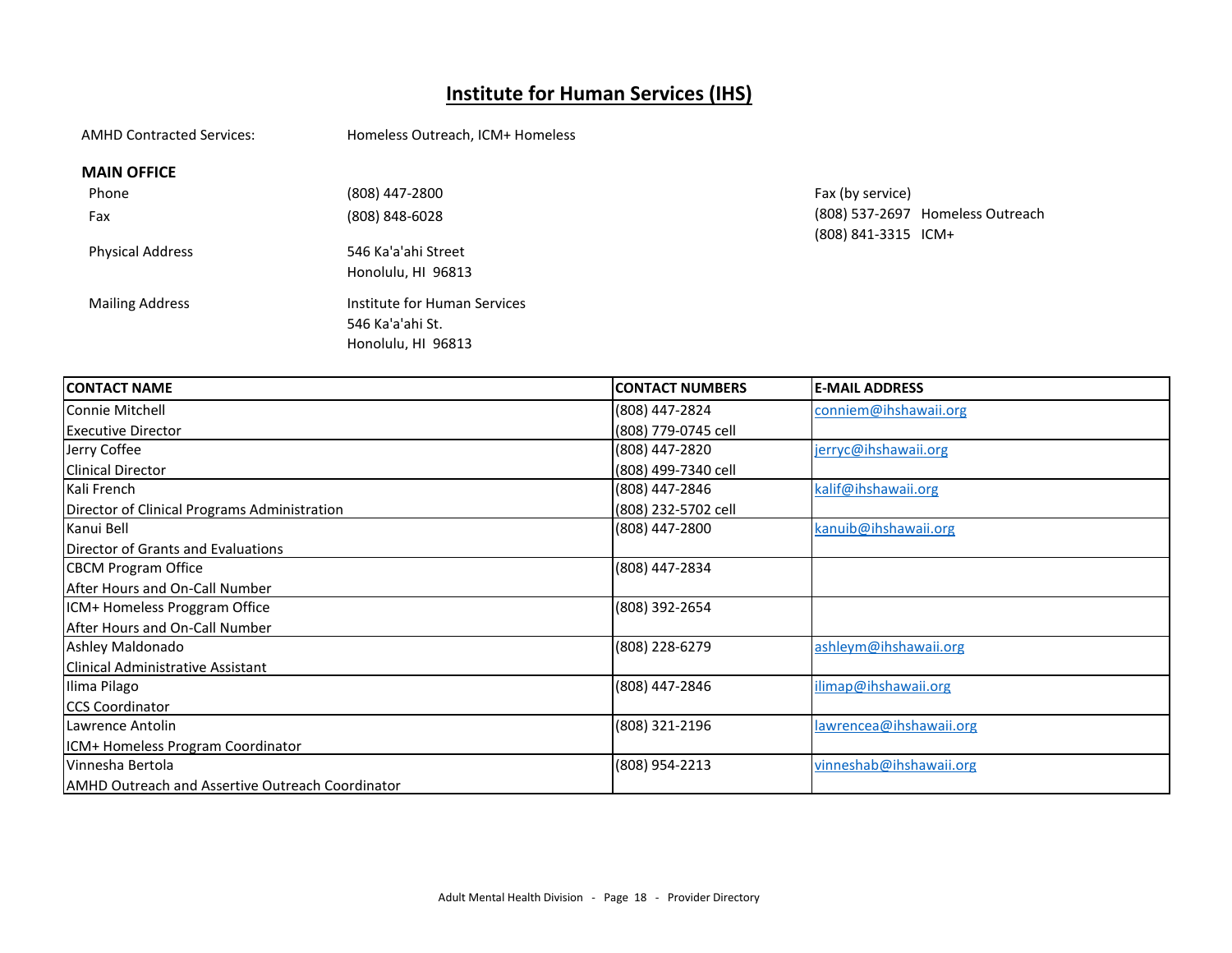## **Kahi Mohala**

| AMHD Contracted Services: | Inpatient Psychiatric Services |
|---------------------------|--------------------------------|
|---------------------------|--------------------------------|

#### **MAIN OFFICE**

| Phone                   | (808) 671-8511 main number, 24/7 operator                                    |
|-------------------------|------------------------------------------------------------------------------|
| Fax                     | (808) 677-2310                                                               |
| <b>Physical Address</b> | 91-2301 Fort Weaver Road<br>Ewa Beach, HI 96706                              |
| <b>Mailing Address</b>  | Sutter Health - Kahi Mohala<br>91-2301 Ft. Weaver Rd.<br>Ewa Beach, HI 96706 |

| <b>ICONTACT NAME</b>         | <b>CONTACT NUMBERS</b> | <b>E-MAIL ADDRESS</b>     |
|------------------------------|------------------------|---------------------------|
| Claudia Crist                | (808) 677-2503 ofc     | cristc@sutterhealth.org   |
| Chief Executive Officer      | (808) 677-2536 ofc     |                           |
| Linda Pitman                 | (808) 677-2595         |                           |
| Chief Operating Officer      |                        |                           |
| <b>Kevin Kuich</b>           | (808) 677-2836         |                           |
| Chief Medical Officer        |                        |                           |
| Michelle Fernandez           | (808) 677-2568         | fernanmm@sutterhealth.org |
| Director of Patient Care     | (808) 265-1353 cell    |                           |
| Alan Feliciano, Jr.          | (808) 677-2522         | felicia@sutterhealth.org  |
| Lead Case Manager            | (808) 265-6509 cell    |                           |
| Ashley St. Martin            | (808) 677-2836         |                           |
| Adult Services Nurse Manager |                        |                           |
| Leli'a Puni                  | (808) 677-2538         | punil@sutterhealth.org    |
| Forensic Case Manager        | (808) 271-1560         |                           |
| Megan Hansen                 | (808) 677-2583         | hansenm5@sutterhealth.org |
| Forensic Case Manager        | (808) 221-6152         |                           |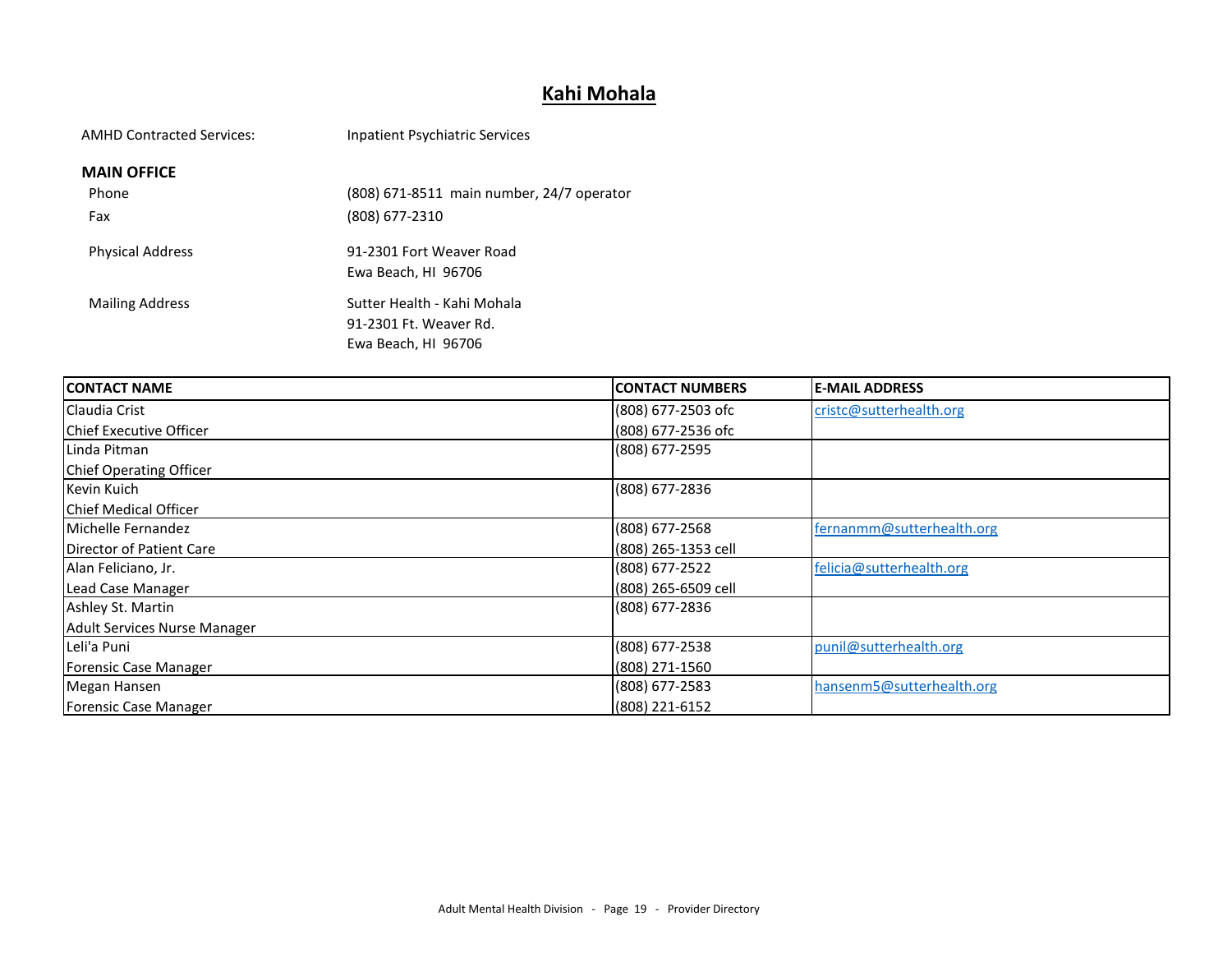## **Kalihi Palama Health Center**

| <b>AMHD Contracted Services:</b> | Homeless Outreach                                                   |
|----------------------------------|---------------------------------------------------------------------|
| <b>MAIN OFFICE</b>               |                                                                     |
| Phone                            | (808) 791-6370                                                      |
| Fax                              | (808) 842-3117                                                      |
| <b>Physical Address</b>          | 904 Kohou Street, Suite 306<br>Honolulu, HI 96817                   |
| <b>Mailing Address</b>           | Kalihi Palama Health Center<br>P.O. Box 17460<br>Honolulu, HI 96817 |

| <b>ICONTACT NAME</b>                                  | <b>ICONTACT NUMBERS</b> | <b>IE-MAIL ADDRESS</b> |
|-------------------------------------------------------|-------------------------|------------------------|
| <b>IEmmanuel Kintu</b>                                | (808) 791-6315          | ekintu@kphc.org        |
| <b>Chief Executive Officer and Executive Director</b> | $(808)$ 843-7279 fax    |                        |
| Leslie Uvehara                                        | (808) 791-6376          | luyehara@kphc.org      |
| Director, Health Care for the Homeless Project        | (808) 381-1225 cell     |                        |
| <b>I</b> Steve Kahana'oi                              | (808) 791-6372          | skahanaoi@kphc.org     |
| Outreach Supervisor                                   | (808) 497-4174 cell     |                        |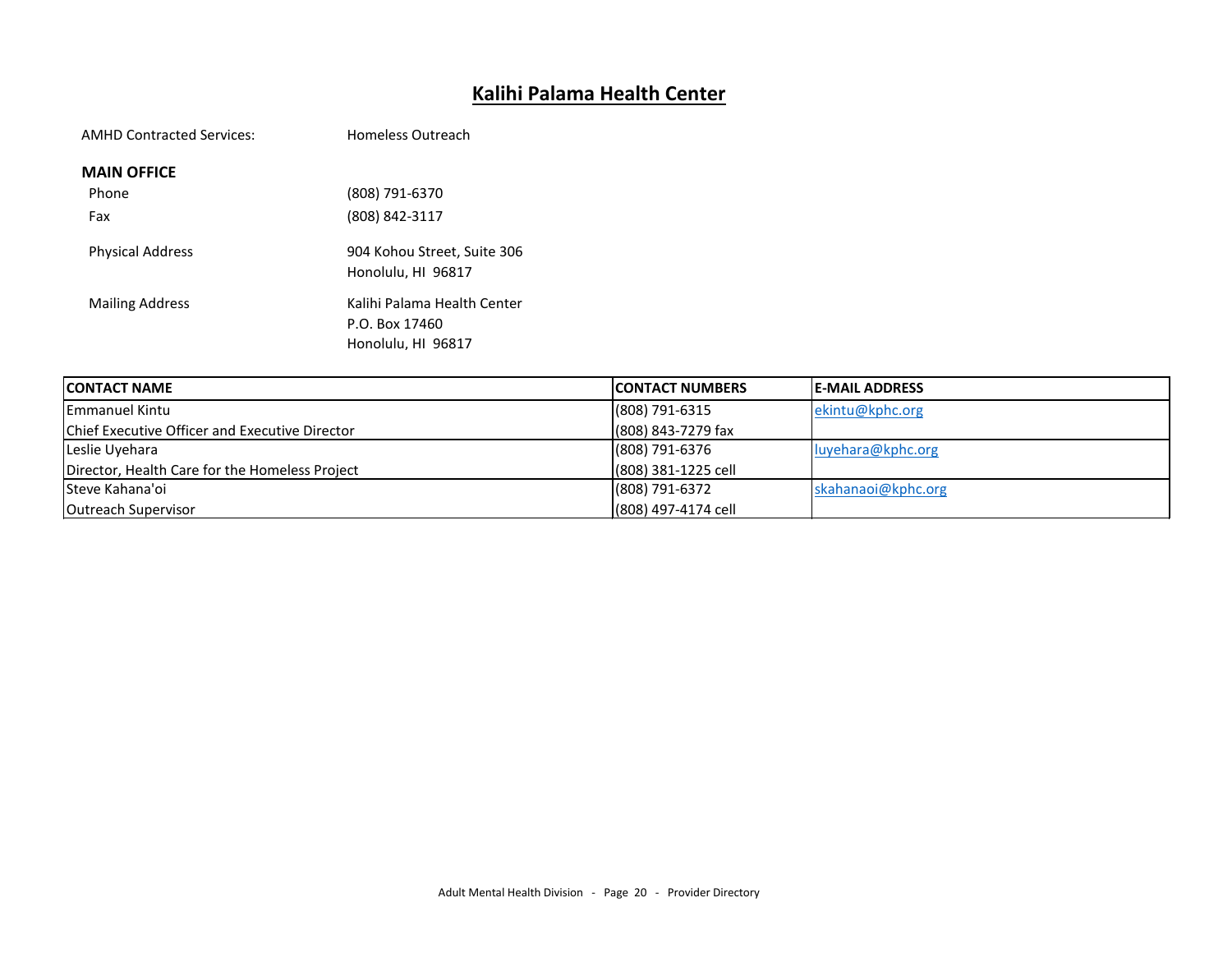## **Kokua Support Services**

| <b>AMHD Contracted Services:</b> | Representative Payee                                                            |
|----------------------------------|---------------------------------------------------------------------------------|
| <b>MAIN OFFICE</b>               |                                                                                 |
| Phone                            | (808) 847-4227                                                                  |
| Fax                              | (808) 842-0044                                                                  |
| <b>Physical Address</b>          | 1130 N. Nimitz Highway, Suite A-226<br>Honolulu, HI 96817                       |
| <b>Mailing Address</b>           | Kokua Support Services<br>1130 N. Nimitz Hwy., Ste. A-226<br>Honolulu, HI 96817 |

| <b>ICONTACT NAME</b>            | <b>ICONTACT NUMBERS</b> | <b>IE-MAIL ADDRESS</b>    |
|---------------------------------|-------------------------|---------------------------|
| Tristyn Kalama                  | $(808) 847 - 4227$      | services@kokuasupport.org |
| <b>Chief Executive Officer</b>  |                         |                           |
| <b>I</b> Chelsea Torres         | (808) 847-4227          | services@kokuasupport.org |
| <b>Chief Operations Officer</b> |                         |                           |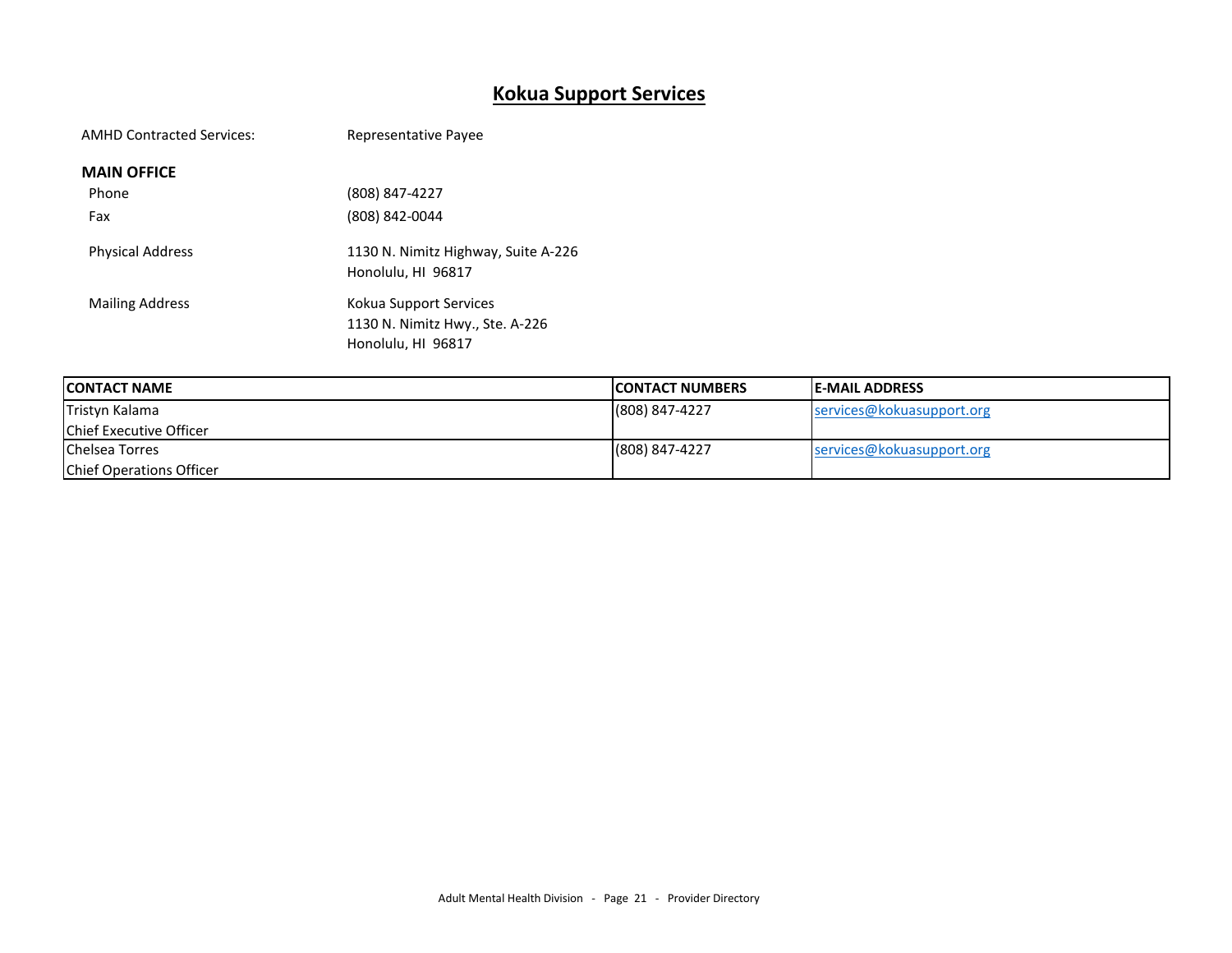#### **Mental Health Kokua**

AMHD Contracted Services: CBCM, Group Home, Homeless Outreach, Peer Support, Semi-Independent, SRSP, Supported Housing, TLP

#### **OAHU OFFICE**

| Phone                   | (808) 737-2523                                                              |  |
|-------------------------|-----------------------------------------------------------------------------|--|
| Fax                     | (808) 734-1208                                                              |  |
| <b>Physical Address</b> | 1221 Kapiolani Boulevard, Suite 345<br>Honolulu, HI 96814                   |  |
| <b>Mailing Address</b>  | Mental Health Kokua<br>1221 Kapiolani Blvd., Ste. 345<br>Honolulu, HI 96814 |  |

Fax (by service) (808) 734-1208 Oahu Admin, Group Home, TLP (808) 591-2500 Oahu CBCM, Semi-Independent (808) 523-5853 Oahu Housing Intake (808) 524-0353 Oahu Safe Haven (808) 734-1208 Oahu Peer Coach

| <b>ICONTACT NAME</b>                   | <b>ICONTACT NUMBERS</b>  | <b>E-MAIL ADDRESS</b>    |
|----------------------------------------|--------------------------|--------------------------|
| <b>Greg Payton</b>                     | (808) 529-4554           | gpayton@mhkhawaii.org    |
| Chief Executive Officer                |                          |                          |
| Les Gusman                             | (808) 523-5852           | lgusman@mhkhawaii.org    |
| Honolulu County Services Director      |                          |                          |
| Kaycee De Souza                        | (808) 753-1289 cell      | kdesouza@mhkhawaii.org   |
| <b>QMHP, Clinical Director</b>         |                          |                          |
| Safe Haven and IOP Program Coordinator |                          |                          |
| <b>Bill Hanrahan</b>                   | (808) 524-7233 open 24/7 | bhanrahan@mhkhawaii.org  |
| Safe Haven Project Director            | (808) 529-4573 cell      |                          |
| Jay Sevilleja                          | (808) 737-6517           | jsevilleja@mhkhawaii.org |
| <b>TLP Coordinator</b>                 |                          |                          |
| <b>IRoxanne Martir</b>                 | (808) 738-6593 cell      | rmartir@mhkhawaii.org    |
| Oahu Case Management Team Lead         |                          |                          |
| Ana Kaleopaa                           | (808) 529-4587           | akaleopaa@mhkhawaii.org  |
| Peer Coach Manager                     | (808) 387-0951 cell      |                          |
|                                        |                          |                          |
| Oahu Housing Intake                    | (808) 523-5852           |                          |
|                                        |                          |                          |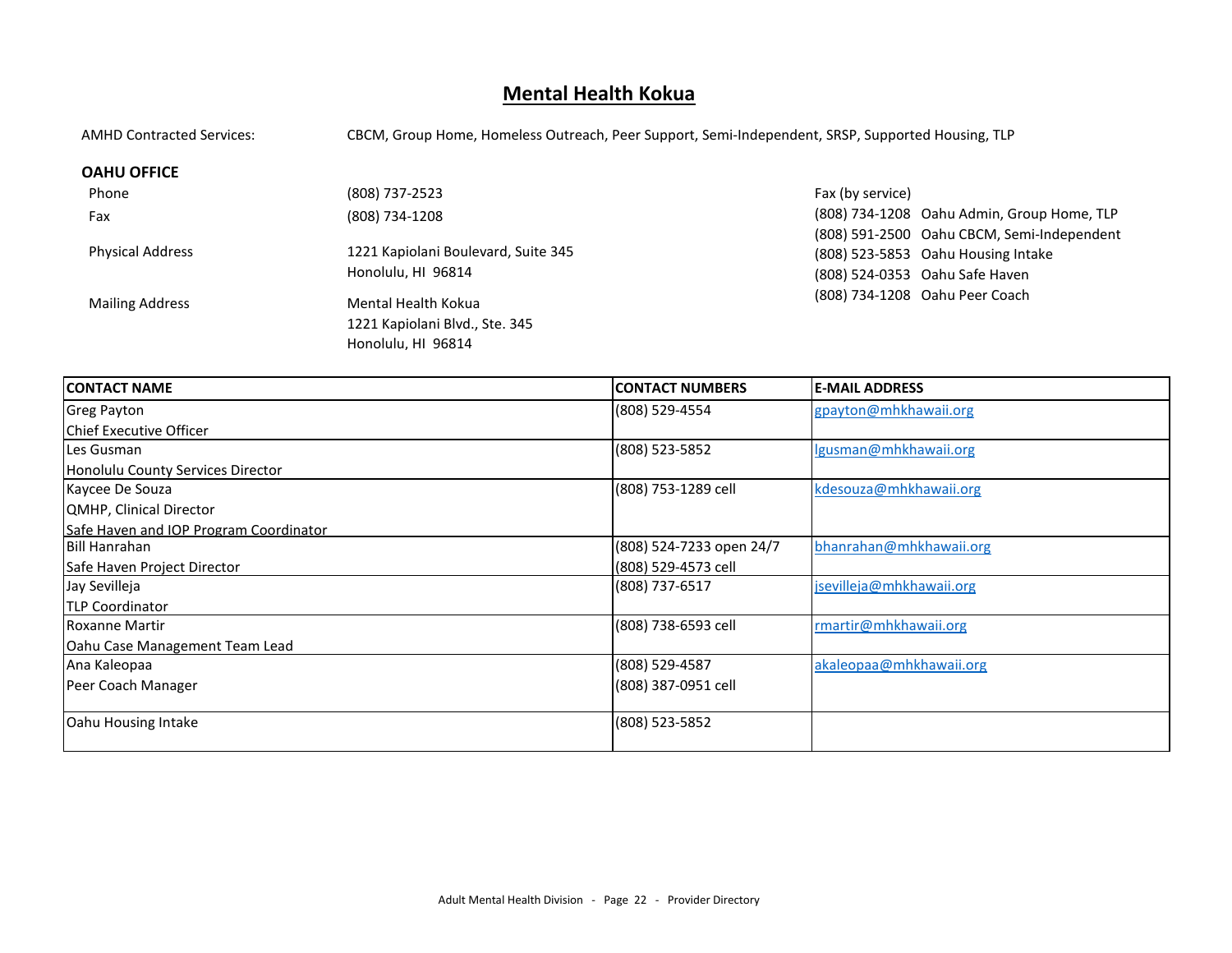#### **Mental Health Kokua**

(continued)

#### **KAUAI OFFICE**

| Phone                   | (808) 632-0466                                           |
|-------------------------|----------------------------------------------------------|
| Fax                     | (808) 632-0866                                           |
| <b>Physical Address</b> | 3205 Akahi Street<br>Lihue, HL 96766                     |
| <b>Mailing Address</b>  | Mental Health Kokua<br>3205 Akahi St.<br>Lihue. HI 96766 |

| <b>ICONTACT NAME</b>            | <b>ICONTACT NUMBERS</b> | <b>IE-MAIL ADDRESS</b> |
|---------------------------------|-------------------------|------------------------|
| Wayne Law                       | $(808)$ 632-0466        | wlaw@mhkhawaii.org     |
| <b>Program Services Manager</b> |                         |                        |
| <b>I</b> Sharon Talbo           | $(808)$ 632-0466        | stalbo@mhkhawaii.org   |
| Case Manager                    |                         |                        |

#### **MAUI OFFICE**

| Phone                   | (808) 986-0059             | Fax (by service)                              |
|-------------------------|----------------------------|-----------------------------------------------|
| Fax                     | (808) 986-0315             | (808) 986-0315 Maui Admin, CBCM, Supp Housing |
|                         |                            | (808) 242-9618 Maui Group Home, Semi-Ind      |
| <b>Physical Address</b> | 105 N. Market Street, #102 |                                               |
|                         | Wailuku, HI 96793          |                                               |
| <b>Mailing Address</b>  | Mental Health Kokua        |                                               |
|                         | 105 N. Market St., #102    |                                               |
|                         | Wailuku, HI 96793          |                                               |

| <b>ICONTACT NAME</b>         | <b>ICONTACT NUMBERS</b> | <b>IE-MAIL ADDRESS</b> |
|------------------------------|-------------------------|------------------------|
| Doreen Toutant               | $(808) 856 - 8004$      | dtoutant@mhkhawaii.org |
| Maui County Service Director | (808) 518-7441 cell     |                        |
| <b>Kim West</b>              | $(808) 856 - 3173$      | kwest@mhkhawaii.org    |
| Residential Program Manager  | (808) 866-8333 cell     |                        |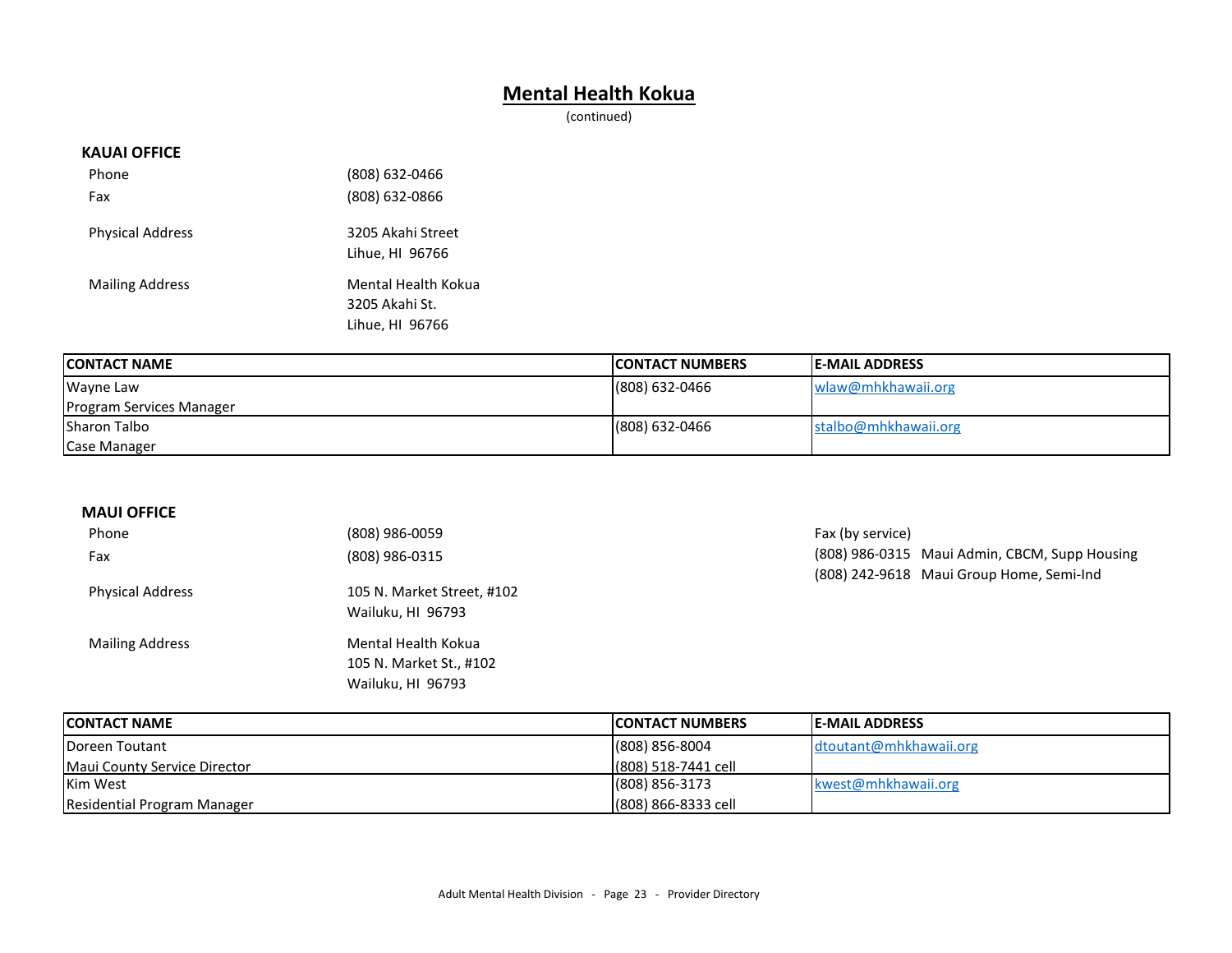#### **Mental Health Kokua**

(continued)

#### **EAST HAWAII/HILO OFFICE**

| Phone                   | (808) 935-7167                                            |
|-------------------------|-----------------------------------------------------------|
| Fax                     | (808) 933-1212                                            |
| <b>Physical Address</b> | 208 Wainaku Avenue<br>Hilo. HI 96720                      |
| <b>Mailing Address</b>  | Mental Health Kokua<br>208 Wainaku Ave.<br>Hilo. HI 96720 |

Fax (by service) (808) 933-1212 East HI Admin, Group Home (808) 841-7705 East Hawaii Semi-Ind

| <b>ICONTACT NAME</b>                    | <b>ICONTACT NUMBERS</b> | <b>IE-MAIL ADDRESS</b> |
|-----------------------------------------|-------------------------|------------------------|
| Julie Agno                              | (808) 769-5725          | jagno@mhkhawaii.org    |
| Hawaii County Services Director         | (808) 343-4700 cell     |                        |
|                                         | $(808)$ 961-9282 fax    |                        |
| <b>Milo Nau</b>                         | (808) 769-5727          | $m$ nau@mhkhawaii.org  |
| <b>Residential Services Coordinator</b> | (808) 933-1212 fax      |                        |

#### **WEST HAWAII/KONA OFFICE**

| Phone                   | (808) 331-1468                                                          |
|-------------------------|-------------------------------------------------------------------------|
| Fax                     | (808) 331-1378                                                          |
| <b>Physical Address</b> | 75-166 Kalani Street, #103<br>Kailua-Kona. HI 96740                     |
| <b>Mailing Address</b>  | Mental Health Kokua<br>75-166 Kalani St., #103<br>Kailua-Kona, HI 96740 |

Fax (by service) (808) 331-1378 West HI Admin, Group Home, Semi-Ind

| <b>ICONTACT NAME</b>            | <b>TACT NUMBERS</b><br>JN | E-MAIL ADDRESS         |
|---------------------------------|---------------------------|------------------------|
| <b>Kristy Lungo</b>             | 769-5728<br>(808)         | 'mhkhawaii.org<br>klun |
| <b>Program Services Manager</b> | 1365-3669 cell<br>(808)   |                        |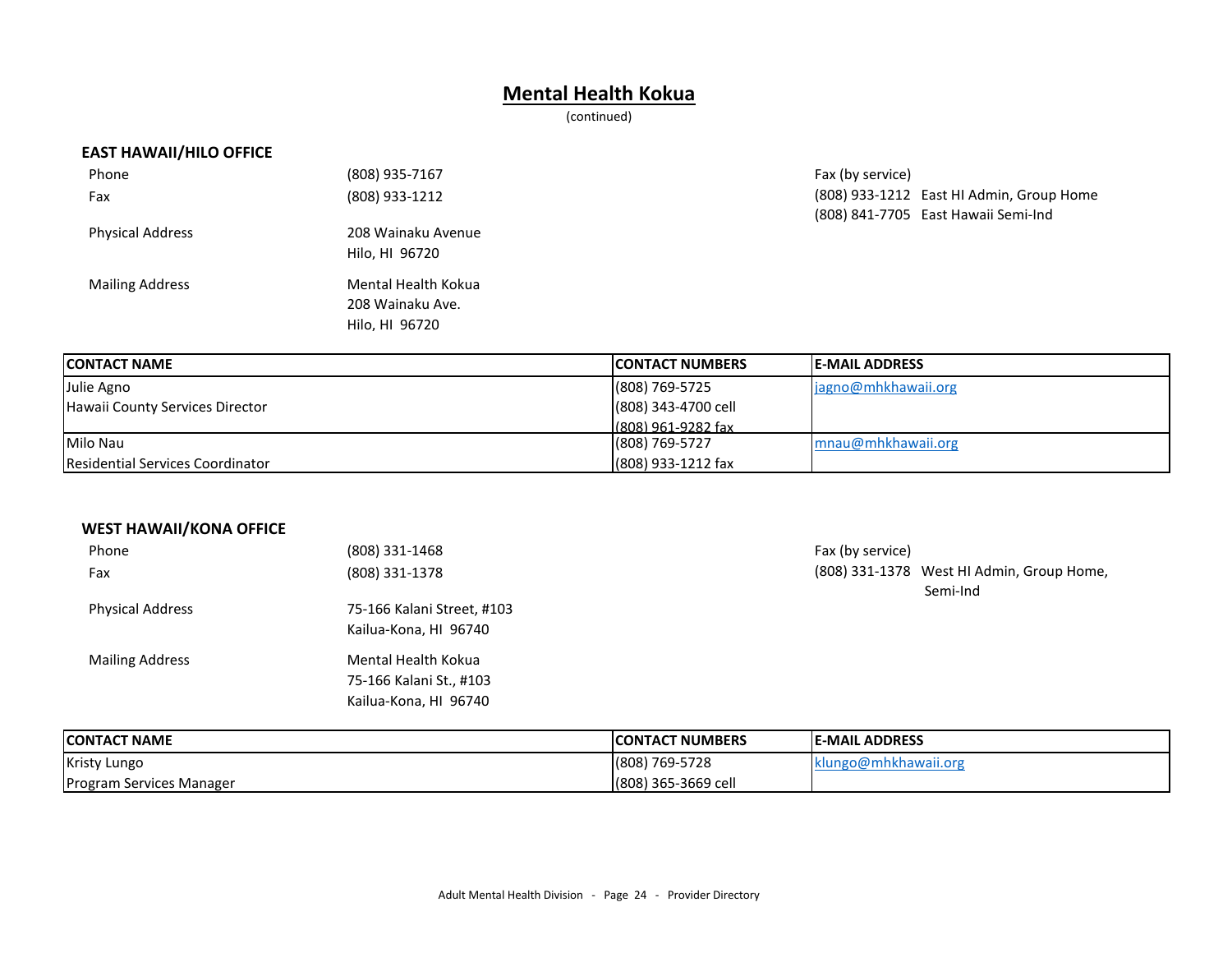## **North Shore Mental Health**

| <b>AMHD Contracted Services:</b> | <b>CBCM</b>                                                                     |
|----------------------------------|---------------------------------------------------------------------------------|
| <b>MAIN OFFICE</b>               |                                                                                 |
| Phone                            | (808) 638-8700                                                                  |
| Fax                              | (808) 638-7919                                                                  |
| <b>Physical Address</b>          | 302 California Avenue, Suite 212<br>Wahiawa. HI 96766                           |
| <b>Mailing Address</b>           | North Shore Mental Health<br>302 California Ave., Ste. 212<br>Wahiawa. HI 96766 |

| <b>ICONTACT NAME</b>      | <b>ICONTACT NUMBERS</b>   | <b>IE-MAIL ADDRESS</b> |
|---------------------------|---------------------------|------------------------|
| Dan Kehoe                 | $(808) 638 - 8700$        | nsmh@hawaii.rr.com     |
| <b>Executive Director</b> | (808) 542-6210 cell       |                        |
| Aloha Dacuycuy            | (808) 638-8700            |                        |
| Receptionist              | This number operates 24/7 |                        |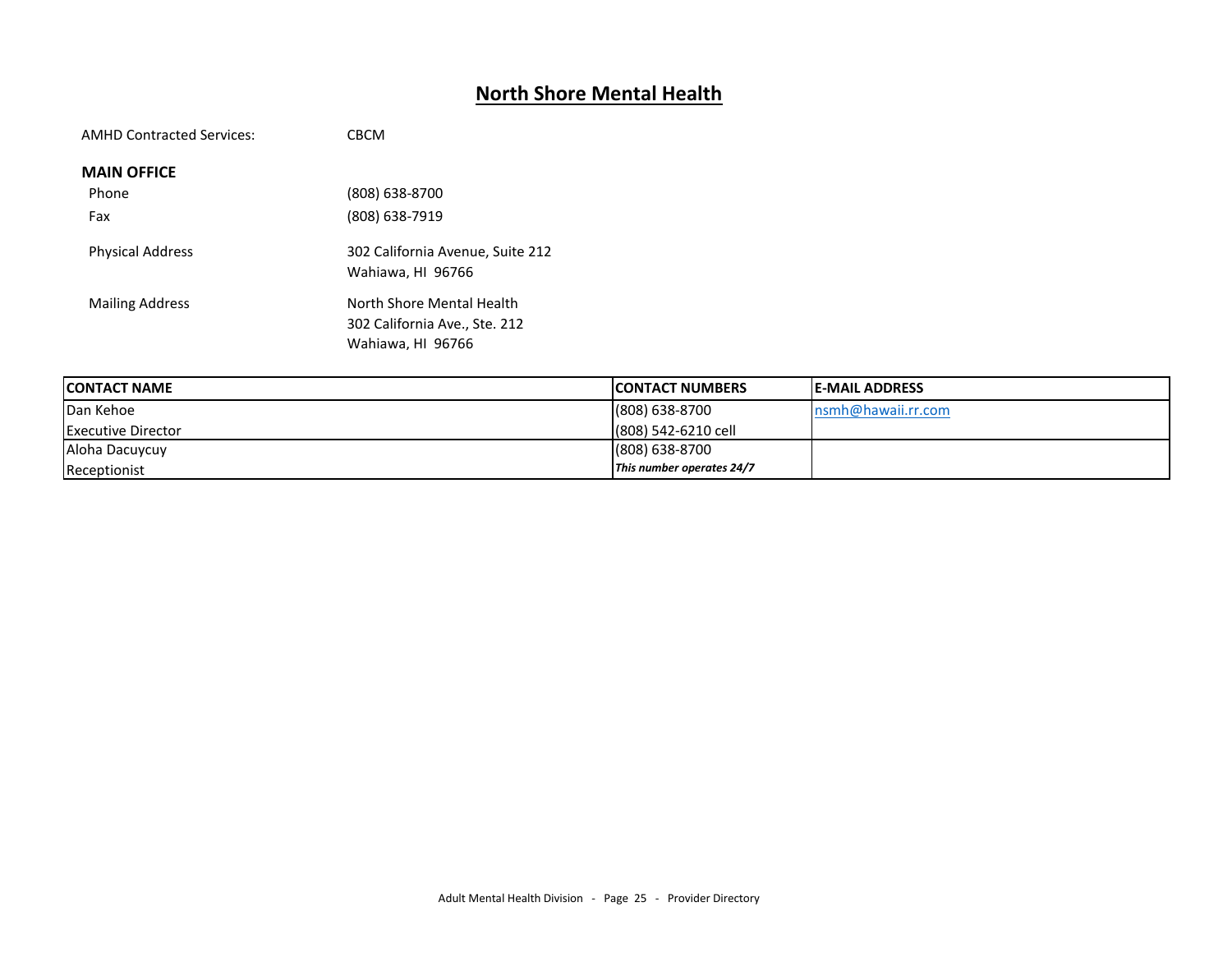### **Po'ailani**

| <b>AMHD Contracted Services:</b> | <b>SRSP</b>                                        |
|----------------------------------|----------------------------------------------------|
| <b>MAIN OFFICE</b>               |                                                    |
| Phone                            | (808) 263-3500                                     |
| Fax                              | (808) 263-3508                                     |
| <b>Physical Address</b>          | 45-567 Pahia Road<br>Kaneohe, HJ 96744             |
| <b>Mailing Address</b>           | Po'ailani<br>45-597 Pahia Rd.<br>Kaneohe. HI 96744 |

| <b>ICONTACT NAME</b>                   | <b>ICONTACT NUMBERS</b> | <b>E-MAIL ADDRESS</b> |
|----------------------------------------|-------------------------|-----------------------|
| Abby Paredes                           | (808) 263-3500          | aparedes@poailani.org |
| <b>Chief Executive Officer</b>         | (808) 864-0020 cell     |                       |
| Regine Souza                           | (808) 263-3500          | rsouza@poailani.org   |
| <b>Chief Operating Officer</b>         | (808) 478-3651 cell     |                       |
| Corey Dillman                          | (808) 263-3500          | cdillman@poailani.org |
| Chief Compliance Officer               | (808) 590-9554          |                       |
| Lleanne Lemon                          | (808) 548-9584 cell     | jlemon@poailani.org   |
| <b>QMHP</b>                            |                         |                       |
| Maile-Ann Wright                       | (808) 262-2799          | mwright@poailani.org  |
| Intake Supervisor                      | (808) 864-0016 cell     |                       |
| <b>Cindy Parker</b>                    | (808) 380-8127          | cparker@poailani.org  |
| Pahia and Kawainui Residential Manager | (808) 295-9303 cell     |                       |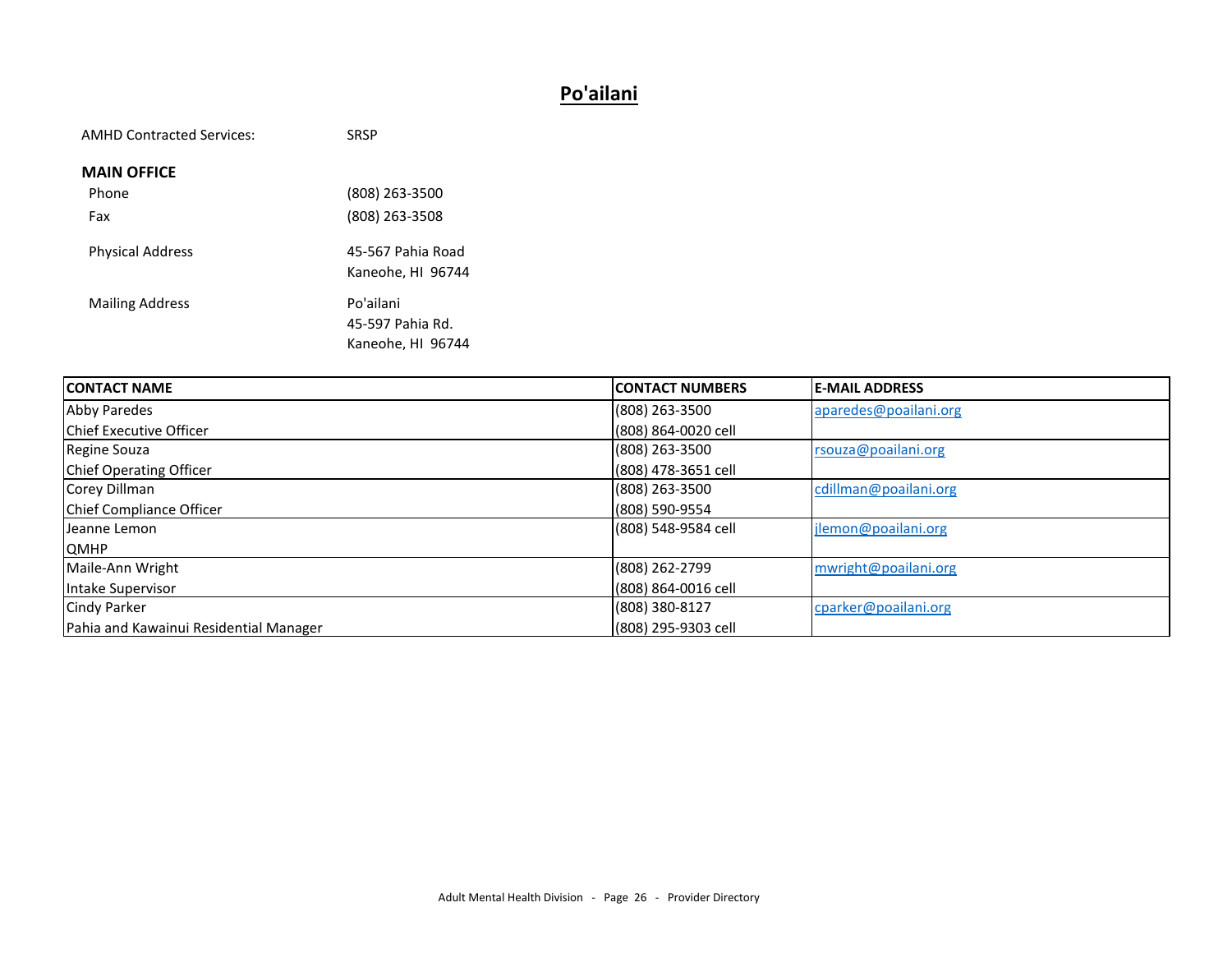## **The Queen's Medical Center**

| <b>AMHD Contracted Services:</b> | Day Tx, Intensive Outpatient Hospitalization, MHEW, HPD CRD Nursing Services |
|----------------------------------|------------------------------------------------------------------------------|
| <b>MHEW OFFICE</b>               |                                                                              |
| Phone                            | (808) 691-7066                                                               |
| <b>Physical Address</b>          | 1301 Punchbowl Street                                                        |
|                                  | Honolulu, HI 96813                                                           |
| <b>Mailing Address</b>           | The Queen's Medical Center                                                   |
|                                  | <b>Behavioral Health Center</b>                                              |
|                                  | 1301 Punchbowl Street                                                        |
|                                  | Honolulu, HI 96813                                                           |
|                                  |                                                                              |

| <b>ICONTACT NAME</b>                            | <b>ICONTACT NUMBERS</b> | <b>IE-MAIL ADDRESS</b> |
|-------------------------------------------------|-------------------------|------------------------|
| Sondra Leiggi Brandon                           | (808) 691-7066          | sleiggi@queens.org     |
| Systems Director for Behavioral Health Services | (808) 388-7234 cell     |                        |

#### **BEHAVIORAL HEALTH OUTPATIENT SERVICES (KAHEIHEIMALIE) OFFICE**

| Phone                   | (808) 547-4352                                                                                                                                  |
|-------------------------|-------------------------------------------------------------------------------------------------------------------------------------------------|
| Fax                     | (808) 691-4574                                                                                                                                  |
| <b>Physical Address</b> | 1298 Nu'uanu Avenue<br>Honolulu, HI 96817                                                                                                       |
| <b>Mailing Address</b>  | The Queen's Medical Center<br><b>Behavioral Health Outpatient Services</b><br>Kaheiheimalie Building<br>1298 Nu'uanu Ave.<br>Honolulu, HI 96817 |

| <b>ICONTACT NAME</b>                                                   | <b>ICONTACT NUMBERS</b> | <b>IE-MAIL ADDRESS</b> |
|------------------------------------------------------------------------|-------------------------|------------------------|
| <b>Ken Hansen</b>                                                      | $(808) 691 - 4352$      | khansen@queens.org     |
| Day Treatment/Intensive Outpatient Hospitalization Program Manager     |                         |                        |
| Jaime Mendoza                                                          | $(808) 691 - 7103$      | imendoza@queens.org    |
| Day Treatment/Intensive Outpatient Hospitalization Program Coordinator |                         |                        |
| <b>Terri Miller</b>                                                    | $(808) 691 - 4910$      | tmiller@queens.org     |
| Day Treatment/Intensive Outpatient Hospitalization Program Coordinator |                         |                        |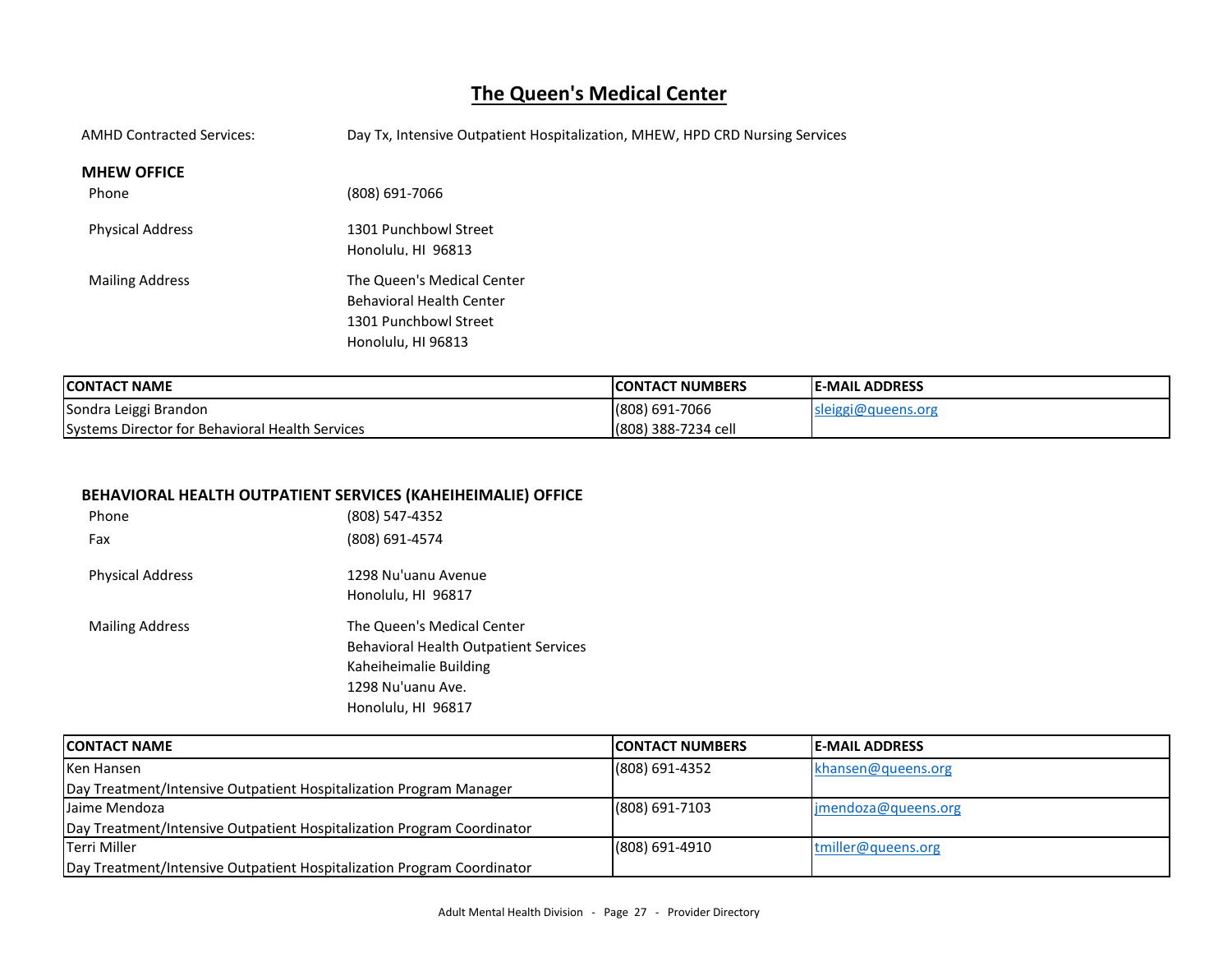## **Steadfast Housing Development Corp.**

AMHD Contracted Services: Group Home, Semi-Independent, Supported Employment Program, Supported Housing

#### **MAIN OFFICE**

| Phone                   | (808) 599-4309                                   | Fax (by service) |                                            |
|-------------------------|--------------------------------------------------|------------------|--------------------------------------------|
| Fax                     | (808) 533-0509                                   |                  | (808) 533-0509 Admin, Group Home, Semi-Ind |
|                         |                                                  |                  | (808) 748-8462 Supported Employment        |
| <b>Physical Address</b> | 888 Iwilei Road, Suite 250<br>Honolulu, HI 96817 |                  | (808) 533-0459 Supported Housing           |
|                         |                                                  |                  |                                            |
| <b>Mailing Address</b>  | Steadfast Housing Development Corp.              |                  |                                            |
|                         | 888 Iwilei Rd., Ste. 250                         |                  |                                            |
|                         | Honolulu, HI 96817                               |                  |                                            |

| <b>ICONTACT NAME</b>                       | <b>CONTACT NUMBERS</b> | <b>E-MAIL ADDRESS</b>             |
|--------------------------------------------|------------------------|-----------------------------------|
| Linda Ahue                                 | (808) 599-4309 x630    | lahue@steadfast-hawaii.org        |
| <b>Executive Director</b>                  |                        |                                   |
| Stephen Kawahara                           | (808) 599-4213 x620    | skawahara@steadfast-hawaii.org    |
| <b>Housing Director</b>                    |                        |                                   |
| <b>Wesley Chun</b>                         | (808) 599-4213 x624    | wchun@steadfast-hawaii.org        |
| <b>Housing Property Manager</b>            |                        |                                   |
| Melissa Kuhnmuench                         | (808) 599-4213 x621    | mkuhnmuench@steadfast-hawaii.org  |
| <b>Housing Property Manager</b>            |                        |                                   |
| <b>I</b> Sharaleen McShane                 | (808) 682-4466 x250    | smcshane@steadfast-hawaii.org     |
| Hale Ulu Pono Program Manager              |                        |                                   |
| <b>I</b> Kim Oshiro                        | (808) 533-0449 x640    | koshiro@steadfast-hawaii.org      |
| <b>Supported Housing Program Manager</b>   |                        |                                   |
| Maile Montallana                           | (808) 599-6273 x662    | mtmontallana@steadfast-hawaii.org |
| Behavioral Health Services Program Manager |                        |                                   |
| Supported Employment Program Manager       |                        |                                   |
| Gerrilyn Geronimo                          | (808) 599-4309 x660    | ggeronimo@steadfast-hawaii.org    |
| Behavioral Health Services Coordinator     |                        |                                   |
| Julius Maera                               | (808) 599-6273 x601    | jmaera@steadfast-hawaii.org       |
| <b>Supported Employment Specialist</b>     |                        |                                   |
| Gerry Higa                                 | (808) 599-6230 x631    | ghiga@steadfast-hawaii.org        |
| Administrative Services                    |                        |                                   |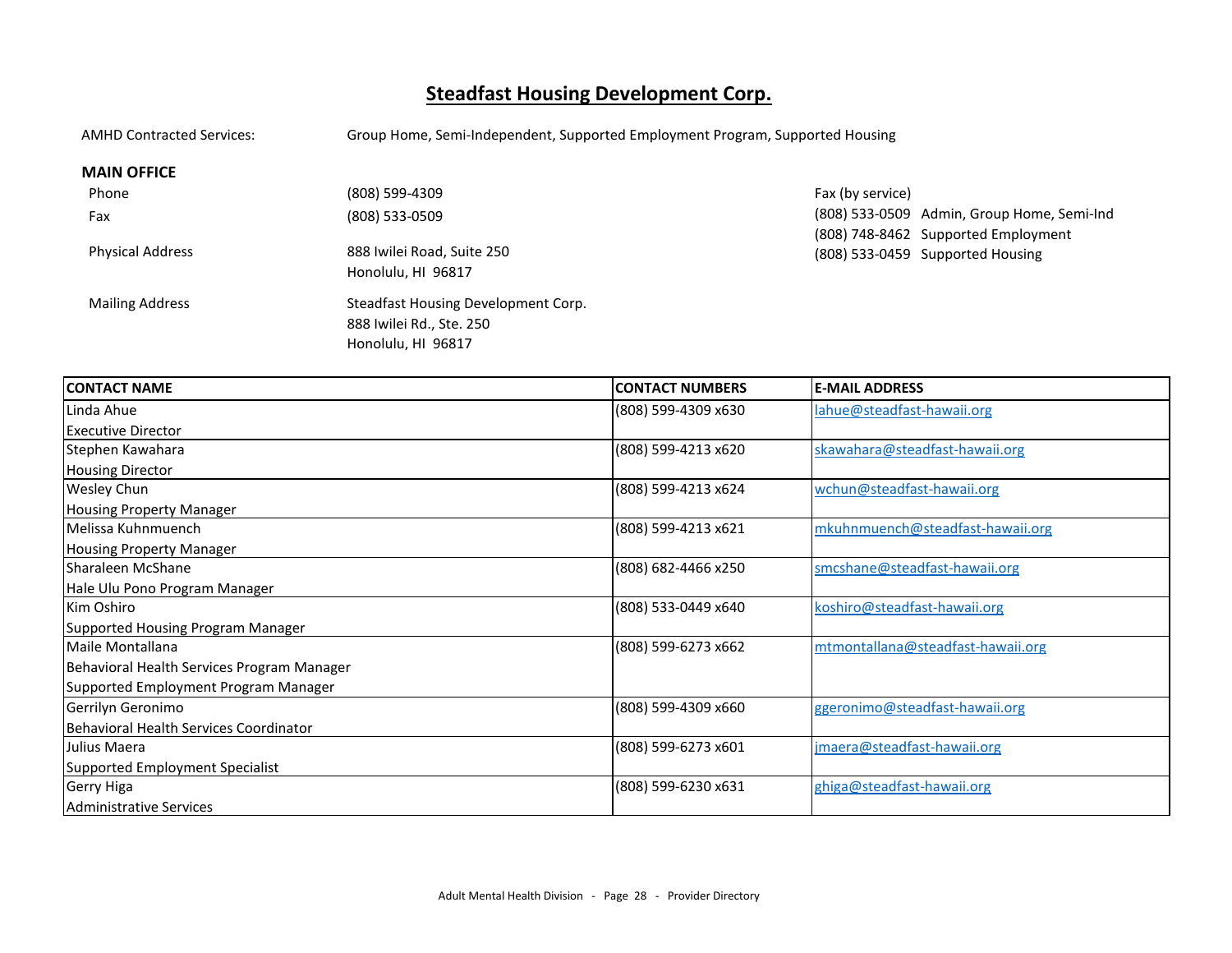## *State of Hawaii*

# *COMMUNITY MENTAL HEALTH CENTER SYSTEM*

## **DIRECTORY** Updated 04/17/20

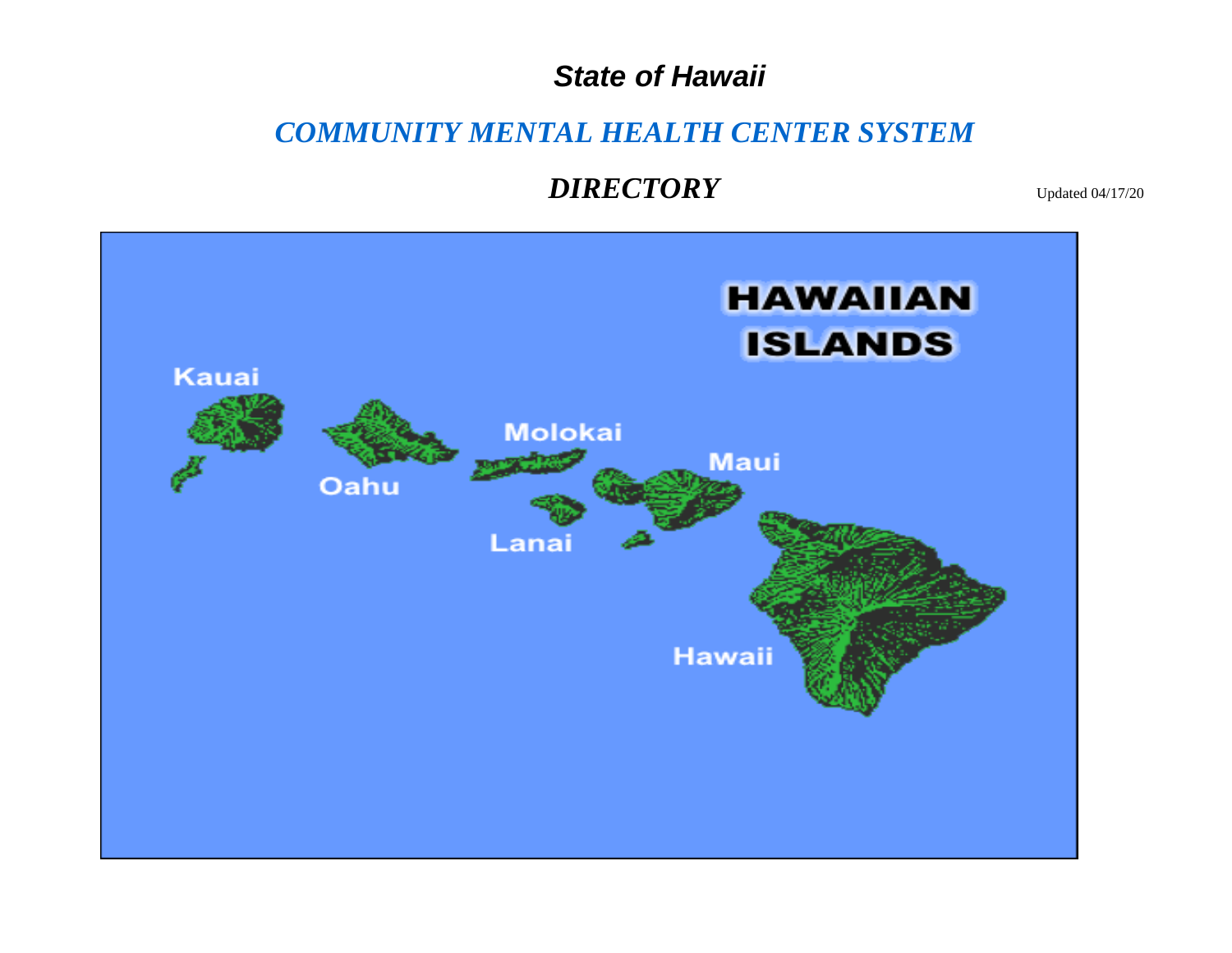| <b>OAHU CMHC</b>                                |                                    |                                  |                                                 |
|-------------------------------------------------|------------------------------------|----------------------------------|-------------------------------------------------|
| <b>BRANCH</b>                                   | <b>Name</b>                        | <b>Position Title</b>            | <b>Email</b> **                                 |
| 1350 S. King St, #200                           |                                    |                                  |                                                 |
| Honolulu, HI 96814                              |                                    |                                  |                                                 |
| 808-832-5770                                    |                                    |                                  |                                                 |
| 808-594-0411 (Fax)                              |                                    |                                  |                                                 |
| ** Please call the                              |                                    |                                  |                                                 |
| main number for all staff. Freitas, Troy, M. A. |                                    | PH Program Manager               | troy.freitas@doh.hawaii.gov                     |
|                                                 | Austria, Antonia, M.D.             | <b>Medical Director</b>          | antonia.austria@doh.hawaii.gov                  |
|                                                 | Vacant                             | <b>Administrative Specialist</b> |                                                 |
|                                                 | Blonigan, Karen, B. A., RN, M.S.N. | RN V- Quality Management         | karen.blonigan@doh.hawaii.gov                   |
|                                                 | Rausch, Claire, RN, MSN, APRN-Rx   | APRN-Rx                          | claire.rausch@doh.hawaii.gov; wk cell# 347-0530 |
|                                                 | Agsalog, Cesar                     | <b>Account Clerk</b>             | cesar.agsalog@doh.hawaii.gov                    |
|                                                 | Seui, Tammy                        | <b>Account Clerk</b>             | tammy.seui@doh.hawaii.gov                       |
|                                                 | Vacant                             | Secretary                        |                                                 |
|                                                 | Gramling, Thelma, B.A.             | <b>Office Assistant</b>          | thelma.gramling@doh.hawaii.gov                  |
| <b>Billing Department</b>                       |                                    |                                  |                                                 |
| 808-832-3823 or 3824                            |                                    |                                  |                                                 |
| 808-594-0411 (Fax)                              |                                    |                                  |                                                 |
|                                                 | Ige, Jane                          | Hospital Billing Clerk           | janet.ige@doh.hawaii.gov                        |
|                                                 | Uvalle, Lisa                       | <b>Hospital Billing Clerk</b>    | lisa.uvalle@doh.hawaii.gov                      |

| <b>Forensic Services Sec</b> | Name                               | <b>Position Title</b>                                        | Email **                              |
|------------------------------|------------------------------------|--------------------------------------------------------------|---------------------------------------|
|                              |                                    |                                                              |                                       |
| 1350 S. King St, #200        |                                    |                                                              |                                       |
| Honolulu, HI 96814           |                                    |                                                              |                                       |
| 808-832-5609                 |                                    |                                                              |                                       |
| 808-594-0411 (Fax)           |                                    |                                                              |                                       |
|                              | Pedro, Don (Keith), Psy.D.         | <b>Forensic Section Supervisor</b>                           | don.pedro@doh.hawaii.gov              |
|                              | Castro, Louis (Kainoa), BA, M.S.W. | Jail Diversion Coordinator-HSP                               | louis.castro@doh.hawaii.gov           |
|                              | Bautista-Torres, Joanne, Psy.D.    | <b>Clinical Psychologist</b>                                 | joanne.bautista-torres@doh.hawaii.gov |
|                              | Hartwell, Lisa, Psy.D.             | <b>Clinical Psychologist</b>                                 | lisa.hartwell-tindle@doh.hawaii.gov   |
|                              | Hunting, Suzanne, Psy.D.           | <b>Clinical Psychologist</b>                                 | suzanne.hunting@doh.hawaii.gov        |
|                              | Huxel, Rachel, Psy.D.              | Hale Imua Conditional Release-HS rachel.huxel@doh.hawaii.gov |                                       |
|                              | Nazario, Jacobeth, Psy.D.          | <b>Clinical Psychologist</b>                                 | jacobeth.nazario@doh.hawaii.gov       |
|                              | Johnson, Marcy                     | Secretary                                                    | marcy.johnson@doh.hawaii.gov          |
|                              | Muraki, Mark                       | <b>Jail Diversion-HSP</b>                                    | mark.muraki@doh.hawaii.gov            |
|                              | Villamar, Kelly, M.A.              | <b>Jail Diversion-HSP</b>                                    | kelly.villamar@doh.hawaii.gov         |
|                              | Wright, Trina, M.S.W.              | Jail Diversion SW                                            | trina.wright@doh.hawaii.gov           |
|                              | Yee, Victor, Ph. D.                | <b>Clinical Psychologist</b>                                 | victor.yee@doh.hawaii.gov             |
|                              | Vuong, Ky, M.S.C.P.                | <b>Fitness Restoration-HSP</b>                               | ky.vuong@doh.hawaii.gov               |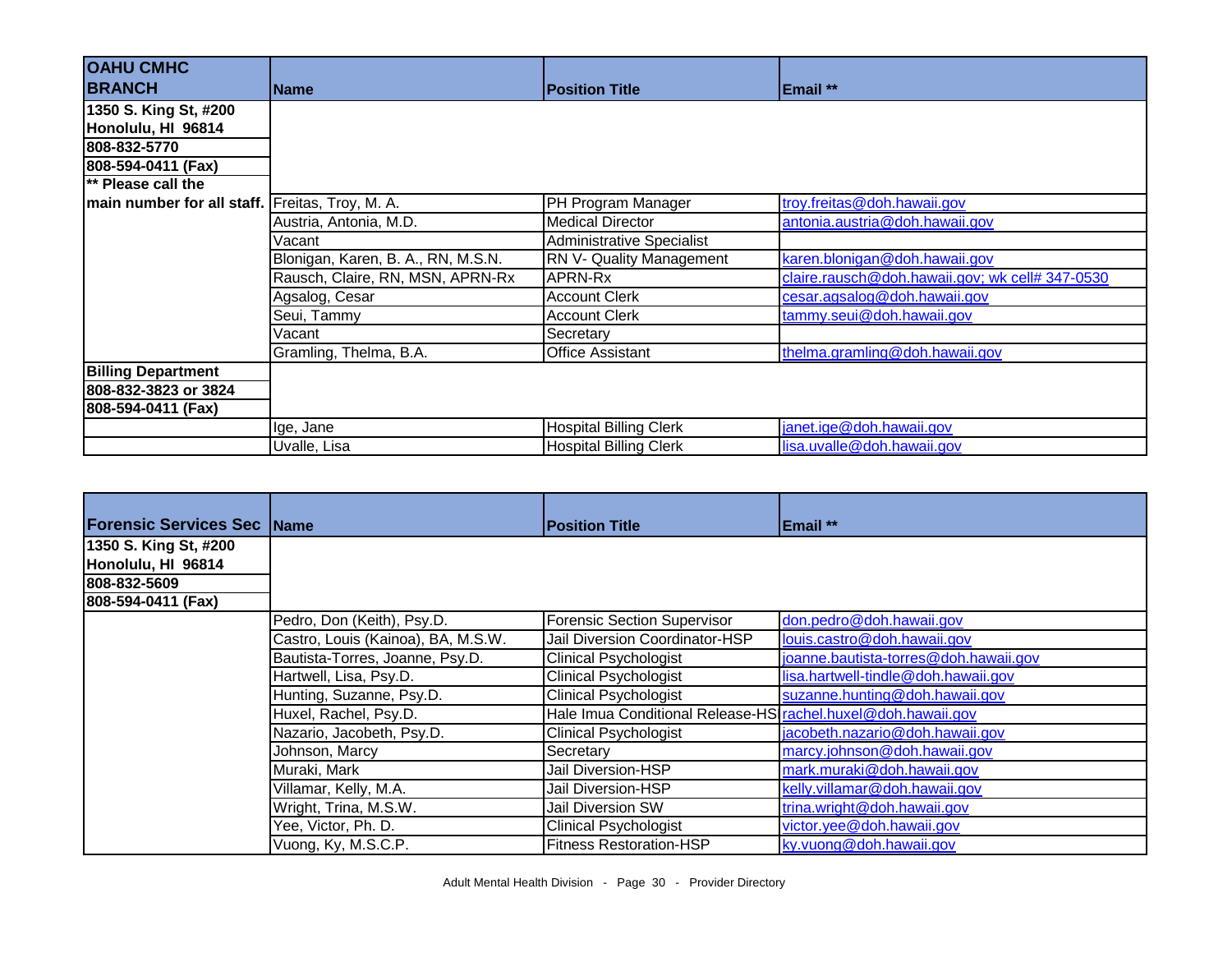| <b>Central/Leeward Oahu</b> |                                 |                                          |                                    |
|-----------------------------|---------------------------------|------------------------------------------|------------------------------------|
| <b>Tx Svcs Sec</b>          | <b>Name</b>                     | <b>Position Title</b>                    | Email **                           |
| <b>Pearl City Unit</b>      |                                 |                                          |                                    |
| 860 Fourth Street, Pearl    |                                 |                                          |                                    |
| City, HI. 96782             |                                 |                                          |                                    |
| 808-453-5953                |                                 |                                          |                                    |
| 808-453-5966 (fax)          |                                 |                                          |                                    |
| <b>** Please call main</b>  |                                 |                                          |                                    |
| number for all staff.       | Watson, Jhoana, B.A.            | <b>Treatment Section Supervisor</b>      | jhoana.watson@doh.hawaii.gov       |
|                             | Mishra, Shalini, M.D.           | Psychiatrist                             | shalini.mishra@doh.hawaii.gov      |
|                             | Danz, Trisa M.D.                | Psychiatrist (Locum)                     | trisa.danz@doh.hawaii.gov          |
|                             | Bell, Stephanie, MSW, LCSW      | <b>Clinical Social Worker</b>            | stephanie.bell@doh.hawaii.gov      |
|                             | Deitch, Karisa, RN, BSN         | <b>RNIV</b>                              | karisa.deitch@doh.hawaii.gov       |
|                             | Handley, Kalena, B.A.           | <b>HSP</b>                               | kalena.handley@doh.hawaii.gov      |
|                             | Kou, Michael, Psy.D.            | Psychologist                             | michael.kou@doh.hawaii.gov         |
|                             | Kekaulike, Kaniala, Psy.D.      | Psychologist                             | kaniala.kekaulike@doh.hawaii.gov   |
|                             | Motobu, Debra                   | Secretary                                | debra.motobu@doh.hawaii.gov        |
|                             | Kuia, Cerene                    | Secretary                                | cerene.kuia@doh.hawaii.gov         |
|                             | Nakao-Otaka, Jani, MSW, LSW     | SW/HSP                                   | jani.nakao-otaka@doh.hawaii.gov    |
|                             | O'Sullivan, James, M.S.W.       | SW/HSP                                   | james.osullivan@doh.hawaii.gov     |
|                             | Reys, Glenn Jr., B.A.           | <b>HSP</b>                               | glenn.reys@doh.hawaii.gov          |
|                             | Taylor, Vicki, LMHC, CSAC       | <b>Sub Abuse Specialist</b>              | vicki.taylor@doh.hawaii.gov        |
|                             | Viernes, Nora, LPN              | <b>Licensed Practical Nurse</b>          | nora.viernes@doh.hawaii.gov        |
|                             | Tolentino, Aubrey, M.S.W.       | <b>HSP</b>                               | aubrey.tolentino@doh.hawaii.gov    |
| <b>Waipahu Rehab Svcs</b>   |                                 |                                          |                                    |
| <b>Section</b>              |                                 |                                          |                                    |
| 94-091 Wapio Pt Access Rd,  |                                 |                                          |                                    |
| Waipahu, Hl. 96797          |                                 |                                          |                                    |
| 808-675-0093                |                                 |                                          |                                    |
| 808-675-0071 (fax)          | Mison, Norman, B.S., M. B. A.   | <b>Rehabilitation Section Supervisor</b> | norman.mison@doh.hawaii.gov        |
|                             | Acidera, John-Henry, B.A.       | SW/HSP                                   | john.acidera@doh.hawaii.gov        |
|                             | Chang, Eunice, M.S.W.           | SW/HSP                                   | eunice.chang@doh.hawaii.gov        |
|                             | Borja, Katherane Duquez, B.S.W. | SW/HSP                                   | katherane.duquez@doh.hawaii.gov    |
|                             | Brown, Nicole, M. A.            | <b>HSP</b>                               | nicole.brown@doh.hawaii.gov        |
|                             | Fogle, KraShawn, M. S. W.       | <b>HSP</b>                               | kreshawn.fogle@doh.hawaii.gov      |
|                             | Peters-Valdez, Taryn, MSW, LSW  | SW                                       | taryn.peters-valdez@doh.hawaii.gov |
|                             | Renguul, Tricia (Trish), B.A.   | <b>HSP</b>                               | tricia.renguul@doh.hawaii.gov      |
|                             | Tamboa, Ryan, B.S.W.            | SW/HSP                                   | ryan.tamboa@doh.hawaii.gov         |
|                             | Tangi, Robert, B. S.            | <b>HSP</b>                               | robert.tangi@doh.hawaii.gov        |
|                             | Rego, Lyndon "Nani", B.A.       | HSP - EH                                 | lyndon.rego@doh.hawaii.gov         |
|                             | Walpola, Uthpala, B. A.         | <b>HSP</b>                               | uthpala.walpola@doh.hawaii.gov     |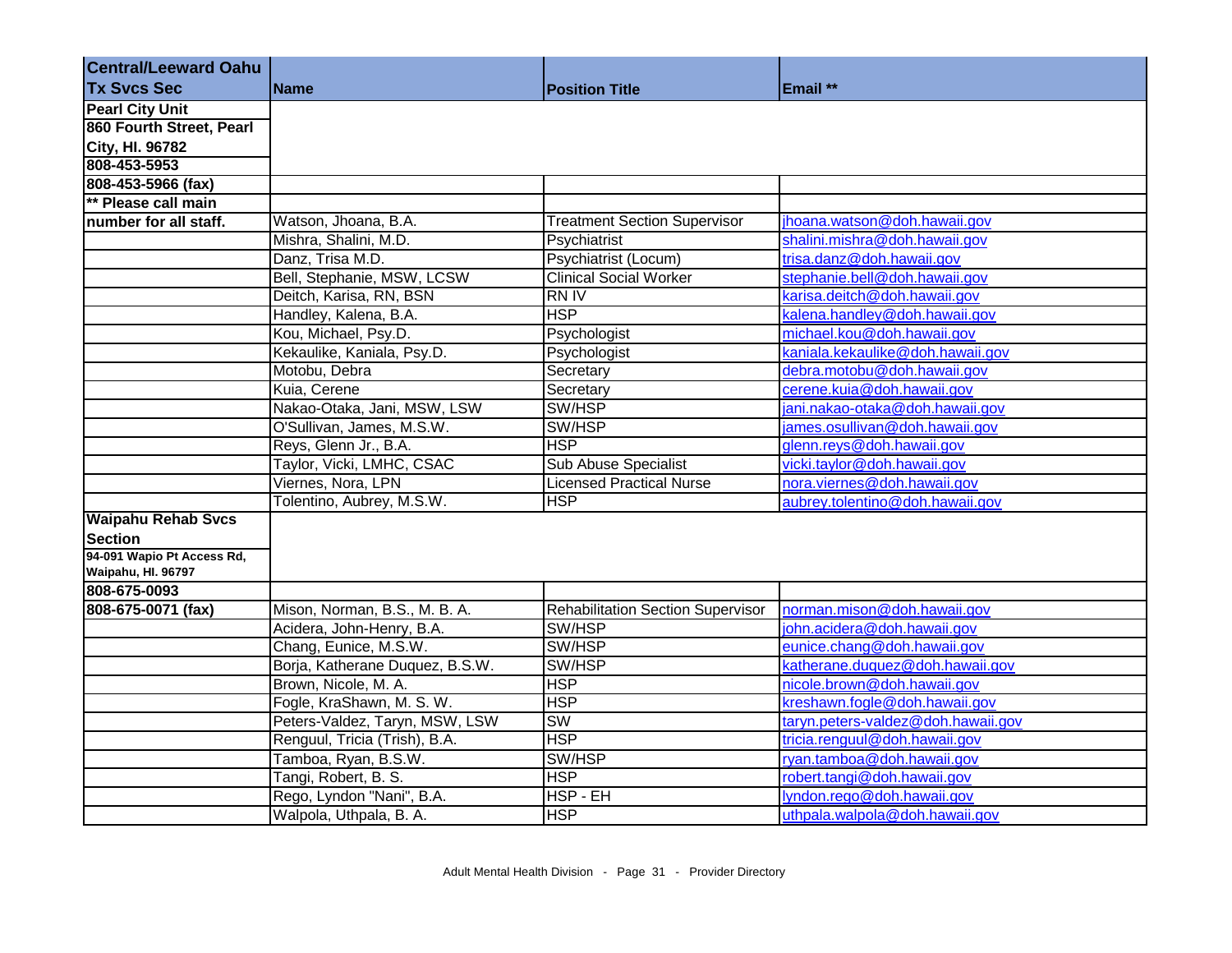| <b>Central/Leeward Oahu</b> |                                   |                                          |                                         |
|-----------------------------|-----------------------------------|------------------------------------------|-----------------------------------------|
| <b>Tx Svcs Sec</b>          | Name                              | <b>Position Title</b>                    | Email **                                |
| <b>Wahiawa Unit</b>         |                                   |                                          |                                         |
| 910 California Avenue,      |                                   |                                          |                                         |
| Wahiawa, HI. 96786          |                                   |                                          |                                         |
| 808-621-8425                |                                   |                                          |                                         |
| 808-622-5189                |                                   |                                          |                                         |
|                             | Slate, Channing, MD               | Psychiatrist (Locum)                     | channing.slate@doh.hawaii.gov           |
|                             | Iwatani, Mona, B.S.               | SW/HSP                                   | mona.iwatani@doh.hawaii.gov             |
|                             | Miyamoto, Andy, B.A.              | SW/HSP                                   | andy.miyamoto@doh.hawaii.gov            |
|                             | Ramirez, Elizabeth, R.N.          | $RN$ III                                 | elizabeth.ramirez@doh.hawaii.gov        |
|                             | Sakaue, Jenny, MSW, LCSW          | SW <sub>V</sub>                          | jenny.sakaue@doh.hawaii.gov             |
|                             | Smith, Wendy                      | <b>Office Assistant III</b>              | wendy.smith@doh.hawaii.gov              |
| <b>Makaha Unit</b>          |                                   |                                          |                                         |
| 84-1170 Farrington Hwy      |                                   |                                          |                                         |
| Waianae, HI 96792           |                                   |                                          |                                         |
| 808-695-7924                |                                   |                                          |                                         |
| 808-695-7928 (Fax)          |                                   |                                          |                                         |
| ** Please call main         | Wong, Glenn, MSW, LCSW, CSAC      | $\overline{\text{SW}}$                   | glenn.wong@doh.hawaii.gov               |
| number for all staff.       | Yamamoto, Peter, M.D.             | Psychiatrist                             | peter.yamamoto@doh.hawaii.gov           |
|                             | Dung-Pelekai, Doreen              | <b>Office Assistant</b>                  | doreen.dung-pelekai@doh.hawaii.gov      |
|                             | Keithley, Dawn, M.S.C.P.          | <b>HSP</b>                               | dawn.keithley@doh.hawaii.gov            |
|                             | Leslie, Howard (Keona), B.A.      | <b>HSP</b>                               | howard.leslie@doh.hawaii.gov            |
|                             | Natividad, Mary-Elizabeth, M.S.W. | SW                                       | mary-elizabeth.natividad@doh.hawaii.gov |
|                             | Rhodes, Leonard, B.S.             | <b>HSP</b>                               | leonard.rhodes@doh.hawaii.gov           |
|                             | Nichols, Diane, RN                | RN III                                   | diane.nichols@doh.hawaii.gov            |
| Makaha Rehab Svc. Sec       |                                   |                                          |                                         |
| 84-1170 Farrington Hwy.     |                                   |                                          |                                         |
| Waianae, HI 96792           |                                   |                                          |                                         |
| 808-695-7920                |                                   |                                          |                                         |
| 808-695-7923 (Fax)          |                                   |                                          |                                         |
|                             | Calizo, Monica (Pule) M. A.       | <b>Rehabilitation Section Supervisor</b> | monica.pule@doh.hawaii.gov              |
|                             | Aganon, Jemarie, B.A.             | <b>HSP</b>                               | jemarie.aganon@doh.hawaii.gov           |
|                             | Curley, Maria, B.A.               | <b>HSP</b>                               | maria.curley@doh.hawaii.gov             |
|                             | Nikora, Chandler, B.A.            | <b>HSP</b>                               | chandler.nikora@doh.hawaii.gov          |
|                             | Thomas, Brandon. M.A.             | <b>HSP</b>                               | brandon.thomas@doh.hawaii.gov           |

÷.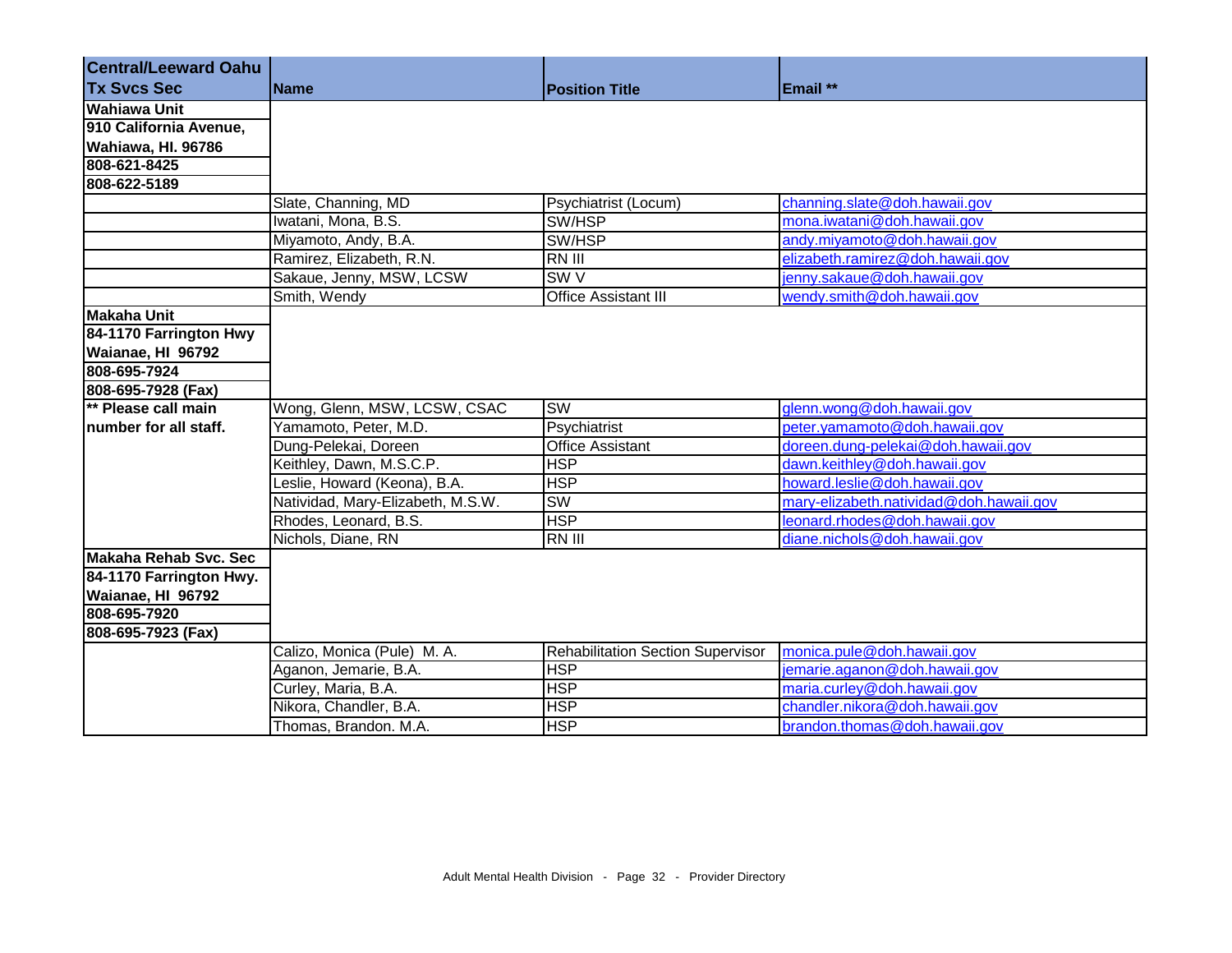| <b>East Honolulu</b>      |                                                       |                                          |                                     |
|---------------------------|-------------------------------------------------------|------------------------------------------|-------------------------------------|
| <b>Treatment Sycs Sec</b> | <b>Name</b>                                           | <b>Position Title</b>                    | Email **                            |
| 3627 Kilauea Ave, 408     |                                                       |                                          |                                     |
| Honolulu, HI 96816        |                                                       |                                          |                                     |
| 808-733-9260              |                                                       |                                          |                                     |
| 808-733-9187 (Fax)        |                                                       |                                          |                                     |
|                           | ** Please call main numbe Sato-Gomes, Kristie, M.S.W. | <b>Treatment Section Supervisor</b>      | kristie.tsuda@doh.hawaii.gov        |
| for all staff,            | Mabini, Maria Rosario, M.D.                           | Psychiatrist                             | mariarosario.mabini@doh.hawaii.gov  |
|                           | Nelsen, Susan, MD                                     | Psychiatrist (Locum)                     | susan.nelsen@doh.hawaii.gov         |
|                           | Yamashita, Debra, Ph.D.                               | <b>Clinical Psychologist</b>             | debra.fan@doh.hawaii.gov            |
|                           | Abe, Lisa, HCPS                                       | <b>Social Services Assistant</b>         | lisa.abe@doh.hawaii.gov             |
|                           | Cheuk, Warren, M.S.W.                                 | Social Worker                            | warren.cheuk@doh.hawaii.gov         |
|                           | Jolley, Yvonne, M.S.W.                                | <b>HSP</b>                               | yvonne.jolley@doh.hawaii.gov        |
|                           | Yamashita, Sheri, RN, B.S.N.                          | <b>RNIV</b>                              | sheri.kishaba-leaman@doh.hawaii.gov |
|                           | Lee, Claire, B.A.                                     | <b>HSP</b>                               | claire.lee@doh.hawaii.gov           |
|                           | Londo, Patrick, M.S.W.                                | Social Worker                            | patrick.londo@doh.hawaii.gov        |
|                           | Taketa, Gwen, M.S.W.                                  | Social Worker                            | gwen.taketa@doh.hawaii.gov          |
|                           | Washington, Lakim, M.S.W.                             | <b>HSP</b>                               | lakim.washington@doh.hawaii.gov     |
|                           | Watanabe, Wendy                                       | <b>Office Assistant</b>                  | wendy.watanabe@doh.hawaii.gov       |
|                           | Utu, Anoimalo                                         | Secretary                                | anoimalo.utu@doh.hawaii.gov         |
|                           | Seui, Taylor                                          | <b>Office Assistant</b>                  | taylor.seui@doh.hawaii.gov          |
| Diamond Head Rehab        |                                                       |                                          |                                     |
| <b>Services Section</b>   |                                                       |                                          |                                     |
| 3627 Kilauea Ave, 410     |                                                       |                                          |                                     |
| Honolulu, HI 96816        |                                                       |                                          |                                     |
| 808-733-9188              |                                                       |                                          |                                     |
| 808-733-9099 (Fax)        |                                                       |                                          |                                     |
|                           | Newell, Paul, B.A.                                    | <b>Rehabilitation Service Supervisor</b> | paul.newell@doh.hawaii.gov          |
|                           | Golden, Mark, M.S.W.                                  | SW/HSP                                   | mark.golden@doh.hawaii.gov          |
|                           | Johnson, Esther, M.S.W.                               | SW/HSP                                   | esther.daido@doh.hawaii.gov         |
|                           | Muraoka, Jason, M.S.W.                                | <b>SW</b>                                | jason.muraoka@doh.hawaii.gov        |
|                           | Marume, Katrina, M.S.W.                               | <b>HSP</b>                               | katrina.marume@doh.hawaii.gov       |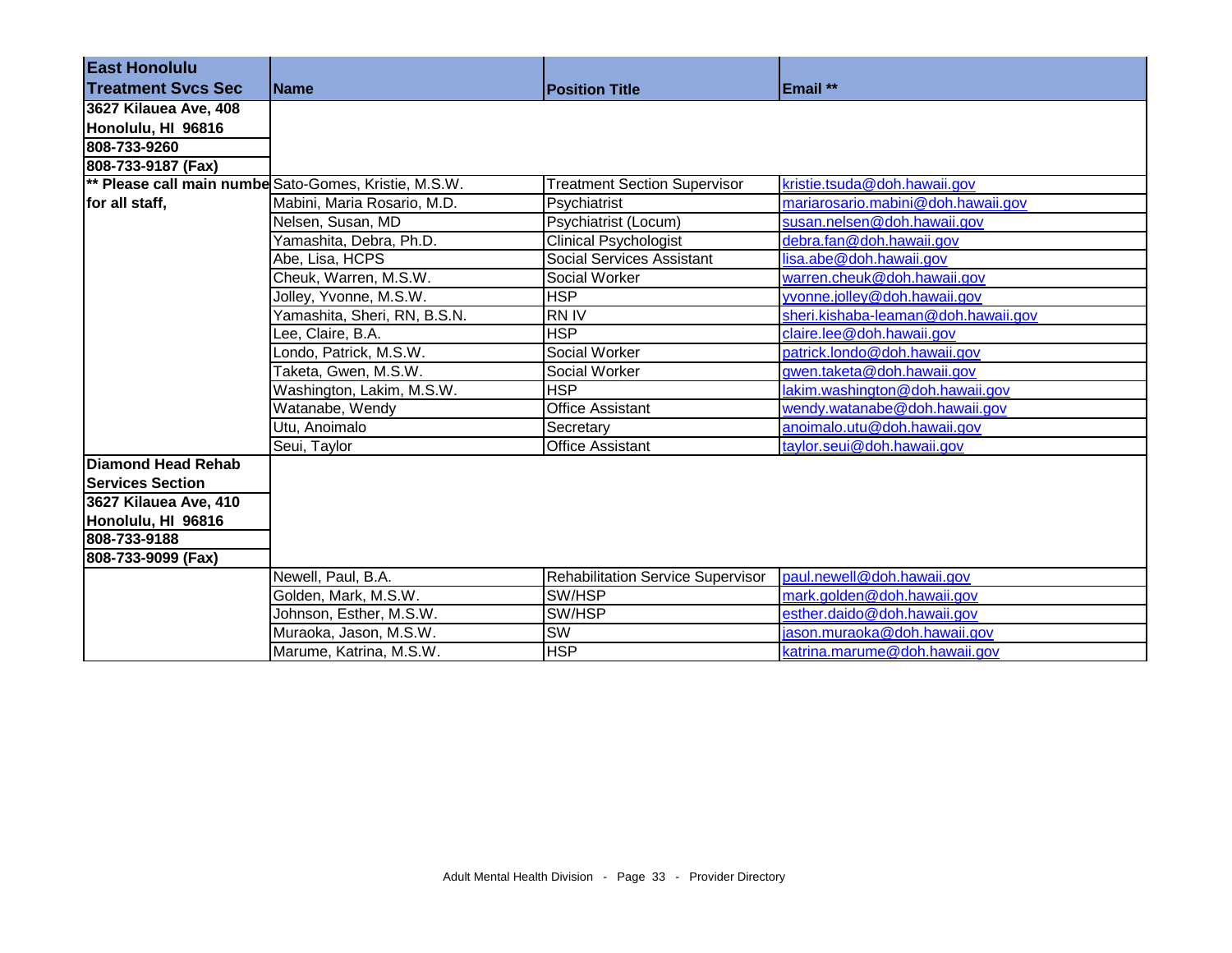| <b>West Honolulu</b>           |                                    |                                          |                                            |
|--------------------------------|------------------------------------|------------------------------------------|--------------------------------------------|
| <b>Treatment Sycs Sec</b>      | <b>Name</b>                        | <b>Position Title</b>                    | Email **                                   |
| 1700 Lanakila Avenue           |                                    |                                          |                                            |
| Honolulu, HI 96817             |                                    |                                          |                                            |
| 808-832-5800                   |                                    |                                          |                                            |
| 808-832-5850 (Fax)             |                                    |                                          |                                            |
| ** Please call main            | Moroe, Madoka, M. A.               | <b>Treatment Section Supervisor</b>      | madoka.moroe@doh.hawaii.gov                |
| number for all staff           | Matsumoto, Ken, M.D.               | Psychiatrist                             | ken.matsumoto@doh.hawaii.gov               |
|                                | Tran, Thi Ngoc, M.D.               | Psychiatrist                             | thingoc.tran@doh.hawaii.gov                |
|                                | Davis, Mattlie, HCPS               | Social Services Assistant                | mattlie.davis@doh.hawaii.gov               |
|                                | DelaRosa Rojas, Yahaira            | Social Worker                            | yahaira.delarosa@doh.hawaii.gov            |
|                                | Fernandez, Gordon                  | Secretary                                | gordon.fernandez@doh.hawaii.gov            |
|                                | Gautier, Tammy, M. S., LSW         | Social Worker                            | tammy.gautier@doh.hawaii.gov               |
|                                | Ishii, Akiko, MSW, LSW             | Social Worker                            | akiko.ishii@doh.hawaii.gov                 |
|                                | Iwaoka, Michael                    | <b>Office Assistant</b>                  | michael.iwaoka@doh.hawaii.gov              |
|                                | Vacant                             | <b>Registered Nurse</b>                  |                                            |
|                                | Vacant                             | <b>Registered Nurse</b>                  |                                            |
|                                | Shimoro, Patti LPN                 | <b>Licensed Practical Nurse</b>          | patti.shimoro@doh.hawaii.gov               |
|                                | Wakai, Katherine                   | <b>HSP</b>                               | katheine.waikai@doh.hawaii.gov             |
|                                | Okami, Amy                         | <b>Office Assistant</b>                  | amy.okami@doh.hawaii.gov                   |
|                                | Resurreccion, Mary Jane, MSW, LCSW | Social Worker                            | maryjane.resurreccion@doh.hawaii.gov       |
|                                | Suan, Lance, Ph.D.                 | Psychologist                             | lance.suan@doh.hawaii.gov                  |
|                                | Terada, Owen, M.S.W.               | Social Worker                            | owen.terada@doh.hawaii.gov                 |
|                                | Williams-VanCulin, Ernestina, HCPS | Social Services Assistant                | ernestina.williams-vanculin@doh.hawaii.gov |
| <b>Honolulu Rehab Services</b> |                                    |                                          |                                            |
| <b>Section</b>                 |                                    |                                          |                                            |
| 1700 Lanakila Avenue           |                                    |                                          |                                            |
| Honolulu, HI 96817             |                                    |                                          |                                            |
| 808-832-5142                   |                                    |                                          |                                            |
| 808-832-5145 (Fax)             |                                    |                                          |                                            |
|                                | Kaplan, Jeffrey, MPH               | <b>Rehabilitation Section Supervisor</b> | jeffrey.kaplan@doh.hawaii.gov              |
|                                | Cruz, Darlene, M. A.               | <b>HSP</b>                               | darlene.cruz@doh.hawaii.gov                |
|                                | Daido, Hannah, M.S.W.              | <b>HSP</b>                               | hannah.daido@doh.hawaii.gov                |
|                                | Wire, Anna, B.S.W.                 | <b>HSP</b>                               | anna.fausto@doh.hawaii.gov                 |
|                                | Kanayama, Michael, M.A.            | <b>HSP IV</b>                            | michael.kanayama@doh.hawaii.gov            |
|                                | Plichta, James, M.S.W.             | Social Worker                            | james.plichta@doh.hawaii.gov               |
|                                | Sagaysay, Ryan, B.S.W.             | Social Worker                            | ryan.sagaysay@doh.hawaii.gov               |
|                                | Wakatake, Linda, B. A.             | <b>HSP</b>                               | linda.wakatake@doh.hawaii.gov              |
|                                | Wilcox, Maria, M. S. W.            | <b>HSP</b>                               | maria.wilcox@doh.hawaii.gov                |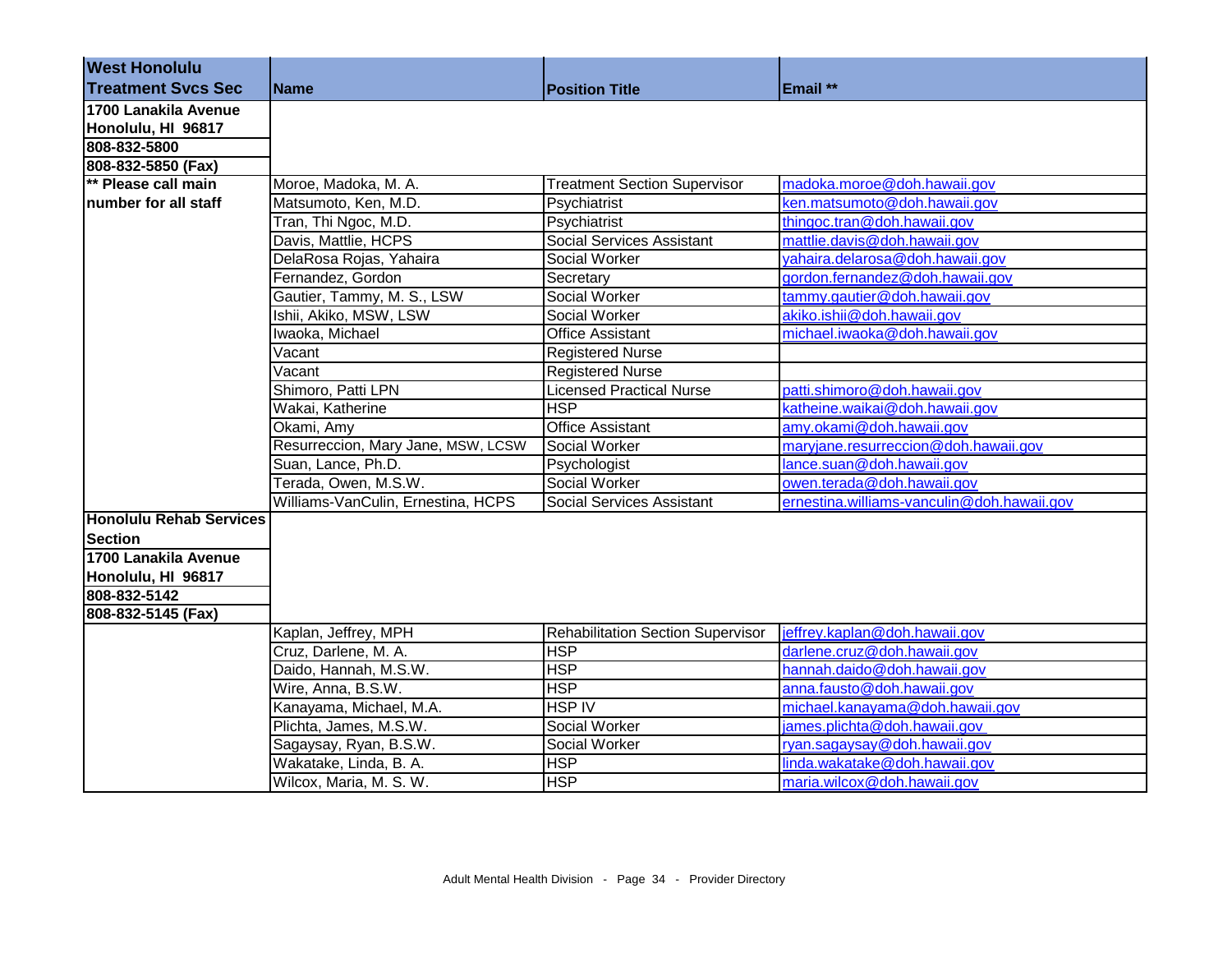| <b>Windward Treatment</b>                 |                                                                 |                                   |                                    |
|-------------------------------------------|-----------------------------------------------------------------|-----------------------------------|------------------------------------|
| <b>Services Section</b>                   | <b>Name</b>                                                     | <b>Position Title</b>             | Email **                           |
|                                           |                                                                 |                                   |                                    |
| 45-691 Keaahala Rd                        |                                                                 |                                   |                                    |
| Kaneohe, HI 96744                         |                                                                 |                                   |                                    |
| 808-233-3775                              |                                                                 |                                   |                                    |
| 808-233-3779 (Fax)<br>** Please call main |                                                                 |                                   |                                    |
|                                           | Suzuki, Rika M.D.                                               | Psychiatrist (Locum)              | rika.suzuki@doh.hawaii.gov         |
| number for all staff                      | Merriam, Kathleen, MSW, LCSW, CSAC Treatment Section Supervisor |                                   | kathleen.merriam@doh.hawaii.gov    |
|                                           | Akeo, Joshua, R.N., M.S.N.                                      | <b>Transition Specialist</b>      | joshua.akeo@doh.hawaii.gov         |
|                                           | Adam, Pamela RN, B.S.N.                                         | <b>Registered Nurse</b>           | pamela.adam@doh.hawaii.gov         |
|                                           | Bermisa, MariaEvelyn, RN, B.S.N.                                | <b>RNIV</b>                       | mariaevelyn.bermisa@doh.hawaii.gov |
|                                           | Erwin, Mary Ann, M.F.T., CSAC                                   | <b>Mental Health Specialist</b>   | maryann.erwin@doh.hawaii.gov       |
|                                           | Pamintuan, Almedo(Junior) CATC-II                               | <b>Substance Abuse Specialist</b> | almedo.pamintuan@doh.hawaii.gov    |
|                                           | Farias, Aaron, M.S.W.                                           | Social Worker - EH                | farias.aaron@doh.hawaii.gov        |
|                                           | Fernandez, Rose Ann                                             | Secretary                         | rose-ann.fernandez@doh.hawaii.gov  |
|                                           | Ford, Joshua, Psy.D.                                            | <b>Clinical Psychologist</b>      | joshua.ford@doh.hawaii.gov         |
|                                           | French, Roy (Kirk), HCPS                                        | <b>Social Svcs Assistant</b>      | roy.french@doh.hawaii.gov          |
|                                           | Lambert, Debra, MSW, LSW                                        | <b>HSP</b>                        | debra.lambert@doh.hawaii.gov       |
|                                           | Long, Jeanne Marie, B. S. Psy.                                  | <b>HSP</b>                        | jeanne-marie.long@doh.hawaii.gov   |
|                                           | Matsukawa, Levin, M.S.W.                                        | Social Worker                     | levin.matsukawa@doh.hawaii.gov     |
|                                           | Mitsui, Cheryl                                                  | <b>Office Assistant</b>           | cheryl.mitsui@doh.hawaii.gov       |
|                                           | Saldebar, Lorene, O.T.R.                                        | <b>HSP IV</b>                     | lorene.saldebar@doh.hawaii.gov     |
|                                           | Strom, David, M.S.W.                                            | Social Worker                     | david.strom@doh.hawaii.gov         |
|                                           |                                                                 |                                   |                                    |
| <b>Ko'olau Rehab Services</b>             |                                                                 |                                   |                                    |
| <b>Section</b>                            |                                                                 |                                   |                                    |
| 46-016 Alaloa St.                         |                                                                 |                                   |                                    |
| Kaneohe, HI 96744                         |                                                                 |                                   |                                    |
| 808-233-3778                              |                                                                 |                                   |                                    |
| 808-233-3790 (Fax)                        | Chow, Michelle, M.A.                                            | SW/HSP                            | michelle.chow@doh.hawaii.gov       |
|                                           | Chikazawa, Kyle, M.S.W.                                         | <b>HSP</b>                        | kyle.chikazawa@doh.hawaii.gov      |
|                                           | Collier, Eve, B.S.W.                                            | <b>HSP</b>                        | eve.collier@doh.hawaii.gov         |
|                                           | Smith, Rejieli, M.S.W.                                          | <b>HSP</b>                        | rejieli.smith@doh.hawaii.gov       |
|                                           | Pamintuan, Jennifer, LCSW                                       | Social Worker                     | jennifer.ing@doh.hawaii.gov        |
|                                           | Everett, Christine, B.S.W.                                      | <b>HSP</b>                        | christine.everett@doh.hawaii.gov   |
|                                           | Cassiday, Paul                                                  | <b>HSP</b>                        | paul.cassiday@doh.hawaii.gov       |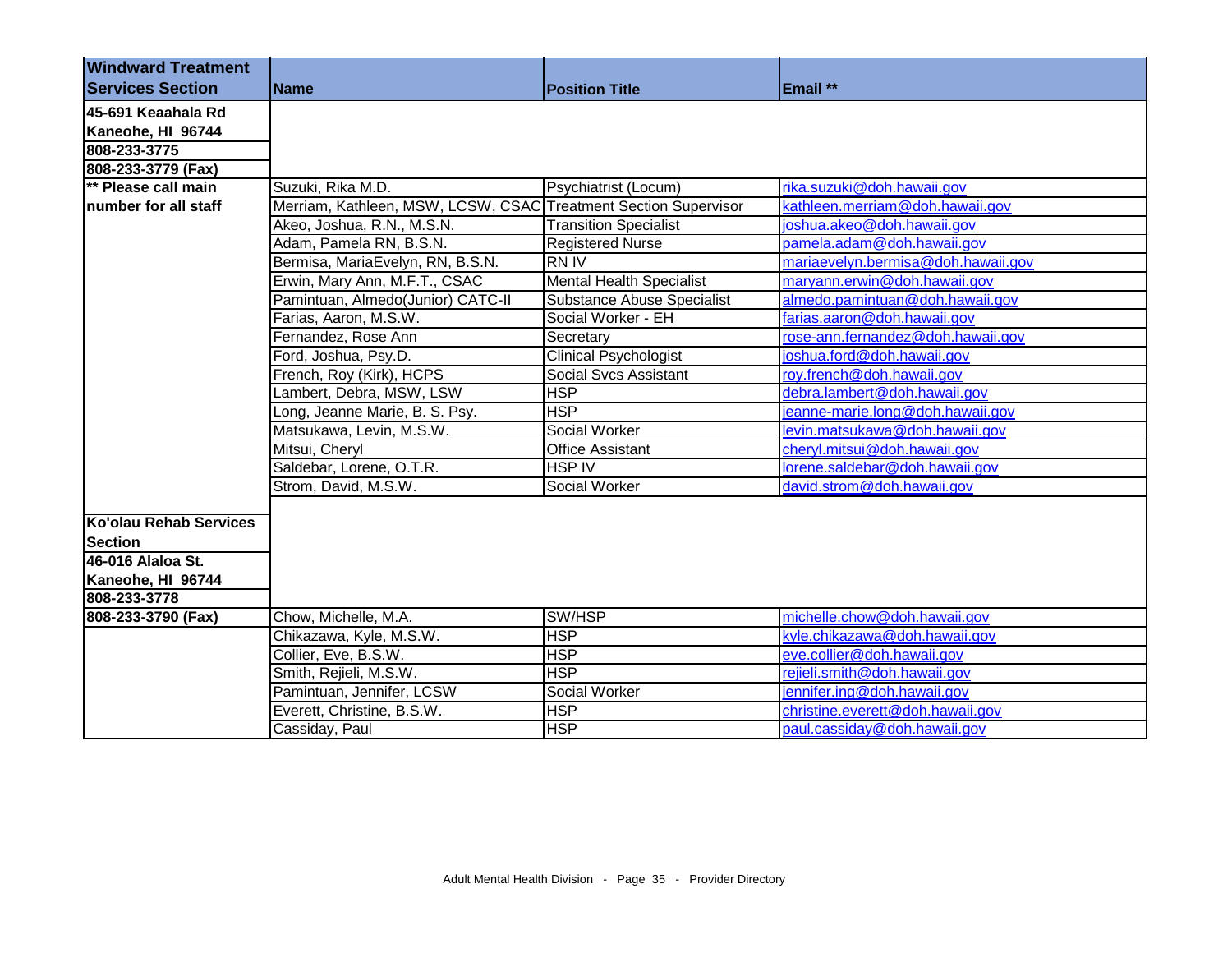| <b>HAWAII COUNTY</b>           |                                |                                     |                                   |
|--------------------------------|--------------------------------|-------------------------------------|-----------------------------------|
| <b>CMHC BRANCH</b>             | <b>Name</b>                    | <b>Position Title</b>               | Email **                          |
| <b>East Hawaii Mental Hith</b> |                                |                                     |                                   |
| <b>Clinic Section</b>          |                                |                                     |                                   |
| <b>37 Kekaulike Street</b>     |                                |                                     |                                   |
| <b>Hilo, HI 96720</b>          |                                |                                     |                                   |
| 808-974-4300                   |                                |                                     |                                   |
| 808-974-4310 (Fax)             |                                |                                     |                                   |
| ** Please call the main        | Pavao, Steven, M.A.            | <b>Mental Health Supervisor</b>     | steven.pavao@doh.hawaii.hob       |
| number for all staff.          | Wheeler, Tammy, APRN-Rx        | APRN-Rx                             | tammy.wheeler@doh.hawaii.gov      |
|                                | Ing, Peter, MD                 | Psychiatrist (Locum)                | peter.ing@doh.hawaii.gov          |
|                                | Ganir, Ashley                  | Sec II                              | ashley.ganir@doh.hawaii.gov       |
|                                | Bjornen, Christina, M.A., CSAC | <b>Substance Abuse Specialist</b>   | christina.bjornen@doh.hawaii.gov  |
|                                | Castro, Romaine, M.S.          | HSP IV                              | romaine.castro@doh.hawaii.gov     |
|                                | Chartrand, Halnette            | HSP IV                              | halnette.chartrand@doh.hawaii.gov |
|                                | Cuarisma, Pamela, RN, BSN      | <b>Registered Nurse</b>             | pamela.cuarisma@doh.hawaii.gov    |
|                                | Frazier, Christine, M.A.       | <b>HSP IV</b>                       | christine.frazier@doh.hawaii.gov  |
|                                | Lappin, Roberta, MSW, LCSW     | <b>Mental Health Specialist</b>     | roberta.lappin@doh.hawaii.gov     |
|                                | Lavatai II, Faataape           | <b>HSP III</b>                      | faataape.lavataill@doh.hawaii.gov |
|                                | Luce, Khadiga, M.S.            | <b>HSP IV</b>                       | khadiga.luce@doh.hawaii.gov       |
|                                | Sampaia, Gloria, LPN           | <b>Licensed Practical Nurse</b>     | gloria.sampaia@doh.hawaii.gov     |
|                                | Kansaku, Iris                  | <b>Office Assistant</b>             | iris.kansaku@doh.hawaii.gov       |
|                                | Amador, Tee-Jay, B. A.         | <b>SSA IV</b>                       | tee-jay.amador@doh.hawaii.gov     |
|                                |                                |                                     |                                   |
| <b>Forensic Svcs Section</b>   |                                |                                     |                                   |
| 75 Aupuni St., Rm 206          |                                |                                     |                                   |
| <b>Hilo, HI 96720</b>          |                                |                                     |                                   |
| 808-933-0598                   | Shields, Hawken, Psy. D.       | <b>Forensic Services Supervisor</b> | hawken.shields@doh.hawaii.gov     |
| 808-933-0411 (Fax)             | Pratt, Kimberly                | Secretary                           | kimberly.pratt@doh.hawaii.gov     |
|                                | Bacon, Paul, B.S.              | <b>HSP IV</b>                       | paul.bacon@doh.hawaii.gov         |
|                                | Viernes, Ferdinand, M.S.W.     | Social Worker IV                    | ferdinand.viernes@doh.hawaii.gov  |
| <b>HI County CMHC Admin</b>    |                                |                                     |                                   |
| 75 Aupuni St., Rm 206          |                                |                                     |                                   |
| <b>Hilo, HI 96720</b>          |                                |                                     |                                   |
| 808-933-0409                   | Keane, Gregory, M.A.           | <b>PH Program Manager</b>           | gregory.keane@doh.hawaii.gov      |
| 808-933-0411 (Fax)             | Beighley, Paul, M.D.           | <b>Medical Director</b>             | paul.beighley@doh.hawaii.gov      |
|                                | vacant                         | Public Health Admin Officer         |                                   |
|                                | vacant                         | <b>RNV-Quality Management</b>       | jessica.stevens@doh.hawaii.gov    |
|                                | Pangburn, Teresa               | Secretary                           | teresa.pangburn@doh.hawaii.gov    |
|                                | Ganir, Ashley                  | <b>Office Assistant</b>             | ashley.ganir@doh.hawaii.gov       |
|                                | Subica, Christal               | <b>Acct Clerk</b>                   | christal.subica@doh.hawaii.gov    |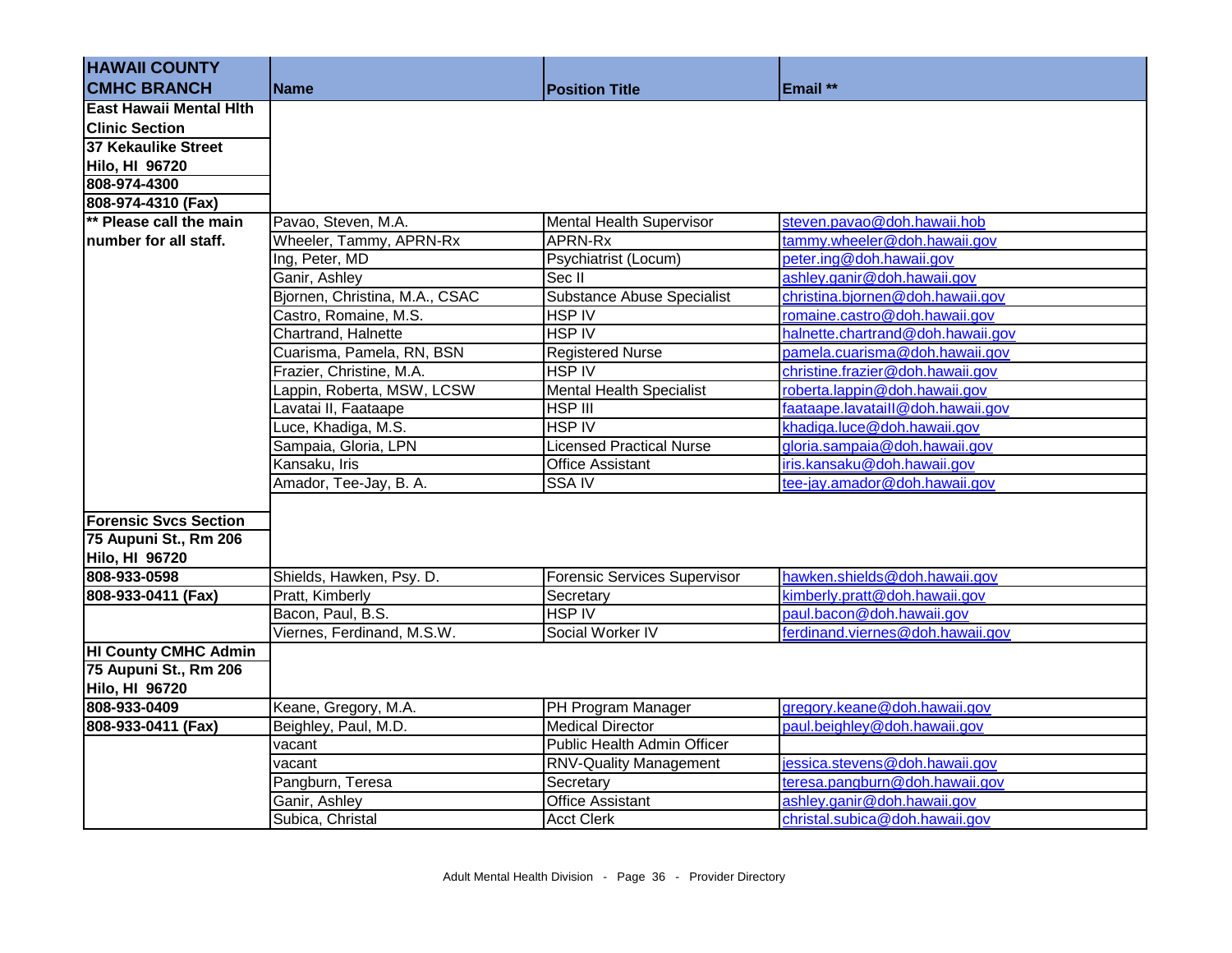| <b>HAWAII COUNTY</b>         |                                     |                                 |                                         |
|------------------------------|-------------------------------------|---------------------------------|-----------------------------------------|
| <b>CMHC BRANCH</b>           | <b>Name</b>                         | <b>Position Title</b>           | Email **                                |
| <b>Puna Unit</b>             |                                     |                                 |                                         |
| 15-2866 Pahoa Village Rd     |                                     |                                 |                                         |
| Pahoa, HI 96778              |                                     |                                 |                                         |
| 808-965-2240                 |                                     |                                 |                                         |
| 808-965-2245 (Fax)           | Healy-Candelario, Tiffany, APRN-Rx  | APRN-Rx                         | tiffany.healy-candelario@doh.hawaii.gov |
|                              | Alvarado, Cecilia                   | <b>HSP IV</b>                   | cecilia.alvarado@doh.hawaii.gov         |
|                              | Hahm, Ashley                        | <b>Office Assistant</b>         | ashley.hahm@doh.hawaii.gov              |
|                              | Legendre, Mikhel, B. S.             | <b>HSP IV</b>                   | elizabeth.legendre@doh.hawaii.gov       |
|                              | Lerer, Beth, M. S.W., LCSW          | Social Worker IV                | beth.lerer@doh.hawaii.gov               |
|                              | Roldan-Thomas, Pamela, M.A., M.F.T. | <b>HSP IV</b>                   | pamela.roldan-thomas@doh.hawaii.gov     |
|                              | Desa-Shishido, Jacqueline, LPN      | <b>Licensed Practical Nurse</b> | jacqueline.desa-shishido@doh.hawaii.gov |
| <b>East Hawaii Rehab Svc</b> |                                     |                                 |                                         |
| <b>Section</b>               |                                     |                                 |                                         |
| 1045 B Kilauea Avenue        |                                     |                                 |                                         |
| <b>Hilo, HI 96720</b>        |                                     |                                 |                                         |
| 808-974-4320                 |                                     |                                 |                                         |
| 808-973-0533 (Fax)           | Bertolette. Deborah, MSW, LCSW      | Social Worker V                 | deborah.bertolette@doh.hawaii.gov       |
|                              | Cua-Enriquez, Shelley, B.S.         | <b>HSP IV</b>                   | shelley.cua-enriquez@doh.hawaii.gov     |
|                              | Matsuda, Chantelle, M.A.            | <b>HSP IV</b>                   | chanelle.matsuda@doh.hawaii.gov         |
|                              | Morishita, Carrie, B. A.            | HSP III                         | carrie.morishita@doh.hawaii.gov         |
|                              | Nahakuelua, Isaac, M.S.W.           | Social Worker IV                | isaac.nahakuelua@doh.hawaii.gov         |
|                              | Nihipali, Warren, B.S.              | HSP IV                          | warren.nihipali@doh.hawaii.gov          |
|                              | Stocksdale, Kaniu, B.A.             | <b>HSP IV</b>                   | kaniu.stocksdale@doh.hawaii.gov         |
|                              | Santos, Melanie, M.A.               | HSP IV                          | melanie.santos@doh.hawaii.gov           |
|                              | Yoshizumi, Scott, B.S.              | <b>HSP IV</b>                   | scott.yoshizumi@doh.hawaii.gov          |
|                              |                                     |                                 |                                         |
| <b>North Hawaii Unit</b>     |                                     |                                 |                                         |
| 45-3380 Mamane St.           |                                     |                                 |                                         |
| Honokaa, HI 96727            |                                     |                                 |                                         |
| 808-775-8835                 |                                     |                                 |                                         |
| 808-775-8834 (Fax)           | Gomez, Daniel, B.S.                 | <b>HSP IV</b>                   | daniel.gomez@doh.hawaii.gov             |
|                              |                                     |                                 |                                         |
| North Hawaii Unit            |                                     |                                 |                                         |
| 67-5189 Kamamalu St.         |                                     |                                 |                                         |
| Kamuela, HI 96743            |                                     |                                 |                                         |
| 808-885-1220                 | Gomez, Daniel, B.S                  | <b>HSP IV</b>                   | daniel.gomez@doh.hawaii.gov             |
| 202-887-8118 (Fax)           |                                     |                                 |                                         |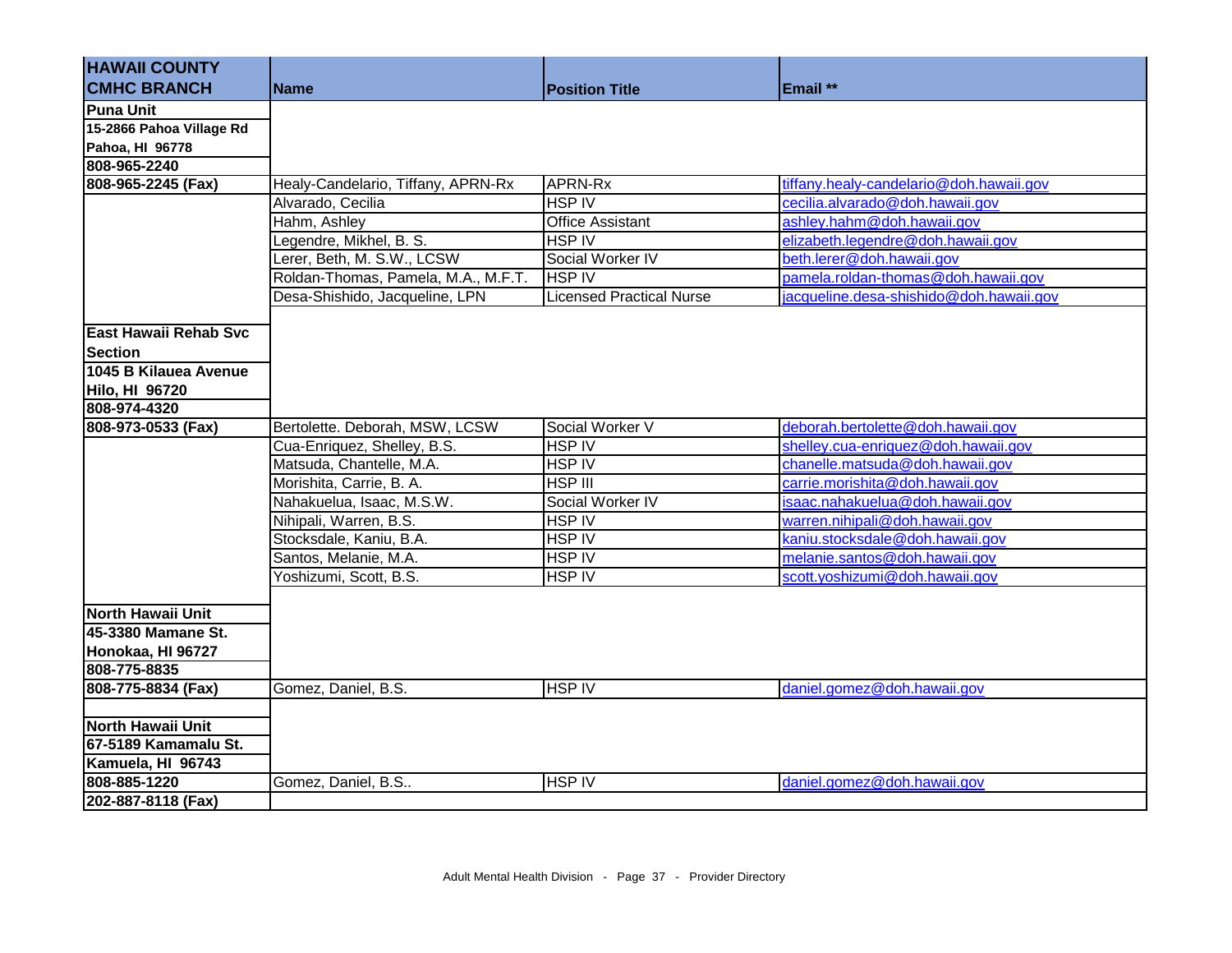| <b>HAWAII COUNTY</b>                                                                          |                                 |                                   |                                  |
|-----------------------------------------------------------------------------------------------|---------------------------------|-----------------------------------|----------------------------------|
| <b>CMHC BRANCH</b>                                                                            | <b>Name</b>                     | <b>Position Title</b>             | Email **                         |
| West Hawaii Mental                                                                            |                                 |                                   |                                  |
| <b>Health Clinic Section</b>                                                                  |                                 |                                   |                                  |
|                                                                                               |                                 |                                   |                                  |
| 79-1020 Haukapila St.                                                                         |                                 |                                   |                                  |
| Kealakekua, HI 96750                                                                          |                                 |                                   |                                  |
| (808) 322-4818                                                                                | Kimura, Felicia, B.S.           | Mental Health Supervisor          | felicia.kimura@doh.hawaii.gov    |
| (808) 322-4817 (Fax)                                                                          | Thoms, Quintina                 | Secretary II                      | thomas.quintina@doh.hawaii.gov   |
| ** Please call the main                                                                       | Noonan, Sheri, R.N., B.S.N.     | $\overline{RN}$                   | sheri.noonan@doh.hawaii.gov      |
| Inumber for all staff                                                                         | vacant                          | <b>Substance Abuse Specialist</b> |                                  |
|                                                                                               | Carroll, Elizabeth, M.A.        | <b>HSP IV</b>                     | elizabeth.carroll@doh.hawaii.gov |
|                                                                                               | Sugi, Derrick, B.S.             | <b>HSP IV</b>                     | derrick.sugi@doh.hawaii.gov      |
|                                                                                               | Werner, Gail                    | HSP IV                            | gail.werner@doh.hawaii.gov       |
| <b>Kau Unit</b><br>219-B Kaalaiki Road<br>Naalehu, HI 96772                                   |                                 |                                   |                                  |
| (808) 939-2406                                                                                | Ha, Annaliza                    | <b>HSP IV</b>                     | annaliza.ha@doh.hawaii.gov       |
| (808) 929-9220 (Fax)                                                                          | Sizar, Rosemary, B. A.          | <b>HSP IV</b>                     | rosemary.sizar@doh.hawaii.gov    |
| West Hawaii Rehab<br><b>Services Section</b><br>77-6435 Kuakini Hwy.<br>Kailua-Kona, HI 96740 |                                 |                                   |                                  |
| (808) 327-9530                                                                                | Rosehill-Briseno, Heather, B.S. | Clubhouse (RSS) Supervisor        | heather.rosehill@doh.hawaii.gov  |
| (808) 327-9534 (Fax)                                                                          | Koga, Stanley, B.S.             | <b>HSP IV</b>                     | stanley.koga@doh.hawaii.gov      |
|                                                                                               | Scott, Bryon, M.S.              | <b>HSP IV</b>                     | bryon.scott@doh.hawaii.gov       |
|                                                                                               | vacant                          | <b>HSP IV</b>                     | stephana.Jacobson@doh.hawaii.gov |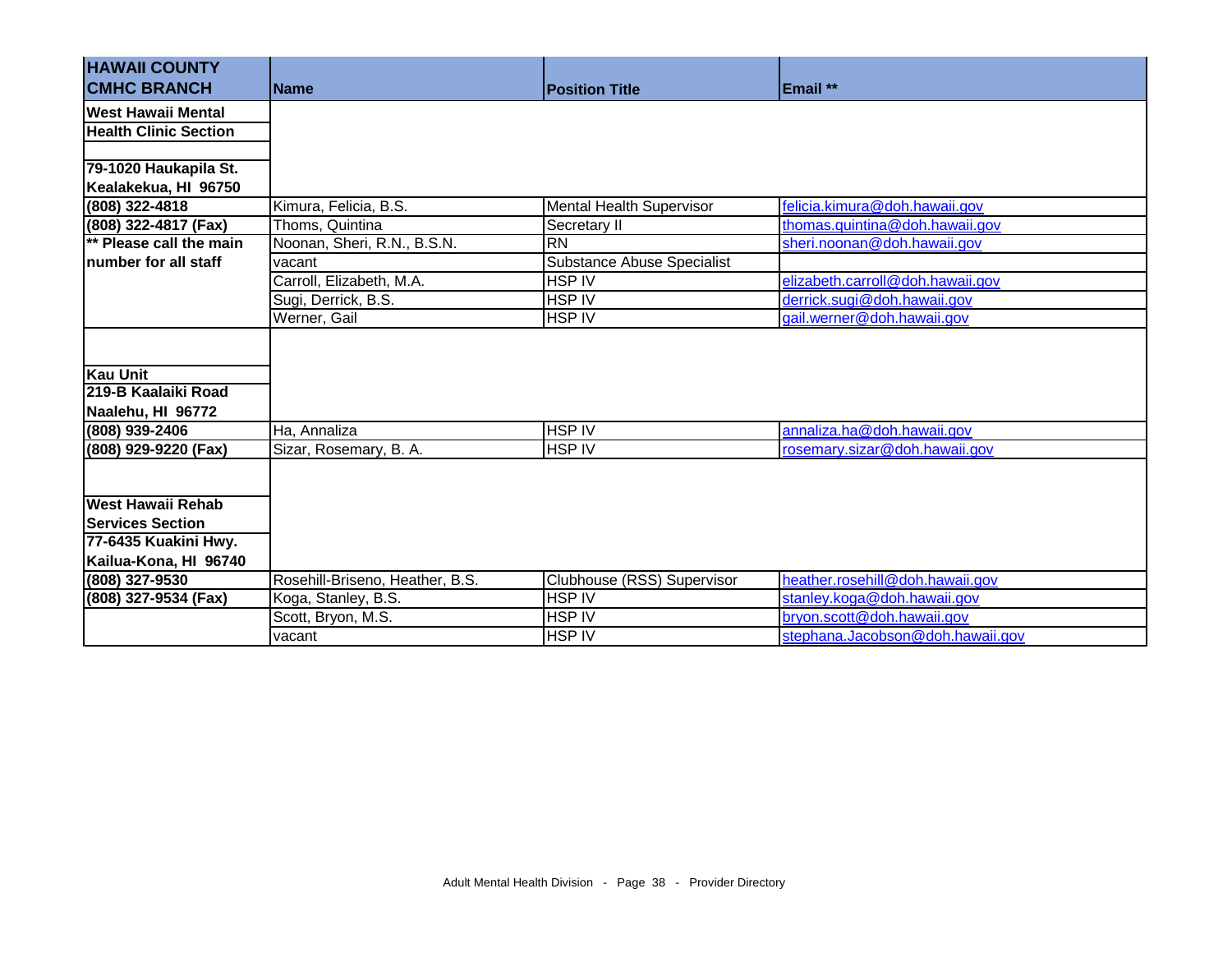| <b>KAUAI CMHC</b>       |                                |                                   |                                   |
|-------------------------|--------------------------------|-----------------------------------|-----------------------------------|
| <b>BRANCH</b>           | <b>Name</b>                    | <b>Position Title</b>             | Email **                          |
| 4370 Kukui Grove St.    |                                |                                   |                                   |
| Suite 3-211             |                                |                                   |                                   |
| Lihue, HI 96766         |                                |                                   |                                   |
| 808-274-3190            |                                |                                   |                                   |
| 808-274-3194 (Fax)      | Rei Cooper, M.Ed./Ed.S, LMHC   | PH Prog Mgr                       | rei.cooper@doh.hawaii.gov         |
| ** Please call the main | Goldberg, Harold, MD           | <b>Medical Director</b>           | harold.goldberg@doh.hawaii.gov    |
| Inumber for all staff.  | Mathews, Veronia MD            | Psychiatrist                      | alvin.murphy@doh.hawaii.gov       |
|                         | Claypoole, Keith, Ph.D.        | <b>Clinical Psychologist</b>      | keith.claypoole@doh.hawaii.gov    |
|                         | Albatrosov, Cynthia, RN, B. A. | <b>RNV-Quality Management</b>     | cynthia.albatrosov@doh.hawaii.gov |
|                         | Gacusan, Anna Lisa, RN         | <b>RN</b>                         | annalisa.gacusan2@doh.hawaii.gov  |
|                         | Hayward, Julie, LCSW           | <b>Mental Health Specialist</b>   | julie.hayward@doh.hawaii.gov      |
|                         | Rapozo, Araceli, CSAC          | <b>Substance Abuse Specialist</b> | araceli.rapozo@doh.hawaii.gov     |
|                         | Bogdan, Kathleen, MS           | <b>HSP</b>                        | kathleen.bogdan@doh.hawaii.gov    |
|                         | Ceurvorst, Michael, MA         | <b>HSP</b>                        | michael.ceurvorst@doh.hawaii.gov  |
|                         | Depping, Loren, BA             | <b>HSP</b>                        | loren.depping@doh.hawaii.gov      |
|                         | Law, Jaime, MSW                | <b>SW</b>                         | jaime.magalogo@doh.hawaii.gov     |
|                         |                                | <b>SW</b>                         |                                   |
|                         | Markham, Jeannette, MSW        | <b>SW</b>                         | jeannette.abara@doh.hawaii.gov    |
|                         | Murray, Matthew, MSW           |                                   | matthew.murray@doh.hawaii.gov     |
|                         | Naka'ahiki, Jenna, MSW         | <b>SW</b>                         | jenna.law@doh.hawaii.gov          |
|                         | Farias, Angela, LPN            | <b>LPN</b>                        | angela.farias@doh.hawaii.gov      |
|                         | Robinson, Scott                | <b>SWV</b>                        | scott.robinson@doh.hawaii.gov     |
|                         | Iwata, Joycelyn                | <b>Administrative Specialist</b>  | joycelyn.iwata@doh.hawaii.gov     |
|                         | Ferandez, Marla                | Secetary III                      | marla.ferandez@doh.hawaii.gov     |
|                         | Ubasa, Analyn                  | <b>Office Assitant</b>            | analyn.ubasa@doh.hawaii.gov       |
|                         | Lagazo, Valerie                | <b>Hospital Billing Clerk</b>     | valerie.lagazo@doh.hawaii.gov     |
|                         |                                |                                   |                                   |
| Kauai Rehab Services    |                                |                                   |                                   |
| <b>Section</b>          |                                |                                   |                                   |
| 4-1751 Kuhio Hwy        |                                |                                   |                                   |
| Kapaa, HI 96746         |                                |                                   |                                   |
| 808-821-4480            | Moses, Terry Ann, MSW          | Clubhouse (RSS) Supervisor        | terry-ann.moses@doh.hawaii.gov    |
| 808-821-4483 (Fax)      | Blevins, Joseph, MSW           | <b>HSP</b>                        | joseph.blevins@doh.hawaii.gov     |
|                         | Ijima, Iris, BA                | <b>HSP</b>                        | iris.ijima@doh.hawaii.gov         |
|                         | Noguchi, Vincent, BA           | <b>HSP</b>                        | vincent.noguchi@doh.hawaii.gov    |
|                         | Sakai, Kanayo                  | <b>HSP</b>                        | kanayo.sakai@doh.hawaii.gov       |
|                         | Thompson, Debra, BA            | <b>HSP</b>                        | debra.thompson@doh.hawaii.gov     |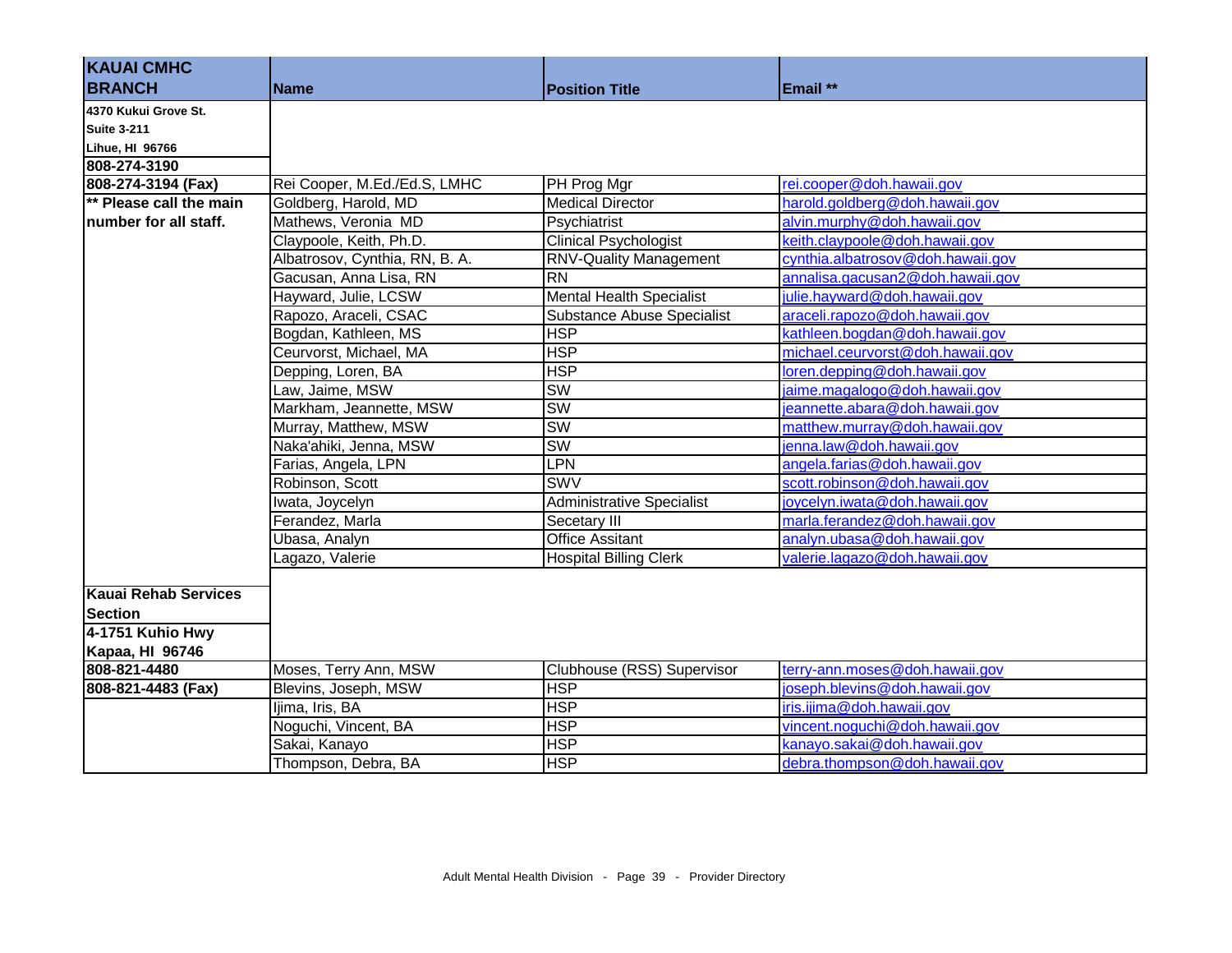| <b>MAUI CMHC BRANCH</b>       | Name                            | <b>Position Title</b>            | Email **                           |
|-------------------------------|---------------------------------|----------------------------------|------------------------------------|
| 121 Mahalani Street           |                                 |                                  |                                    |
| Wailuku, HI 96793             |                                 |                                  |                                    |
| 808-984-2150                  |                                 |                                  |                                    |
| 808-984-2155 (Fax)            | Tom, Kathleen (Trina), MPH, PhD | PH Program Manager               | kathleen.tom@doh.hawaii.gov        |
| ** Please call the main       | Lau, Giavanna, MD               | <b>Medical Director</b>          | giavanna.lau@doh.hawaii.gov        |
| Inumber for all staff.        | Iannitello, Kathleen, MD        | Psychiatrist                     | kathleen.iannitello@doh.hawaii.gov |
|                               | Lauret, Amy, MD                 | Psychiatrist (Locum)             | amy.laurent@doh.hawaii.gov         |
|                               | Harding, Charles, Ph.D.         | <b>Forensic Coordinator</b>      | charles.harding@doh.hawaii.gov     |
|                               | Proctor, Seth, R.N.             | <b>RNV-Quality Management</b>    | seth.proctor@doh.hawaii.gov        |
|                               | Codorniz, Patricia, R.N.        | <b>RNIV</b>                      | patricia.codoniz@doh.hawaii.gov    |
|                               | vacant                          | <b>Mental Health Specialist</b>  |                                    |
|                               | Akimo-Luuwai, Mary, MS          | <b>CM Coordinator</b>            | mary.akimo-luuwai@doh.hawaii.gov   |
|                               | Corpuz, Milagros, MFT           | HSP                              | milagros.corpuz@doh.hawaii.gov     |
|                               | Haleyalpiy, Malyntha, MA        | <b>HSP</b>                       | malyntha.haleyalpiy@doh.hawaii.gov |
|                               | Khrapov, Marina, MA             | <b>HSP</b>                       | marina.khrapov@doh.hawaii.gov      |
|                               | Pokipala, Cheryl, BA            | HSP                              | cheryl.pokipala@doh.hawaii.gov     |
|                               | Santiago, Nalani, BA            | <b>HSP</b>                       | nalani.santiago@doh.hawaii.gov     |
|                               | Tabisola, Danna, BA             | SW/HSP                           | danna.tabisola@doh.hawaii.gov      |
|                               | Batino, Wilma, LPN              | LPN                              | wilma.batino@doh.hawaii.gov        |
|                               | Sanchez, Loida, LPN             | <b>LPN</b>                       | loida.sanchez@doh.hawaii.gov       |
|                               | Pokipala, Cheryl                | <b>HSP</b>                       | cheryl.pokipala@doh.hawaii.gov     |
|                               | Huff, Martha                    | <b>Administrative Specialist</b> | martha.huff@doh.hawaii.gov         |
|                               | Nikaido, Adeline                | Secretary                        | adeline.nikaido@doh.hawaii.gov     |
|                               | Sato, Kayleen                   | <b>Office Assistant</b>          | kayleen.sato@doh.hawaii.gov        |
|                               | Wilson, Triscilla               | <b>Office Assistant</b>          | triscilla.wilson@doh.hawaii.gov    |
|                               | Bolante, Susan                  | <b>Hospital Billing Clerk</b>    | susan.bolante@doh.hawaii.gov       |
| <b>Maui Rehab Services</b>    |                                 |                                  |                                    |
| <b>Section</b>                |                                 |                                  |                                    |
| 1977 Main Street              |                                 |                                  |                                    |
| Wailuku, HI 96793             |                                 |                                  |                                    |
| 808-984-2156                  |                                 |                                  |                                    |
| 808-984-2159 (Fax)            | Yanagida, Lisa, BS              | <b>HSP</b>                       | lisa.yanagida@doh.hawaii.gov       |
|                               | Lane, Nancy, BA                 | <b>HSP</b>                       | nancy.lane@doh.hawaii.gov          |
|                               | Toyoshima, Lance, BA.           | <b>HSP</b>                       | lance.toyoshima@doh.hawaii.gov     |
| <b>Lanai Services Section</b> |                                 |                                  |                                    |
| 430 Lanai Ave, #6             |                                 |                                  |                                    |
| Lanai City, HI 96763          |                                 |                                  |                                    |
| P.O. Box 630086               |                                 |                                  |                                    |
| Lanai City, HI 96763          |                                 |                                  |                                    |
| 808-565-6189                  |                                 |                                  |                                    |
| 808-565-7426 (Fax)            | Gima, Reynold, MS               | <b>HSP</b>                       | reynold.gima@doh.hawaii.gov        |